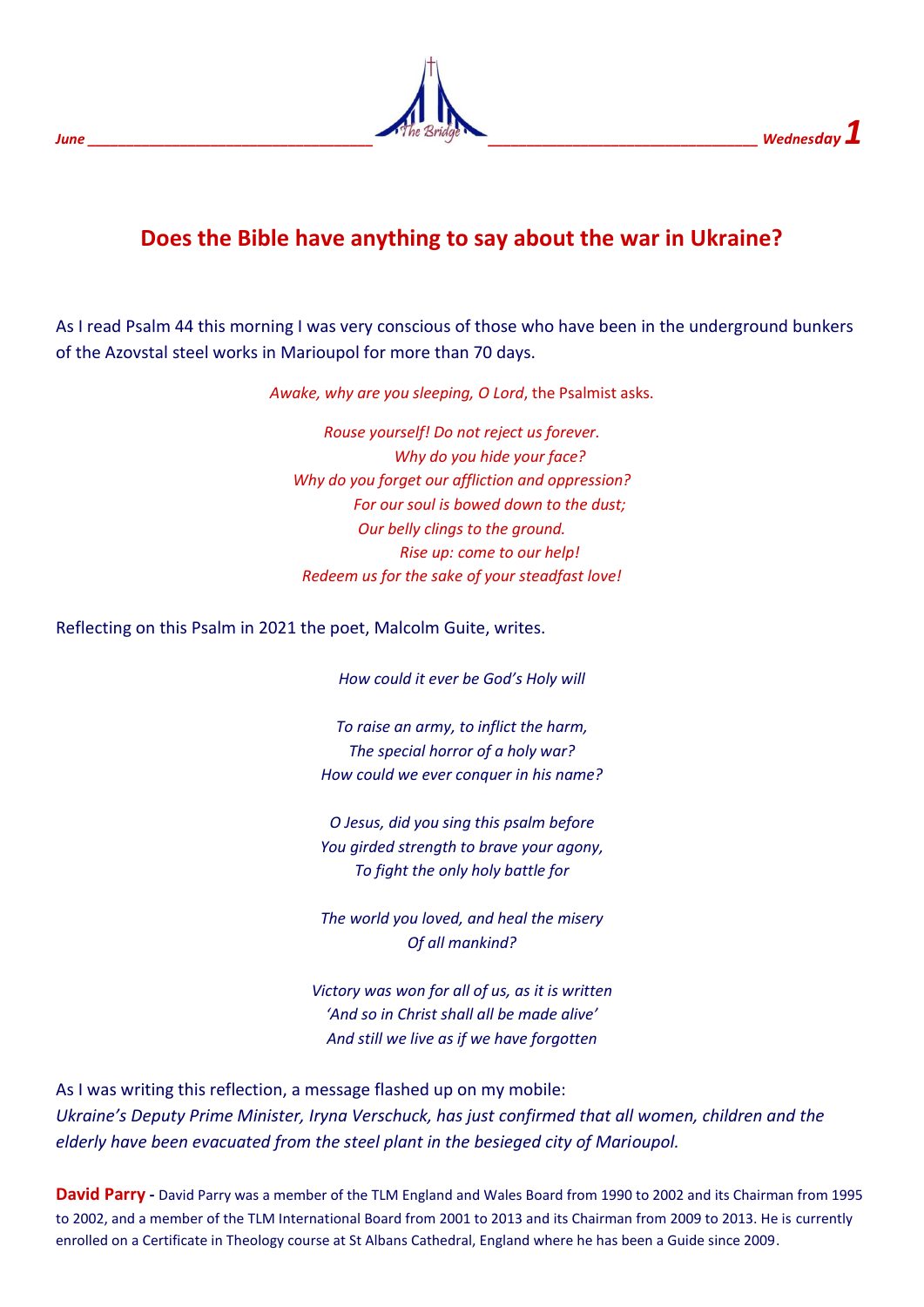

## **Workplace perspectives - Part 1**

## *Whatever you do, work at it with all your heart, as working for the Lord, not for human masters. Col 3:23*

Work is a part of Christian calling. We often restrict Christian activities to Sunday churches, once a week cottage meeting and an occasional special activity with church members thrown in. Our workplace is an entirely different universe where we are diametrically opposite of what we are on "spiritual" days. Some say, "our faith has nothing to do with how we work – work and faith are totally distinct things, and faith is not to intrude into the workplace."

Workplace truths were driven deep into our psyche by our mentors. Mission field was where we were currently placed, be it a college or a workplace where we were placed and call to work. It was unlike our perception of a remote mission station in the middle of the jungle. That changed our way of working, especially in challenging situations. Even though we were employed by humans we knew we were working for the Master, His business, The Kingdom of God.

In the parable of the workers in the vineyard, the opening line changes our entire perspective. "for the Kingdom of heaven is like a vineyard". It is a far cry from the 4 walled cubicles in which you sit or a factory in which you work or hospital where you treat patients. yet the Bible is very clear. The vineyard can be any workplace and that workplace has been compared to the Kingdom of heaven. Sometimes, difficult to comprehend, but that is what Jesus has emphasised that all workplaces should be considered the Kingdom of heaven.

We often make the error of compartmentalization, separating work life from the spiritual but the gospel does not give us this option. Gods commands apply to all of life and not to some part. We are to do all that we do to the glory of God [\(1 Corinthians 10:31\)](https://biblia.com/bible/csb/1%20Cor%2010.31) and to do everything we do "in the name of the Lord Jesus" [\(Colossians 3:17](https://biblia.com/bible/csb/Col%203.17)). By living according to God's commands in our workplace, we give expression to our faith in the world and reflect the character of God – thus pointing people to him.

*Dear Father, I am privileged to be a worker in your Kingdom. Teach me to see beyond and envision the kingdom you are building.*

**Joydeepa Darlong Dr**Head of Knowledge Management, The Leprosy Mission Trust India. A Family Physician, worked as Consultant and Deputy Superintendent for 15 years at The Leprosy Mission Hospital, Purulia, West Bengal, India.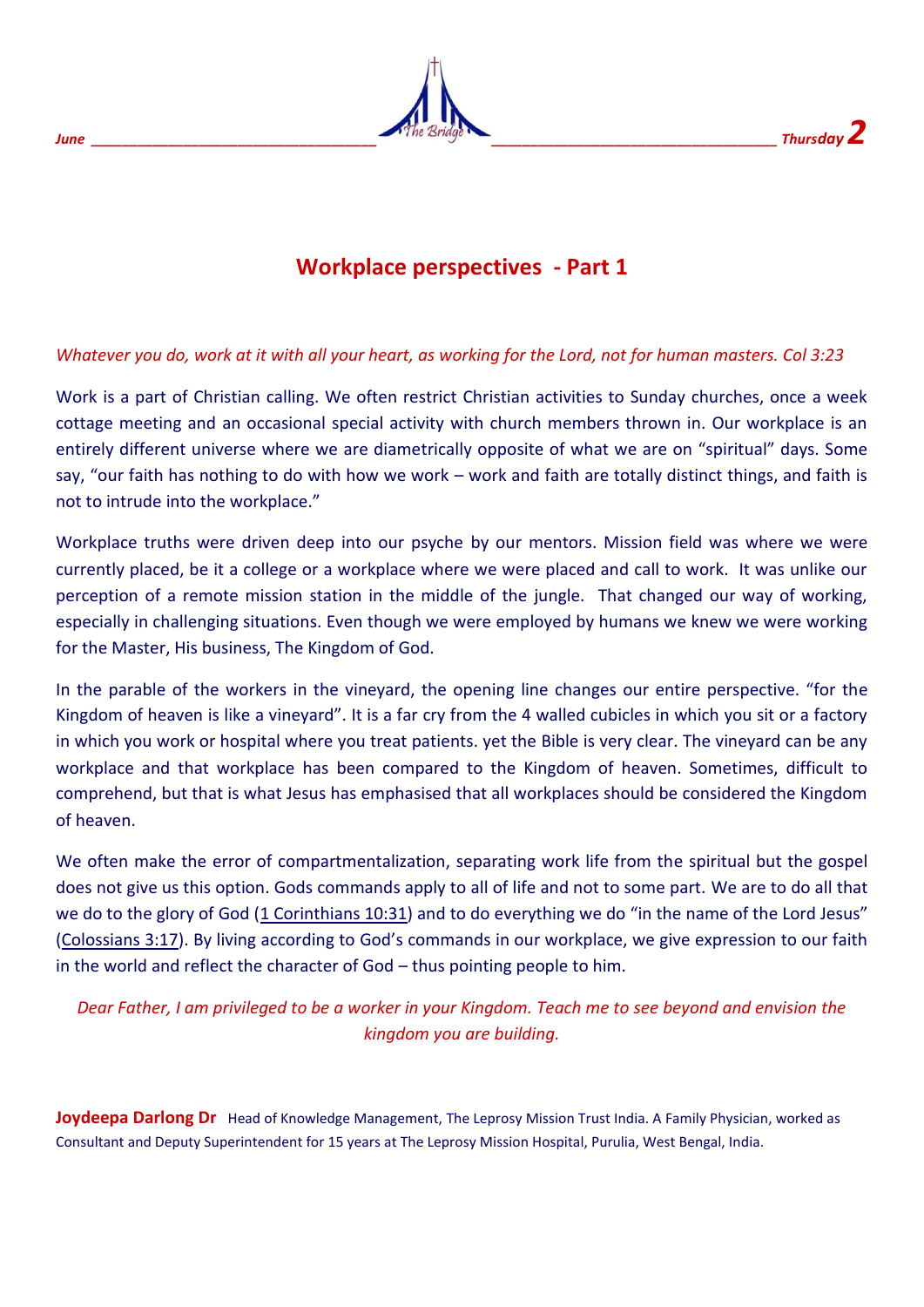# *June \_\_\_\_\_\_\_\_\_\_\_\_\_\_\_\_\_\_\_\_\_\_\_\_\_\_\_\_\_\_\_\_\_\_\_\_\_ \_\_\_\_\_\_\_\_\_\_\_\_\_\_\_\_\_\_\_\_\_\_\_\_\_\_\_\_\_\_\_\_\_\_\_\_\_\_\_\_ Friday 3*

## **Workplace perspectives – Part 2**

#### *Proverbs 21:5 The plans of the diligent lead surely to abundance, but everyone who is hasty comes only to poverty.*

Workplace consists of employees and it could be a small business with few or a large organization with hundreds of employees. Every enterprise has the potential to grow over time. There will be a constant need to hire every now as growth happens. That is why we should develop a recruitment plan to help streamline our hiring processes and make sure we have access to the talent we need when we need it.

In recent times, Staff were hired by a research project using no methodology, however. Within a few months, it was clear that the expertise hired did not match up to the work entailed. Subsequently, there was a decline in the progress of the project. Around the middle of the project, the manager left and soon a few others. It was a nightmare to complete the study and took longer than expected. It was a lesson learnt for lifetime. A recruitment strategy was developed. People thought through potential risks and put in mitigation measures.

The parable of the vineyard portrays a hiring strategy that was relevant to the times. Matthew 20:1 "<sup>1</sup> For the kingdom of heaven is like a landowner who went out early in the morning to hire workers for his vineyard. **<sup>2</sup>**He agreed to pay them a denarius for the day and sent them into his vineyard. The landowner has the job description in mind. The job was to work in a vineyard and those experienced in this were hired. And they were also informed about the wages they would receive. Hiring was staggered, we do not know why, probably the work happened in a step wise manner. But the recruitment strategy teaches us that the work was done, and each got his well-deserved wages.

Those in leadership positions need to give a great deal of thought to the process rather than jumping into the activity itself. Meticulous planning and thoroughness save a lot of unnecessary trouble. In Luke 14: 28- 33 The Bible tells about strategy, whether it is building a tower or going to war. it is the planning that matters. If we are diligently plan, success is ours, otherwise it will be blotchy business. Those CEOs and directors that recognize the value of having a strategy and make the commitment of time and resources to manage its execution will see a progress in its execution and completion.

Let us take a moment to the method of our working. Are we spending enough time on planning and strategy development? Do we rush to execute half baked ideas? God teaches us that the diligent plan to enrich but those in haste will always be poor.

*Father, give me wisdom to envision the work that you have entrusted me in my organization.*

#### *Grant me the strength to let your Kingdom come where I have been planted. Amen.*

**Joydeepa Darlong Dr**Head of Knowledge Management, The Leprosy Mission Trust India. A Family Physician, worked as Consultant and Deputy Superintendent for 15 years at The Leprosy Mission Hospital, Purulia, West Bengal, India.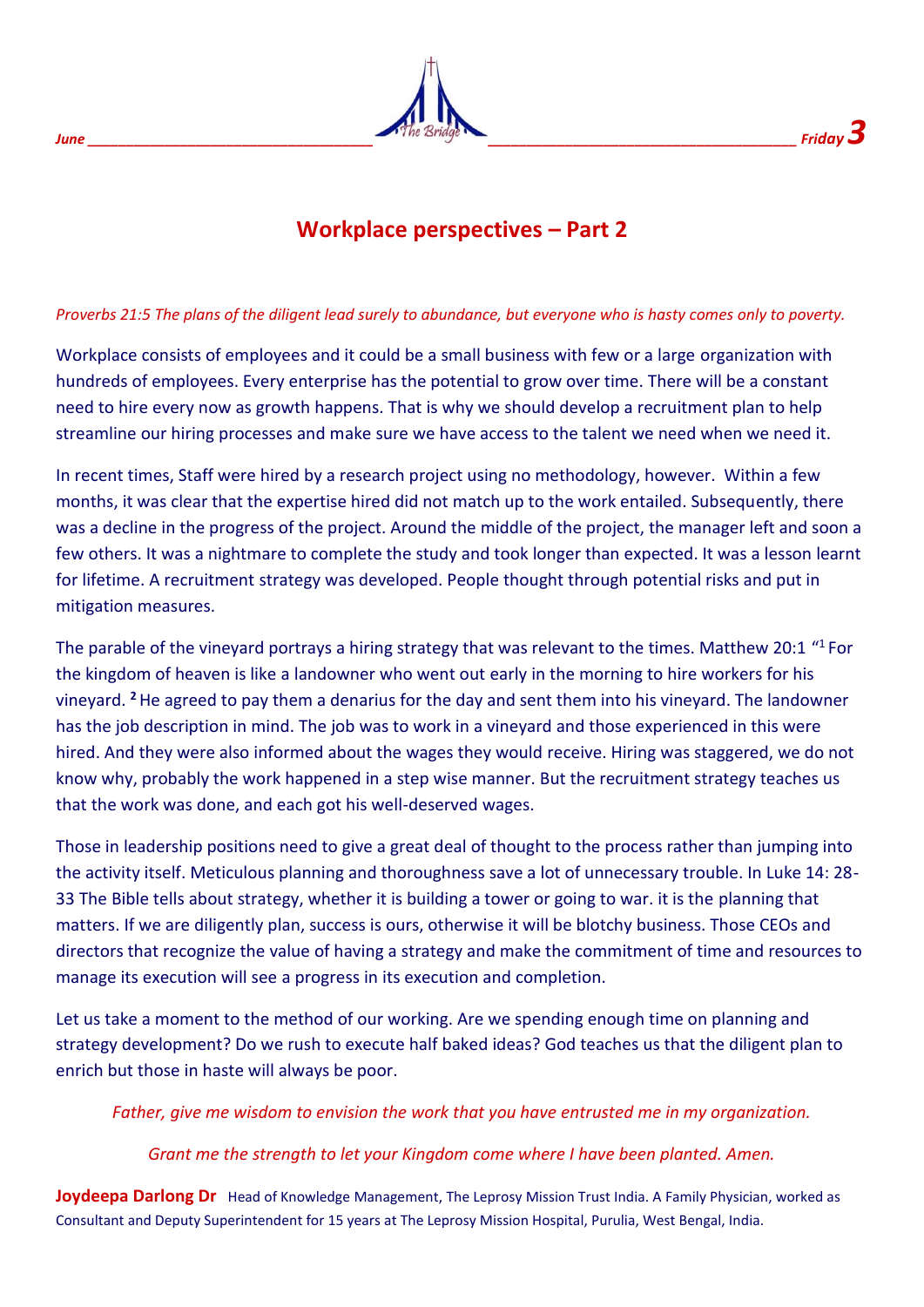

## **Psalm 74**

#### **A** *maskil* **of Asaph.**

**<sup>1</sup>**O God, why have you rejected us forever? Why does your anger smolder against the sheep of your pasture? **<sup>2</sup>** Remember the nation you purchased long ago, the people of your inheritance, whom you redeemed— Mount Zion, where you dwelt. **<sup>3</sup>** Turn your steps toward these everlasting ruins, all this destruction the enemy has brought on the sanctuary. **<sup>4</sup>** Your foes roared in the place where you met with us; they set up their standards as signs. **<sup>5</sup>** They behaved like men wielding axes to cut through a thicket of trees. **<sup>6</sup>** They smashed all the carved paneling with their axes and hatchets. **<sup>7</sup>** They burned your sanctuary to the ground; they defiled the dwelling place of your Name. **<sup>8</sup>** They said in their hearts, "We will crush them completely!" They burned every place where God was worshiped in the land. **<sup>9</sup>** We are given no signs from God; no prophets are left, and none of us knows how long this will be. **<sup>10</sup>**How long will the enemy mock you, God? Will the foe revile your name forever? **<sup>11</sup>** Why do you hold back your hand, your right hand? Take it from the folds of your garment and destroy them! **<sup>12</sup>** But God is my King from long ago; he brings salvation on the earth. **<sup>13</sup>** It was you who split open the sea by your power; you broke the heads of the monster in the waters. **<sup>14</sup>** It was you who crushed the heads of Leviathan and gave it as food to the creatures of the desert. **<sup>15</sup>** It was you who opened up springs and streams; you dried up the ever-flowing rivers. **<sup>16</sup>** The day is yours, and yours also the night; you established the sun and moon. **<sup>17</sup>** It was you who set all the boundaries of the earth; you made both summer and winter. **<sup>18</sup>** Remember how the enemy has mocked you, LORD, how foolish people have reviled your name. **<sup>19</sup>**Do not hand over the life of your dove to wild beasts; do not forget the lives of your afflicted people forever.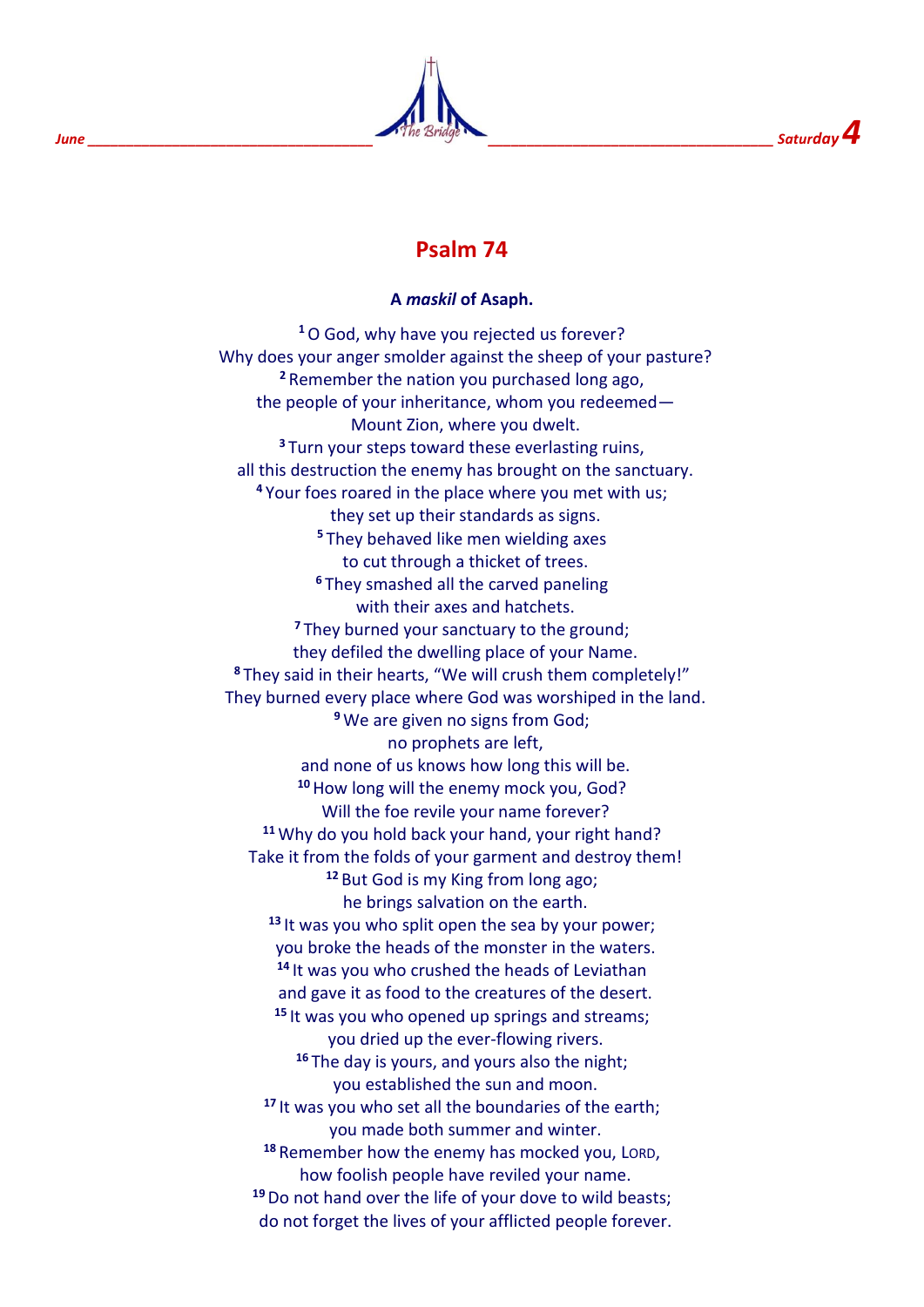**<sup>20</sup>**Have regard for your covenant, because haunts of violence fill the dark places of the land. **<sup>21</sup>**Do not let the oppressed retreat in disgrace; may the poor and needy praise your name. **<sup>22</sup>** Rise up, O God, and defend your cause; remember how fools mock you all day long. **<sup>23</sup>**Do not ignore the clamor of your adversaries, the uproar of your enemies, which rises continually.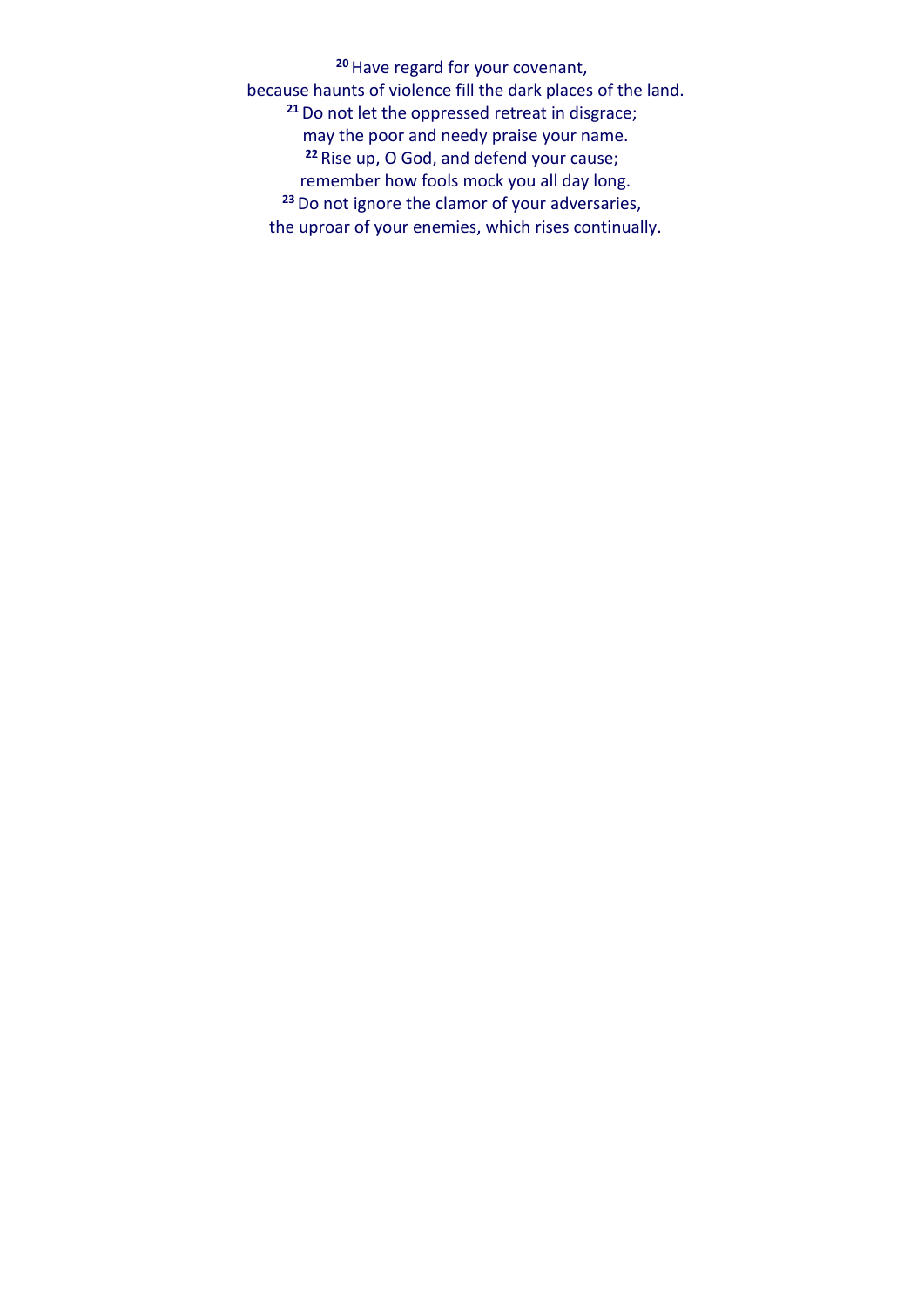

# **The Holy Spirit Comes at Pentecost - 1**

**Acts 2** When the day of Pentecost came, they were all together in one place. **<sup>2</sup>** Suddenly a sound like the blowing of a violent wind came from heaven and filled the whole house where they were sitting. **<sup>3</sup>** They saw what seemed to be tongues of fire that separated and came to rest on each of them. **<sup>4</sup>** All of them were filled with the Holy Spirit and began to speak in other tongues<sup>[\[a\]](https://www.biblegateway.com/passage/?search=Acts%202&version=NIV#fen-NIV-26954a)</sup> as the Spirit enabled them.

**<sup>5</sup>**Now there were staying in Jerusalem God-fearing Jews from every nation under heaven. **<sup>6</sup>** When they heard this sound, a crowd came together in bewilderment, because each one heard their own language being spoken. **<sup>7</sup>**Utterly amazed, they asked: "Aren't all these who are speaking Galileans? **<sup>8</sup>** Then how is it that each of us hears them in our native language? **<sup>9</sup>** Parthians, Medes and Elamites; residents of Mesopotamia, Judea and Cappadocia, Pontus and Asia, **<sup>10</sup>** Phrygia and Pamphylia, Egypt and the parts of Libya near Cyrene; visitors from Rome **<sup>11</sup>** (both Jews and converts to Judaism); Cretans and Arabs—we hear them declaring the wonders of God in our own tongues!" **<sup>12</sup>** Amazed and perplexed, they asked one another, "What does this mean?"

**<sup>13</sup>** Some, however, made fun of them and said, "They have had too much wine."

## **Peter Addresses the Crowd**

**<sup>14</sup>** Then Peter stood up with the Eleven, raised his voice and addressed the crowd.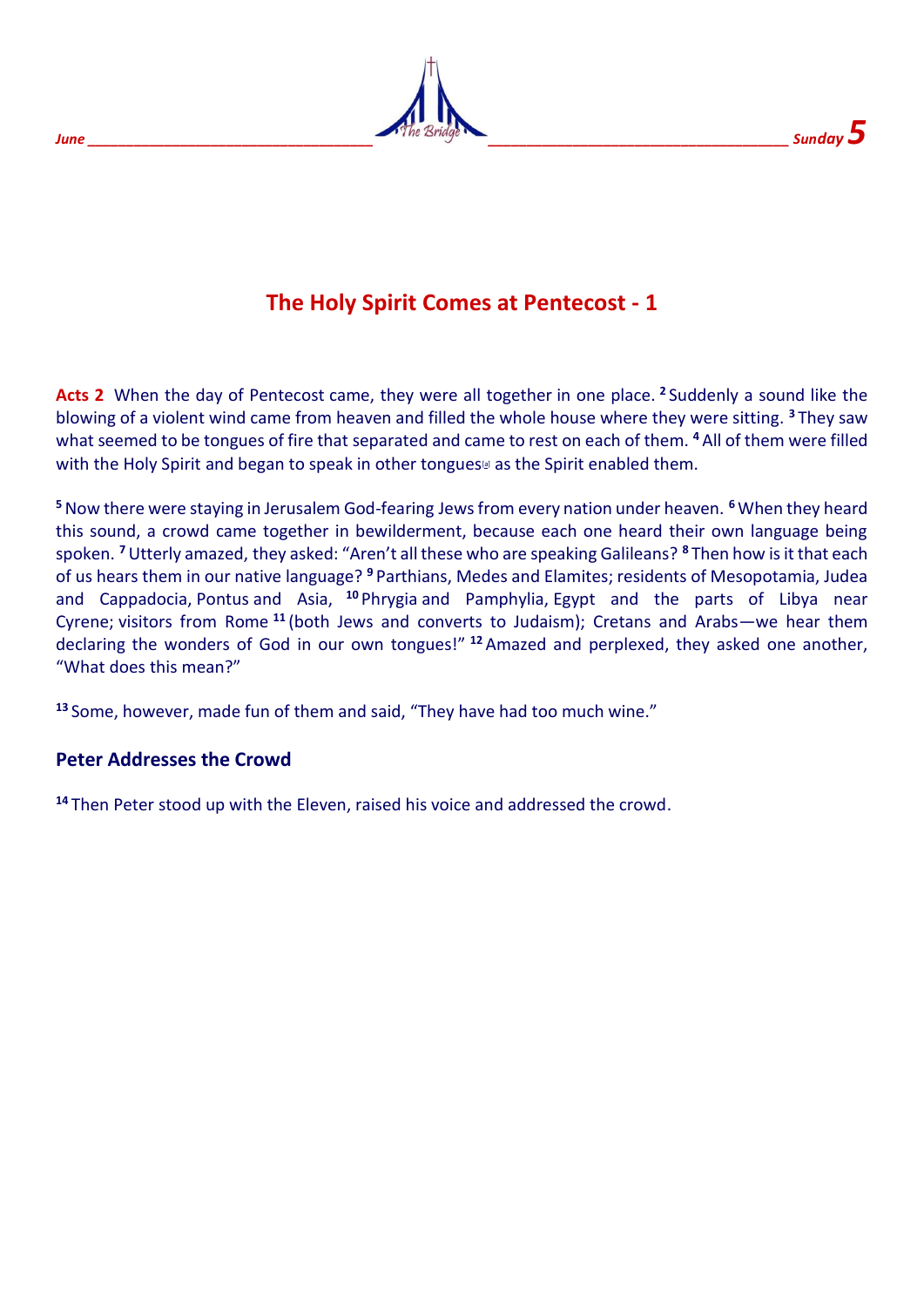



## **The Holy Spirit Comes at Pentecost - 2**

#### *Acts 2*

**<sup>14</sup>** Then Peter stood up with the Eleven, raised his voice and addressed the crowd. "Fellow Jews and all of you who live in Jerusalem, let me explain this to you; listen carefully to what I say. **<sup>15</sup>** These people are not drunk, as you suppose. It's only nine in the morning! **<sup>16</sup>**No, this is what was spoken by the prophet Joel:

**<sup>17</sup>** "'In the last days, God says,

I will pour out my Spirit on all people.

Your sons and daughters will prophesy,

your young men will see visions,

your old men will dream dreams.

**<sup>18</sup>** Even on my servants, both men and women,

I will pour out my Spirit in those days,

and they will prophesy.

**<sup>19</sup>** I will show wonders in the heavens above

and signs on the earth below,

blood and fire and billows of smoke.

**<sup>20</sup>** The sun will be turned to darkness

and the moon to blood

before the coming of the great and glorious day of the Lord.

**<sup>21</sup>** And everyone who calls

on the name of the Lord will be saved.'

**<sup>22</sup>** "Fellow Israelites, listen to this: Jesus of Nazareth was a man accredited by God to you by miracles, wonders and signs, which God did among you through him, as you yourselves know. **<sup>23</sup>** This man was handed over to you by God's deliberate plan and foreknowledge; and you, with the help of wicked men, put him to death by nailing him to the cross. **<sup>24</sup>** But God raised him from the dead, freeing him from the agony of death, because it was impossible for death to keep its hold on him. **<sup>25</sup>**David said about him:

"'I saw the Lord always before me.

Because he is at my right hand,

I will not be shaken.

**<sup>26</sup>** Therefore my heart is glad and my tongue rejoices;

my body also will rest in hope,

**<sup>27</sup>** because you will not abandon me to the realm of the dead,

you will not let your holy one see decay.

**<sup>28</sup>** You have made known to me the paths of life;

you will fill me with joy in your presence.'

**<sup>29</sup>** "Fellow Israelites, I can tell you confidently that the patriarch David died and was buried, and his tomb is here to this day. **<sup>30</sup>** But he was a prophet and knew that God had promised him on oath that he would place one of his descendants on his throne. **<sup>31</sup>** Seeing what was to come, he spoke of the resurrection of the Messiah, that he was not abandoned to the realm of the dead, nor did his body see decay. **<sup>32</sup>**God has raised this Jesus to life, and we are all witnesses of it. **<sup>33</sup>** Exalted to the right hand of God, he has received from the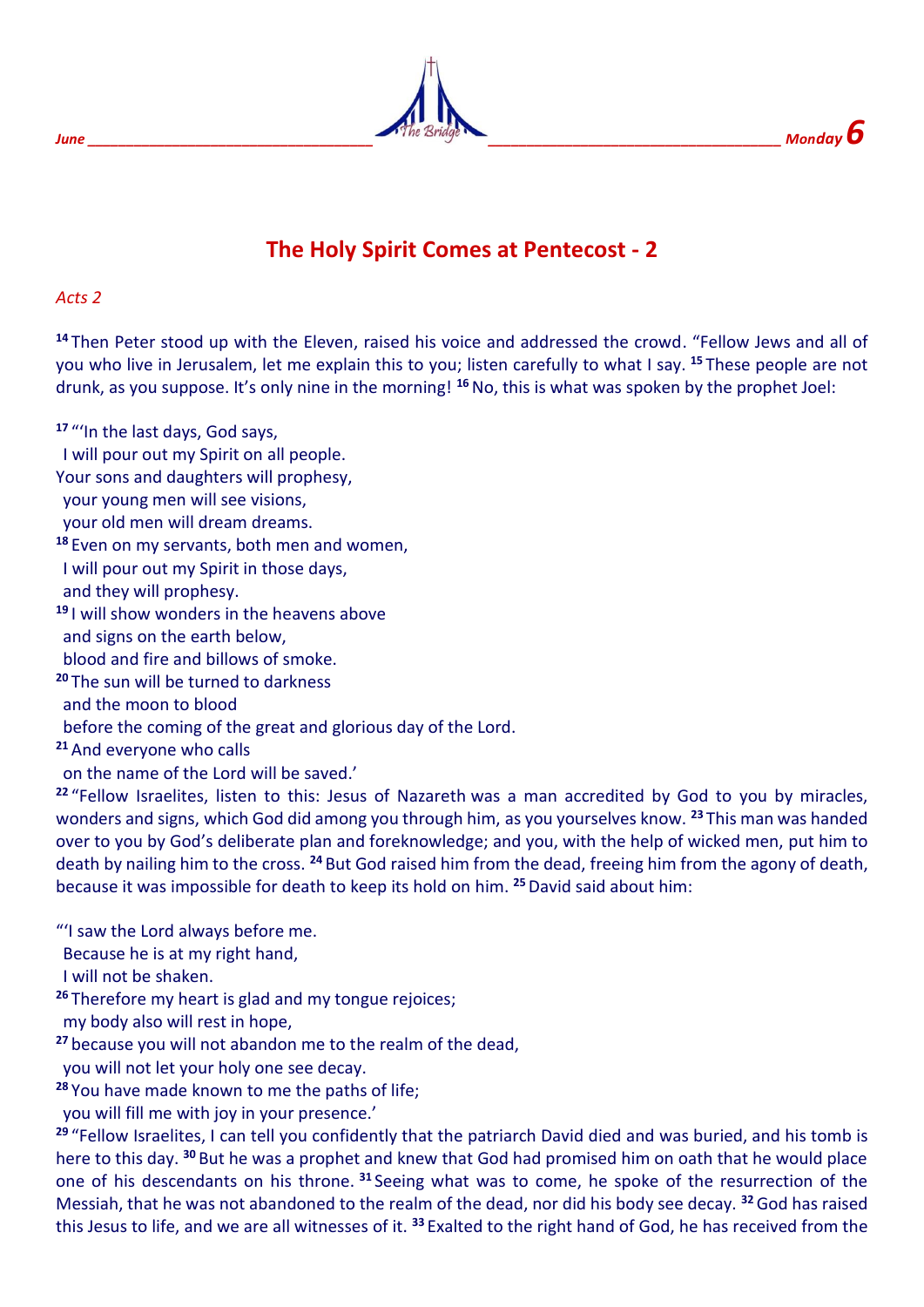Father the promised Holy Spirit and has poured out what you now see and hear. **<sup>34</sup>** For David did not ascend to heaven, and yet he said,

"'The Lord said to my Lord: "Sit at my right hand **<sup>35</sup>** until I make your enemies

a footstool for your feet."'

**<sup>36</sup>** "Therefore let all Israel be assured of this: God has made this Jesus, whom you crucified, both Lord and Messiah."

**<sup>37</sup>** When the people heard this, they were cut to the heart and said to Peter and the other apostles, "Brothers, what shall we do?"

**<sup>38</sup>** Peter replied, "Repent and be baptized, every one of you, in the name of Jesus Christ for the forgiveness of your sins. And you will receive the gift of the Holy Spirit. **<sup>39</sup>** The promise is for you and your children and for all who are far off—for all whom the Lord our God will call."

**<sup>40</sup>** With many other words he warned them; and he pleaded with them, "Save yourselves from this corrupt generation." **<sup>41</sup>** Those who accepted his message were baptized, and about three thousand were added to their number that day.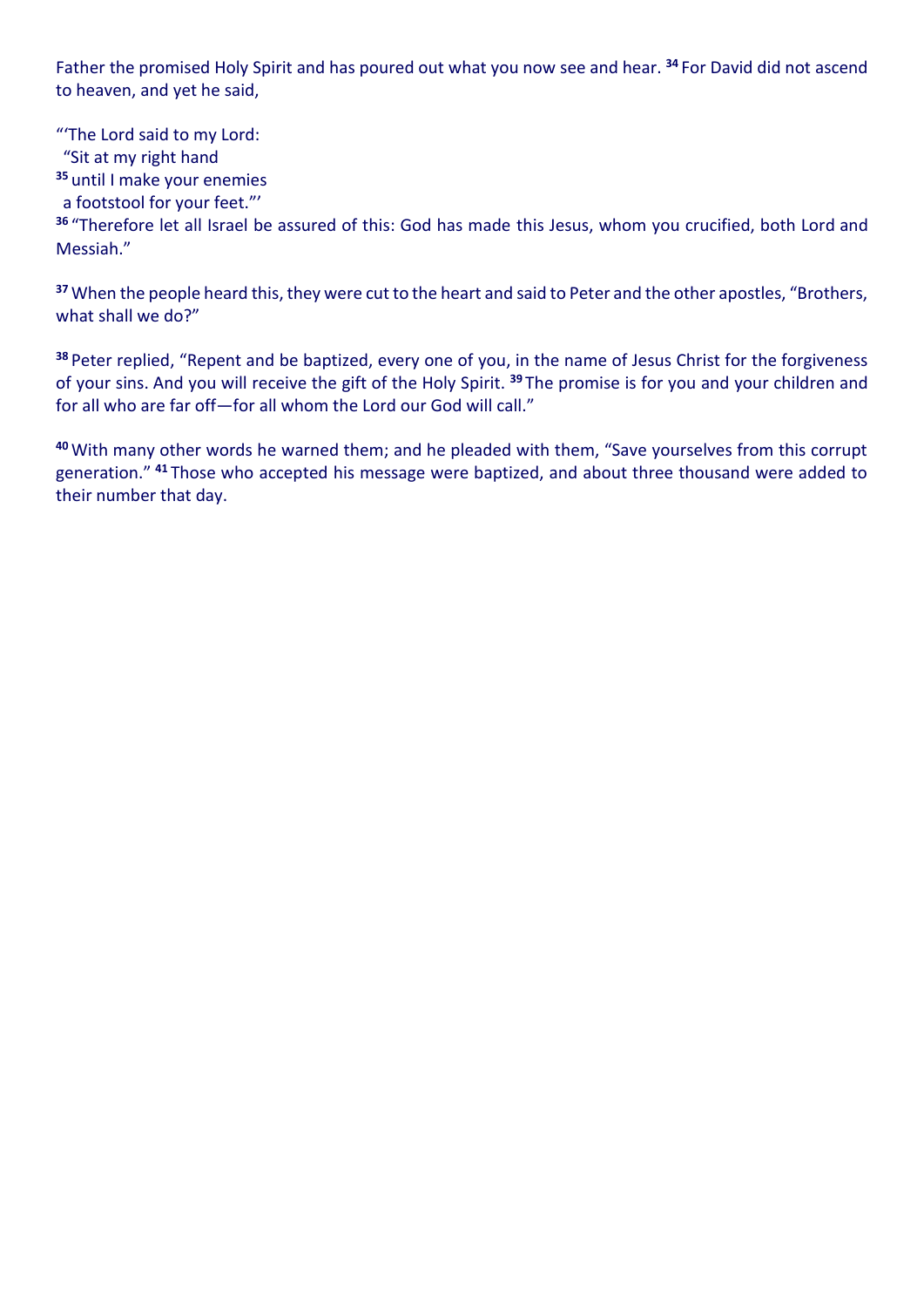



## **The Holy Spirit Comes at Pentecost - 3**

#### **The Fellowship of the Believers**

**<sup>42</sup>** They devoted themselves to the apostles' teaching and to fellowship, to the breaking of bread and to prayer. **<sup>43</sup>** Everyone was filled with awe at the many wonders and signs performed by the apostles. **<sup>44</sup>** All the believers were together and had everything in common. **<sup>45</sup>** They sold property and possessions to give to anyone who had need. **<sup>46</sup>** Every day they continued to meet together in the temple courts. They broke bread in their homes and ate together with glad and sincere hearts, **<sup>47</sup>** praising God and enjoying the favor of all the people. And the Lord added to their number daily those who were being saved.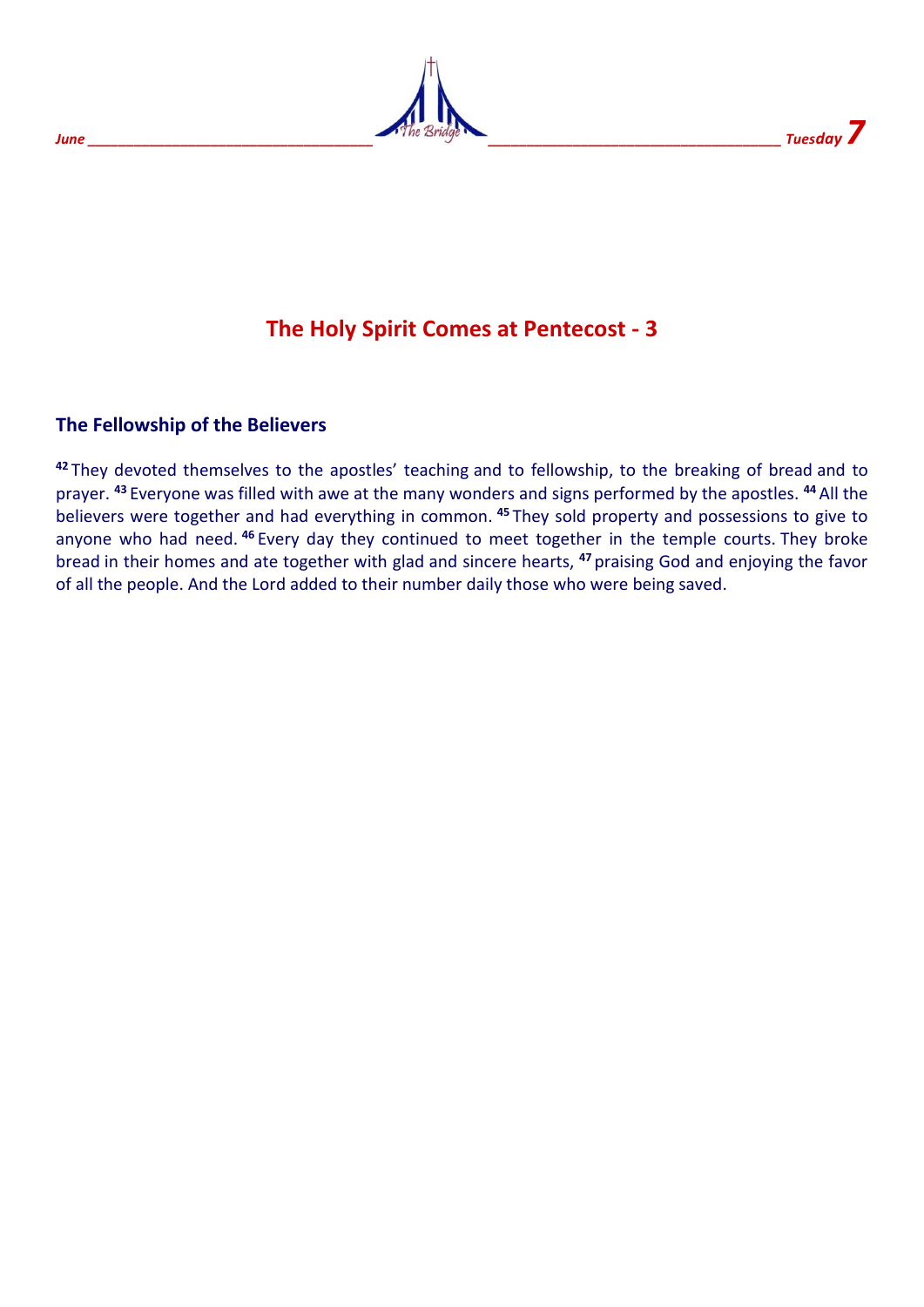## **A Story of Change**

Hadiza from Nigeria, was affected by leprosy over 55 years ago and has lived her whole life in the Amanawa Kalgo leprosy community in Kebbi State. Hadiza said, **"***Being diagnosed of leprosy at a young age was tough due to the stigma I suffered in my community before moving to Amanawa Kalgo leprosy clinic for treatment and thereafter residing at the leprosy community where I met my husband who is also affected by leprosy".*

As the community women leader, Hadiza Hakimi Ummaru has been involved in various activities organized by The Leprosy Mission Nigeria (TLMN) both at the community and state level over the years. TLMN through its projects, especially the TLM Sweden / SMC funded project titled Enabling Disadvantaged Populations to Drive Sustainable Development (EDPOSD), continues to advocate for the needs of Leprosy-affected communities, alongside members of the communities.

One of the major successes of this group is that during one of the advocacy visits, the chairman of Kalgo Local Government Area awarded Hadiza Hakimi Ummaru Amanawa and 43 other community members with Certificate of Occupancy (C of O) for plots of land in their community. This gives them right to land ownership in the community.

Hadiza says "*TLMN made the whole process possible. TLMN is always there for us. They have never left us alone. God will continue to reward TLMN for all they are doing in the disability world! Thank you TLMN".*



 Hadiza Hakimi Ummaru Amanawa with her family Certificate of Occupancy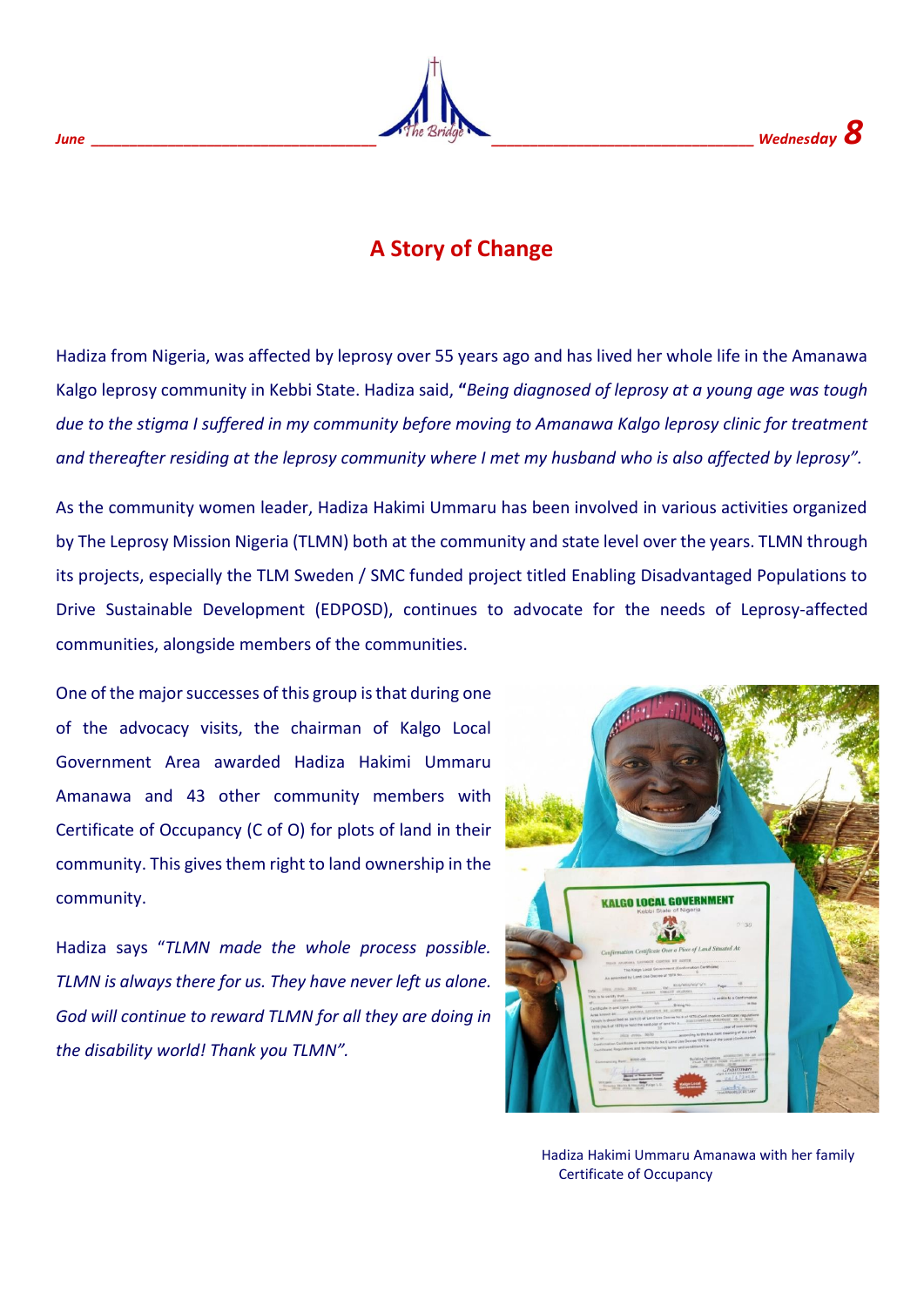

## **Beginning again**

*"Do not despise the day of small beginnings, for the eyes of the Lord rejoice to see the work begin…" Zechariah 4:10*

#### **Beginning.**

There is a lot packed into that little word, isn't there? Excitement. Anticipation. Hope for what could be.

When you think of a word **'***beginning,'* what comes to your mind?

A majestic sunrise?

A baby taking his/her first steps?

A giant pile of debris/rubbish?

If that last image sounds odd to you, you're in good company. That's probably how it looked to Zerubbabel, the man in charge of leading the Israelites in rebuilding the temple.

His **'***beginning'* brought him face to face with a massive mound of rubble. Years earlier, the Babylonians had removed the temple, along with its former glory. Zerubbabel and a group of Israelites had returned from exile to start the painstaking process of reconstruction.

So, it's more accurate to say Zerubbabel *wasn't 'beginning'*, but *beginning again*. He had the unenviable task of not just 'starting,' but starting over after a national tragedy.

A few years into the process, progress had stalled. They had faced one setback after another. Excitement and anticipation had faded. And hope…well, hope was hanging on by a thread.

Zerubbabel and his disheartened crew stood at the crossroads between *giving up* and *pressing on.*

If you've been at a similar crossroad junction, you know how tempting it is to throw in the towel and call it quits. Rebuilding your life is overwhelming and exhausting. How do you possibly muster the strength to begin…again?

The good news is that, when we're in a season of "small beginnings," God promises to give us His strength.

*Like fresh wind in their sails, Zechariah encourages Zerubbabel's team that they will accomplish this enormous task, not by their own "might or power, but by the Spirit of the Lord" (Zechariah. 4:6). His Spirit will sustain them every step of the rebuilding process. Their role (and ours) is simply to rely on the Spirit one day at a time.* 

With a posture of fully depending on the Spirit, we join the Lord in His work, knowing that He will finish what He begins.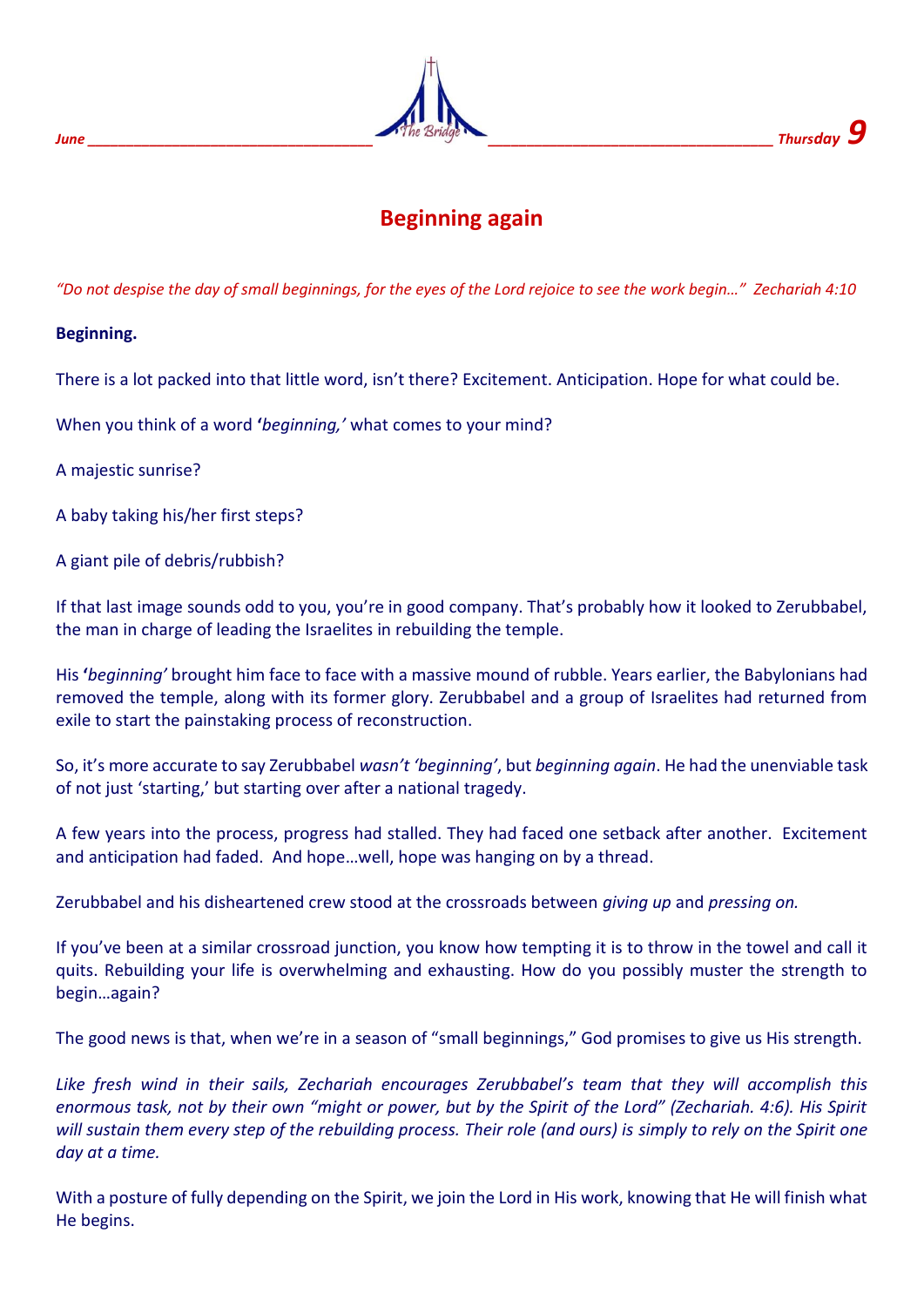Yet, most of the time, He doesn't work as quickly as we desire. And when things don't move according to our timetable, we must guard against a poor attitude.

So, Zechariah instructs the Israelites (and us) not to "despise" or have contempt for the "small beginning." Though the work might appear modest; though progress might be off to a slow start, it's not an excuse for irritability and impatience. We are to joyfully do our part and leave the pace and results up to Him.

I confess. I'm challenged by Zechariah's words.

I don't despise "small beginnings," but I can easily get discouraged by them. Rather than have to trudge through the beginning, there's something in me that wants to skip to the ending…or at least to the middle.

That's why, in a season of *"small beginnings,"* we must call to mind the words of Jesus, "the *kingdom of heaven is like a mustard seed,* which a man took and planted in his garden. It grew and became a tree, and birds perched in its branches" (Luke 13:18,19).

*Like a tiny seed, the work of the Kingdom often starts small, but gradually grows into a mighty tree.*

The question to ponder becomes: *Will we trust Him with the tiny seed of our small beginning? Will we courageously step out in faith and join Him in starting over?*

Remember, it's always better to obey Him and begin small than to disobey Him and never begin at all.

And according to Zechariah, the Lord "rejoices" to see the work begin…again.

**Dorothy Owen** – On behalf of The Leprosy Mission PNG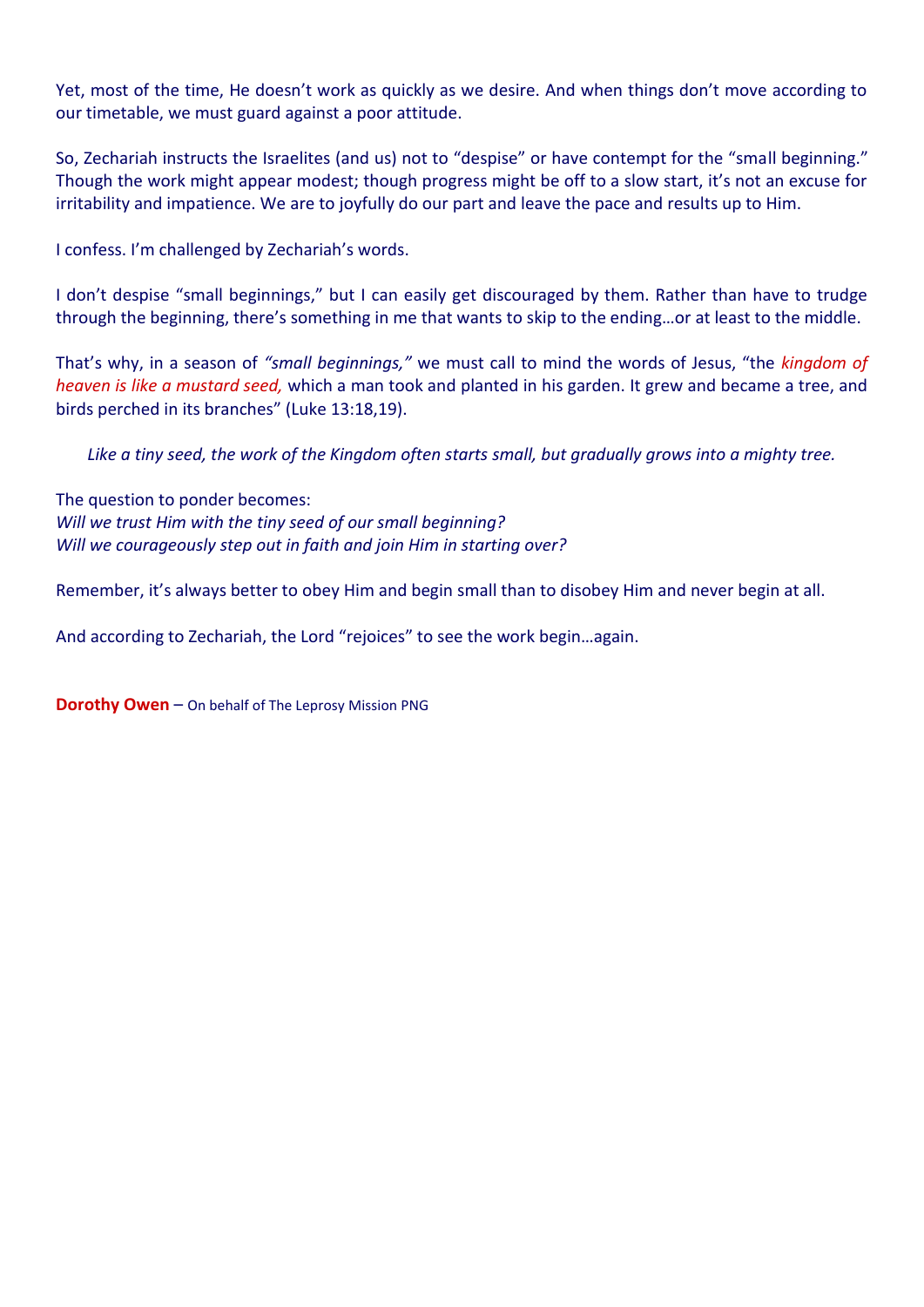

## **The wonder of creation**

*How many are your works, LORD! In wisdom you made them all; the earth is full of your creatures. Psalm 104:24*

I went to the vet the other day. Not for myself – I'm not quite as disillusioned with the National Health Service as that – I took one of our dogs. While I was waiting I picked up a leaflet – "Caring for Elderly Dogs".

The leaflet began by describing old dogs and the more I read the more it sounded like me. *"Greying round the muzzle"* – yes, that's me. *"Changes in body shape*" – I'm afraid so. *"Stiffness in the joints"* – certainly in my knees. *"Reluctance to take exercise"* – yes, I admit it. *"Bladder problems"*… I'll stop right there otherwise it might get a bit personal. And I know people say that dog owners get to look like their pets but that's taking it a bit far.

It made me think though. The similarities remind me that we humans are as much part of God's creation as anything else and, if we realised that, we might begin to treat the earth and other living things a bit differently.

Of course we are different from animals in some ways – in being able to talk, to think, to imagine. And in our feelings for the spiritual. To wonder what life is about, and to realise there's more to it than just what we can see and measure. And that more is God, who created you and me, and my dogs, and wants the best for all of us.

And if we can begin to take that into account we may find it easier to live in harmony with each other, the world about us, and with the God who made us.

*Extract from* Slower than Butterflies*, first published 1997.* 

*Lord God, Creator, all life is yours. All that has come to be has come through you. Lives in your energy, takes breath because you willed it. Is clothed in your beauty, your dignity. Part of your world. Valued and loved.*

*With the kind permission of Judith Merrell – Book selection and Publishing Manager, TLM Trading*

**Eddie Askew** (1927-2007) devoted half a century to leprosy and its consequences. In 1950 he and his wife Barbara set sail for India. Eddie's first placement was in Purulia, West Bengal. In 1965 Eddie took up the post of executive secretary at TLM's office in London. His first overseas visit in this new role was to Ethiopia, where he learned of plans to set up a leprosy training centre that would benefit patients and medics throughout Africa. He offered to become a founding member and signed TLM up to support what was to become ALERT (All Africa Leprosy and Rehabilitation Training Centre). The following year, the organisation now known as the International Federation of Anti-Leprosy Associations (ILEP) was set up. In 1974 Eddie became general director of TLM. He was keen to develop TLM's work elsewhere, and took a team into the closed land of Bhutan in response to a request from its government. - Inspired by his travels and his Christian faith, Eddie found an outlet for his creativity in painting and poetry. He retired in 1987. From 1998 until his death he was TLM- vice-president, and in 2000 he was awarded an OBE. (Fiona Spence)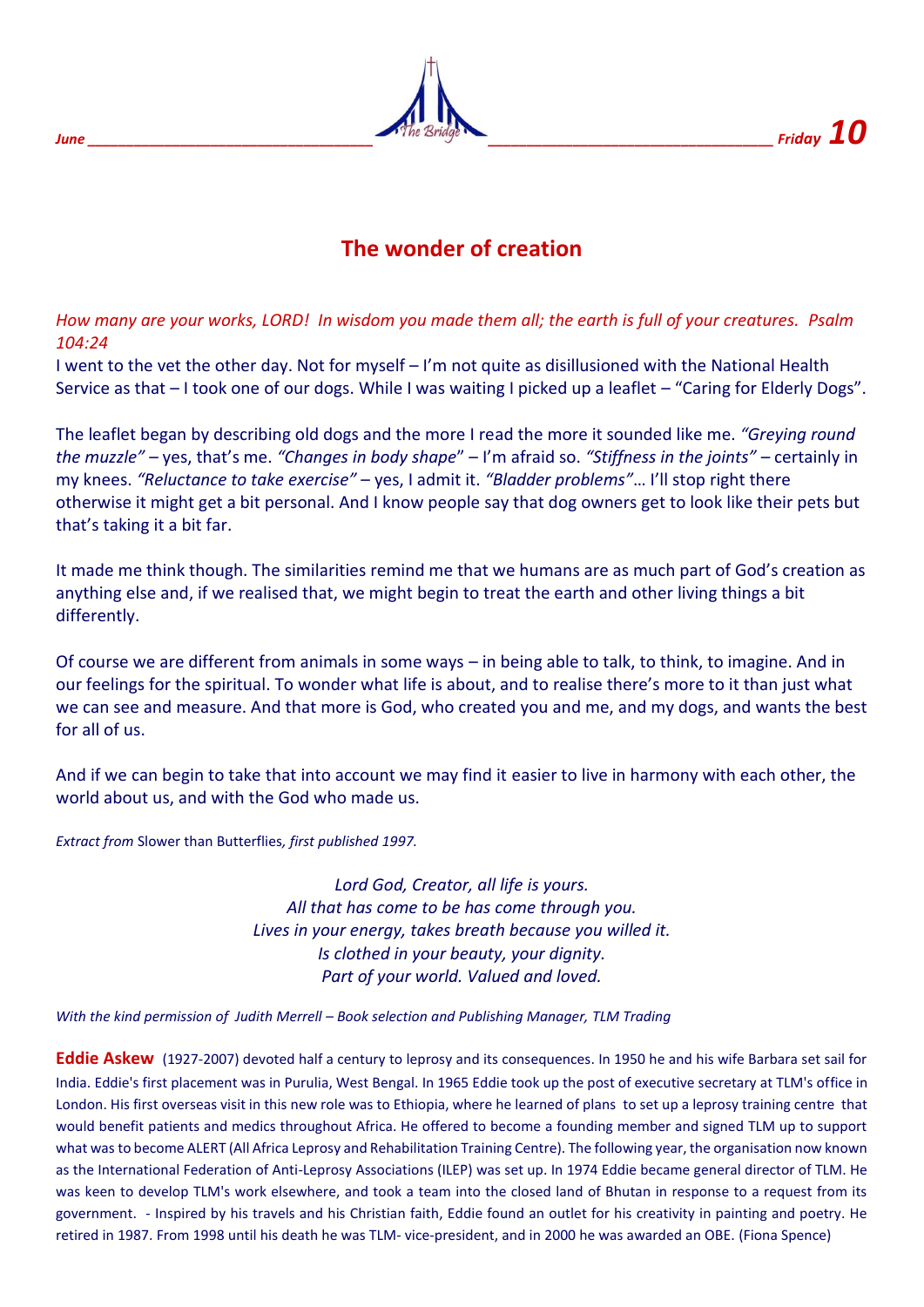

## **Psalm 75**

*For the director of music. To the tune of "Do Not Destroy." A psalm of Asaph. A song.*

**<sup>1</sup>** We praise you, God, we praise you, for your Name is near; people tell of your wonderful deeds. **<sup>2</sup>** You say, "I choose the appointed time; it is I who judge with equity. **<sup>3</sup>** When the earth and all its people quake, it is I who hold its pillars firm. **<sup>4</sup>** To the arrogant I say, 'Boast no more,' and to the wicked, 'Do not lift up your horns. **<sup>5</sup>**Do not lift your horns against heaven; do not speak so defiantly.'" **<sup>6</sup>**No one from the east or the west or from the desert can exalt themselves. **7** It is God who judges: He brings one down, he exalts another. **8** In the hand of the LORD is a cup full of foaming wine mixed with spices; he pours it out, and all the wicked of the earth drink it down to its very dregs. **<sup>9</sup>** As for me, I will declare this forever; I will sing praise to the God of Jacob, **<sup>10</sup>** who says, "I will cut off the horns of all the wicked, but the horns of the righteous will be lifted up."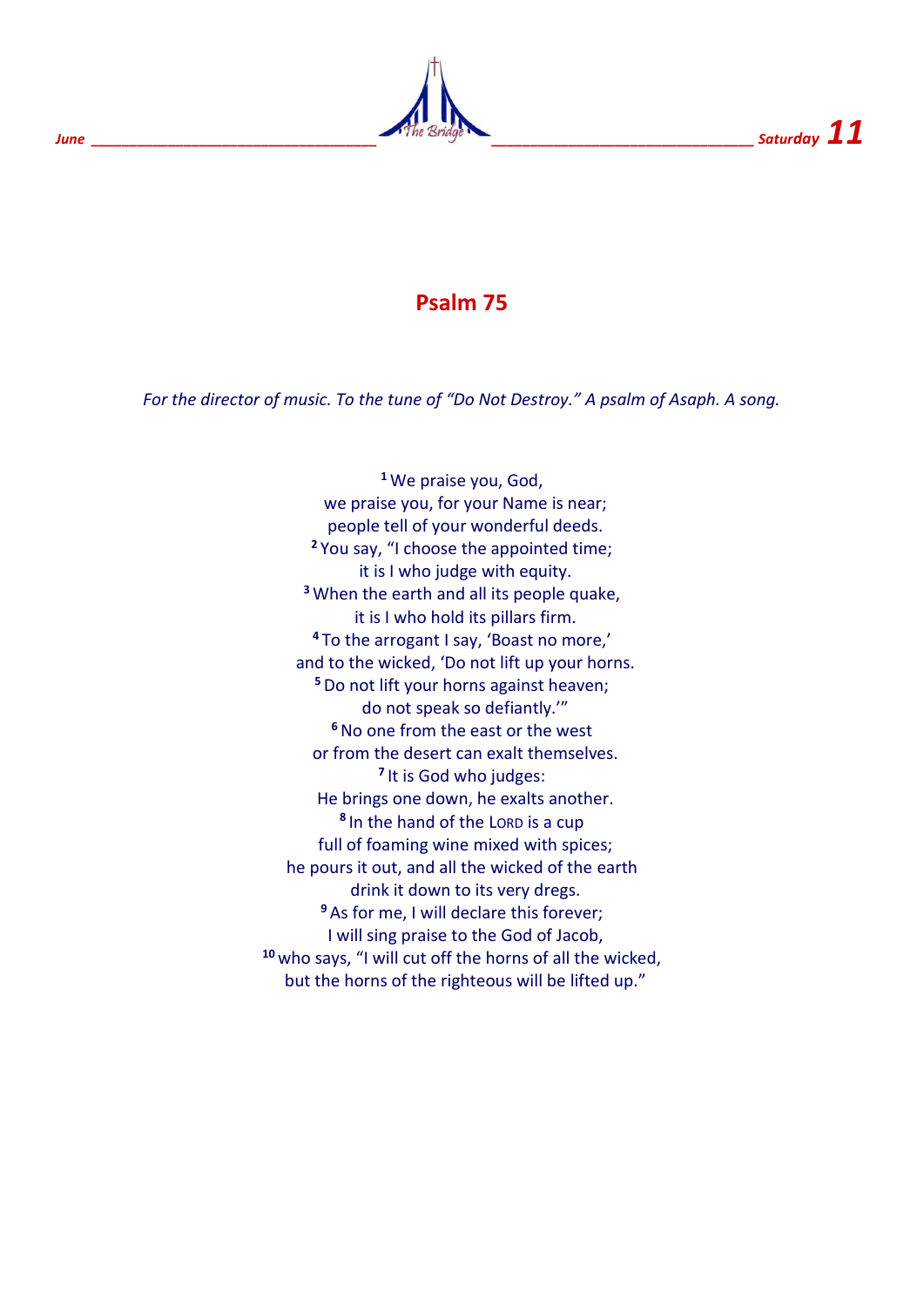

## **Psalm 76**

*For the director of music. With stringed instruments. A psalm of Asaph. A song.*

**<sup>1</sup>**God is renowned in Judah; in Israel his name is great. **<sup>2</sup>**His tent is in Salem, his dwelling place in Zion. **<sup>3</sup>** There he broke the flashing arrows, the shields and the swords, the weapons of war. **<sup>4</sup>** You are radiant with light, more majestic than mountains rich with game. **<sup>5</sup>** The valiant lie plundered, they sleep their last sleep; not one of the warriors can lift his hands. **<sup>6</sup>** At your rebuke, God of Jacob, both horse and chariot lie still. <sup>7</sup> It is you alone who are to be feared. Who can stand before you when you are angry? **<sup>8</sup>** From heaven you pronounced judgment, and the land feared and was quiet— **<sup>9</sup>** when you, God, rose up to judge, to save all the afflicted of the land. **<sup>10</sup>** Surely your wrath against mankind brings you praise, and the survivors of your wrath are restrained. **<sup>11</sup>** Make vows to the LORD your God and fulfill them; let all the neighboring lands bring gifts to the One to be feared. **<sup>12</sup>**He breaks the spirit of rulers; he is feared by the kings of the earth.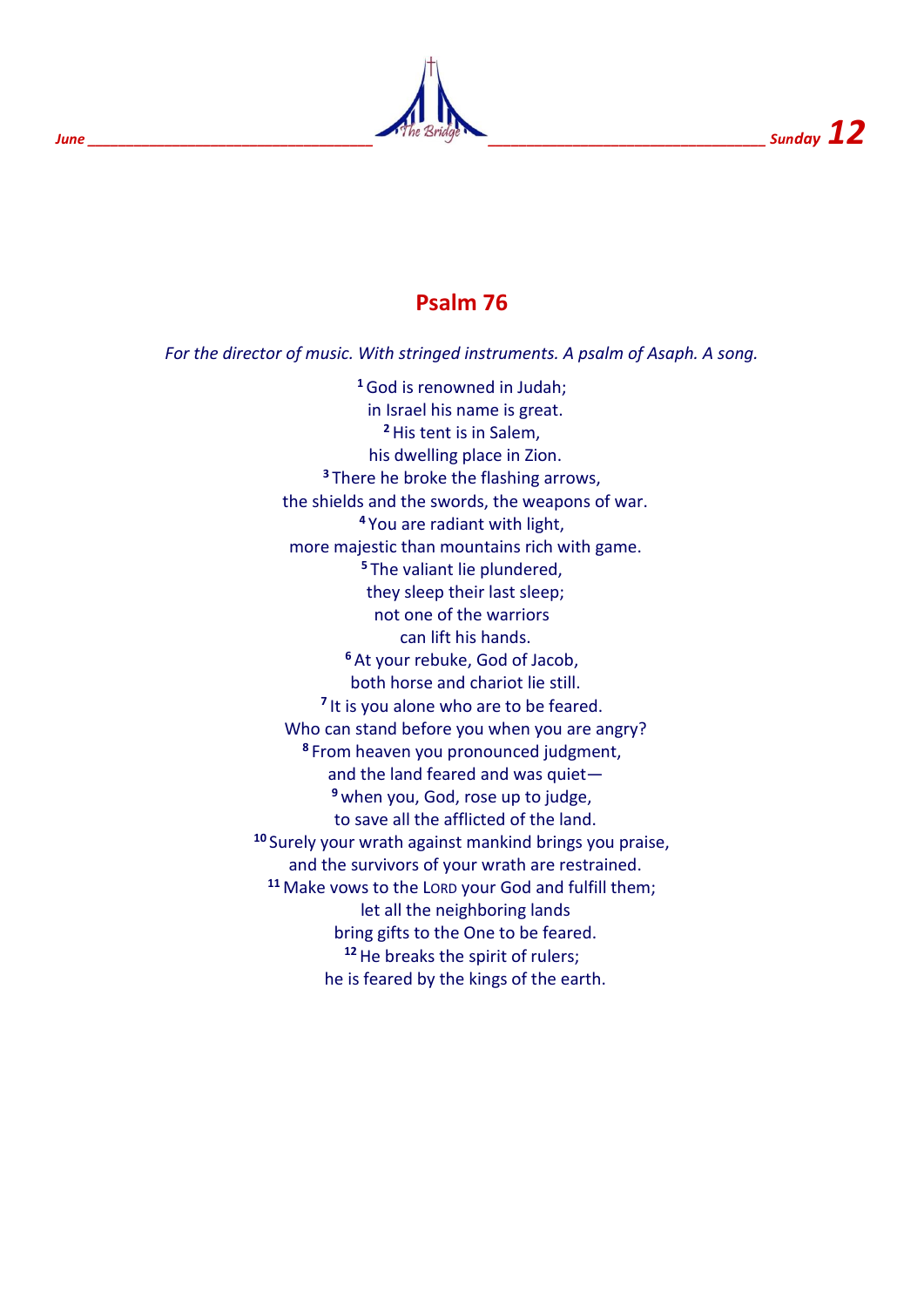

# **"...far be it from me that I should sin against the** LORD

## **by failing to pray for you..."**

#### *1 Samuel 12:23*

This verse from Old Testament history is a watchword that has journeyed with me over the years. The prophet Samuel, God's 'representative' when Israel was a 'theocracy', has been -in effect- sidelined by God's chosen people choosing to seek a king (1 Samuel 8). God tells Samuel to let the people have their way, so he carries the process through, no doubt with God's warnings in mind, with disappointment, and perhaps with a personal sense of rejection.

Although the error of Israel's choice is acknowledged (1 Samuel 12:19), and although God's warnings are realised (1 Samuel 13 etc.), nevertheless Samuel still loves God's people, still works among them 'from retirement', and very much remains on their case. He is God's 'ambassador' in what, in some ways, becomes a kingdom no longer of God but of men: Saul, David, Solomon and subsequent all-too-human kings.

1 Samuel 12:23 comes from Samuel's 'farewell speech'; -it reminds me of Paul's farewell to the Ephesian elders, Acts 20:17-38, where he commits them to God's grace and protection for difficult times.

Perhaps you felt something of the feelings of Samuel and Paul, when you left people you loved and were committed to. I recently left the pastorate of a church and community, people I had come to love. Leaving is part of life; we leave home, job, community, perhaps family, but they remain in our heart and thoughts, maybe with regrets as well as happy memories, as must have been the case for both Samuel and Paul.

But we continue to pray for those we have loved and left. To me the key point in this beautiful verse is that Samuel considers it a sin "*against the Lord*", not just against the people, should he *"fail to pray"* for them.

So I'm in a fix; perhaps you can understand. I regard it as a duty, a privilege, a joy, to open the lists of lovedones from churches, families and communities that I have left over life's journey, whether I have moved on with a sense of completeness or of unfinishedness. But when I remember them, imagine them, pray for them, a sadness and sense of loss still comes over me.

In their farewell speeches both Samuel and Paul say that they had done all they could and done nothing wrong for their people (e.g., 1 Samuel 12:3, 5; Acts 20:20, 26, 33). Can we confidently say that, when we have moved on? I'm not sure I could risk the claim!

But what I can do is not to *"sin against the* LORD *by failing to pray for"* those that I have moved on from over the years. Praying means remembering, updating, keeping in touch, -which can bring that sense of loss from yesterday and concern for today. Samuel must have felt those, seeing the decline of his people under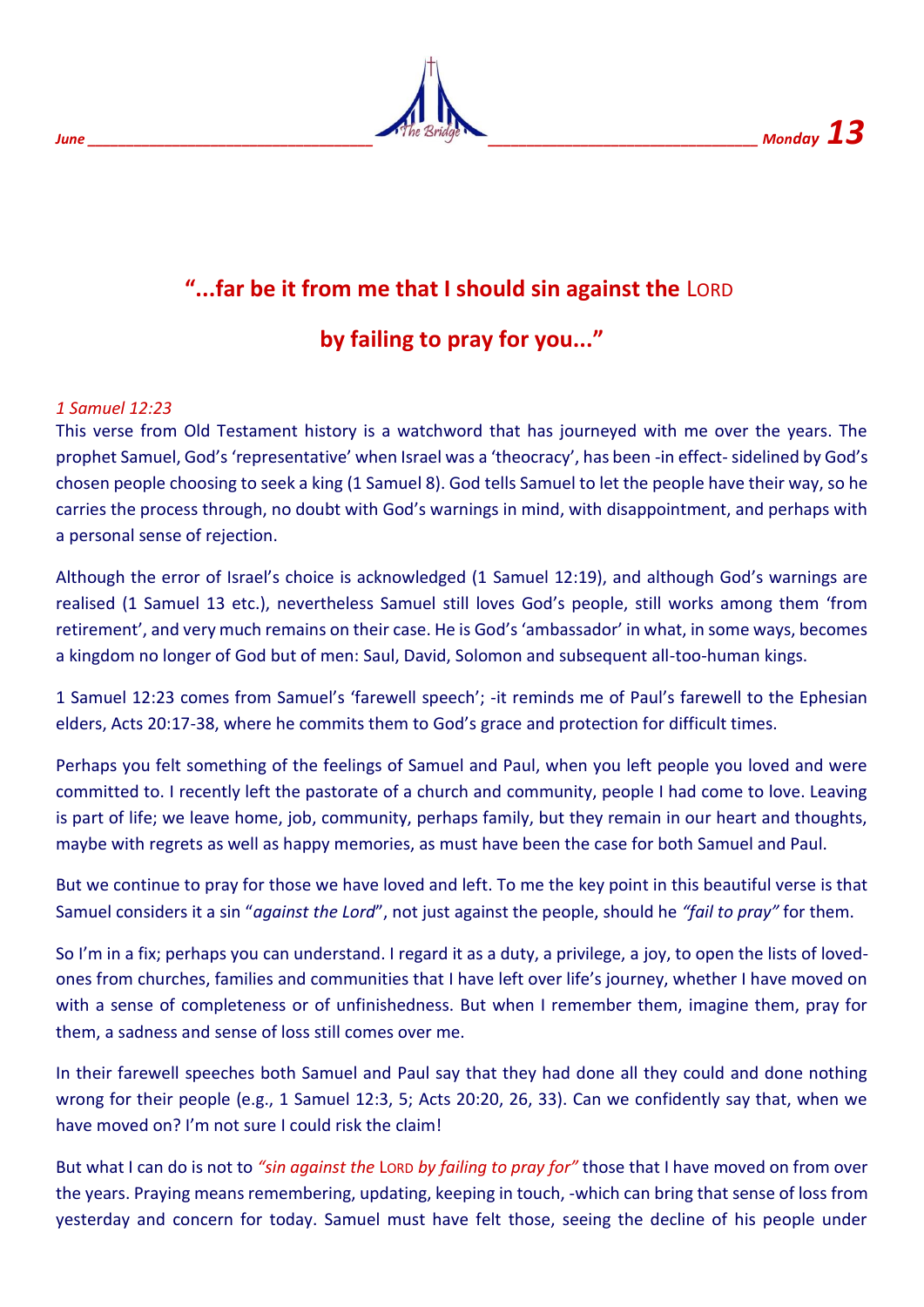kingship, and Paul had ongoing concern for the Ephesians, seen in his letters to them and to Timothy. But they prayed.

It's part of the journey of prayer that we share something of the heart of God for those we pray for, and something of human feeling. Yet we believe in the rightness of prayer and the power of God, who loves to the ultimate. And of course, these are God's people, not ours; we must pray, but not try to be any kind of king!

God bless,

**David Beazley** began involvement with The Leprosy Mission in 1992 when he came as Minister to a Church near the International Office in Brentford. He acted as an informal 'chaplain' to the Office, and served on the International General Council for some years. At the same time he became a member of TLM England and Wales Board, serving as Chairman for six years and on various committees. He chaired the Spiritual Ministry MAWG, and is also able to serve TLMI by leading retreat days and other such things as opportunity allows. He has recently retired from the pastorate but continues as a volunteer speaker for TLM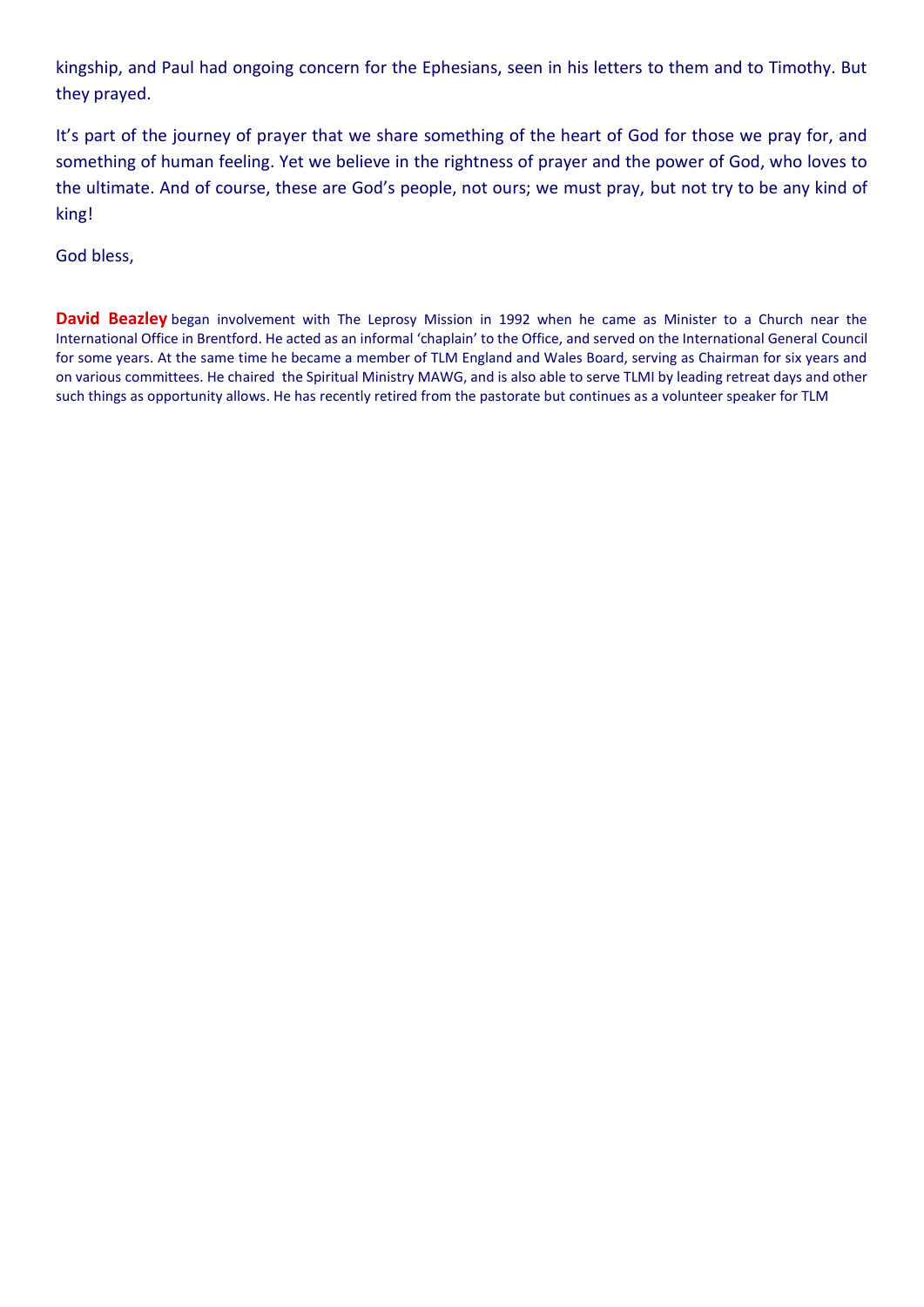|             | The Bridge |                   |
|-------------|------------|-------------------|
| <b>June</b> |            | Tuesday $\bf{14}$ |

## **Keeping it in the family**

In August 2016, I wrote about Luke Aikins, who, without a parachute, jumped from a height of 25 000 feet into a net.

Well, he's been at it again. A few days ago, on 24<sup>th</sup> April 2022, he and his cousin flew alongside each other in their Cessna's, which they then put into vertical dives. They leapt from their aircraft, with the intention of free-falling towards the opposite Cessna, entering it, pulling it out of the dive and landing it. Luke manged to do this, but as he launched himself from his Cessna, it went into a spin and his cousin was unable to board it, so he had to deploy his parachute. That Cessna crashed, but Luke touched down safely and his cousin walked away from the parachute landing unscathed.

Luke now faces the wrath of officialdom and a long interview with his insurance broker.

His lark has drawn fierce criticism, but as someone who has probably watched way too many Bond movies, I have to confess to a grudging admiration for someone who would attempt something so 007ish. Planning, skill and courage in equal measure are required for such an audacious adventure – attributes which Luke and his cousin have aplenty.

The Scriptures abound in stories of people possessed of extraordinary courage:

Jael, lulling Sisera into a deep sleep and then driving a tent peg through his head; Esther, hoisting Haman by his own petard; David, unflinching in the face of overwhelming odds.

You could rename the Bible as the 'Encyclopaedia of the most courageous people of all time' and be well within the mark.

It seems that mankind is hard-wired to thirst for adventure, to face adversity. Joy is not found in a life of ease, but in a life of effort. Think of it: how many mountains can you name? And how many valleys? We were born to aspire to the summit, which is why your school had a mountaineering club, but no valley club. The peak may have been Mont-Aux-Sources rather than Mont Blanc, but it still took effort and determination to get there. You made a choice to climb it and to sick with your decision.

*"But if serving the LORD seems undesirable to you, then choose for yourselves this day whom you will serve, whether the gods your ancestors served beyond the Euphrates, or the gods of the Amorites, in whose land you are living. But as for me and my household, we will serve the LORD." Joshua 24:15*

Serving the Lord is not the easy option. The world prefers being in service of other gods. For us, we choose each day to get up, stand up and climb up. We willingly choose the harder option.

You don't need to be Luke Aikins, but a bit of his boldness won't go amiss. As emissaries of the King, we can be nothing else.

**Peter Laubscher** - Country Leader, Southern Africa. Peter and Elizabeth Laubscher have worked with the Leprosy Mission since 1981. They are blessed with three children. Peter cruises the waters of False Bay when he's not trying to polish scratches out of telescope mirrors.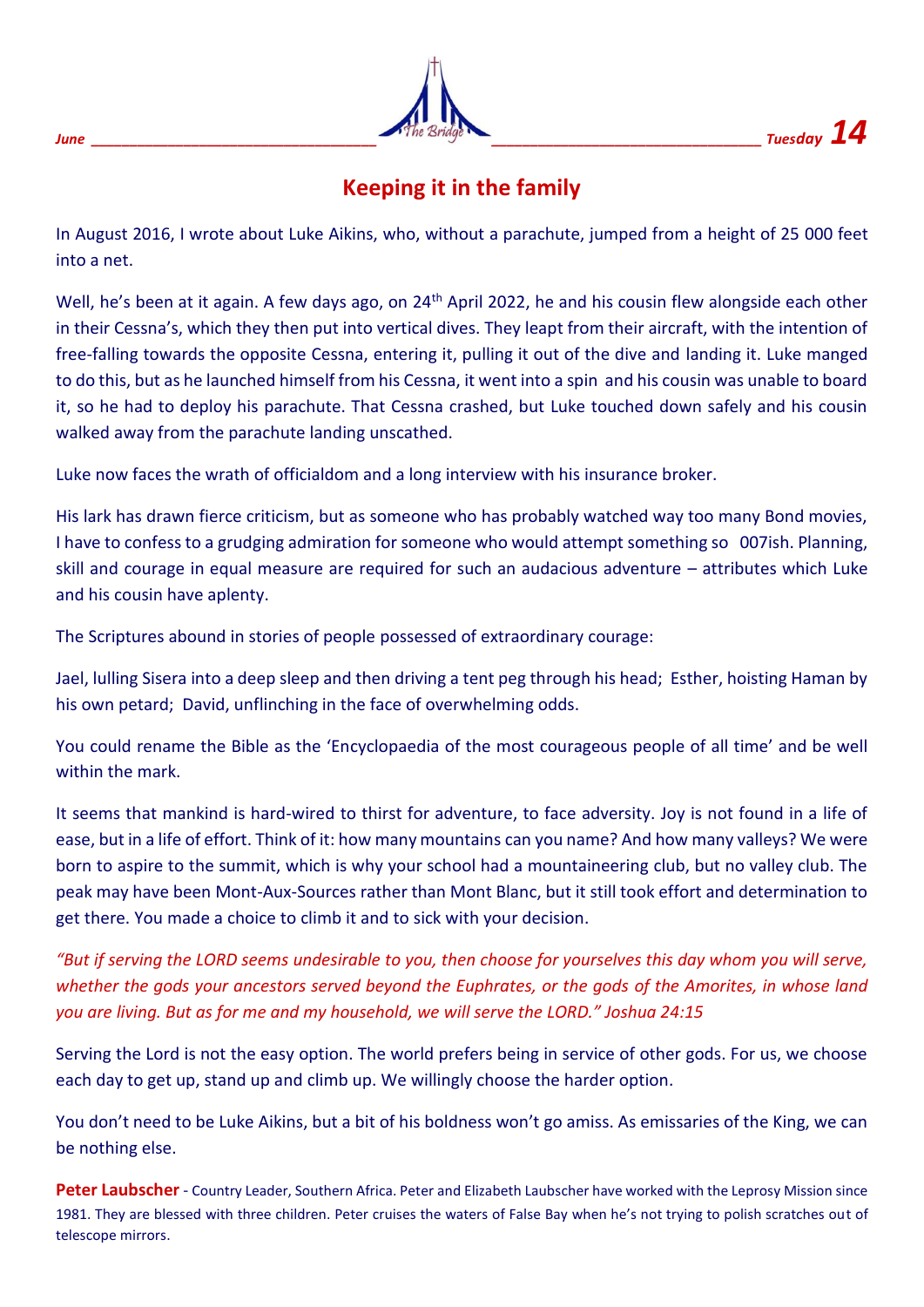

## **The Shepherd of Christ's Sheep**

#### *John 21 (15-19)*

This is a very important saying of Jesus to Peter at the end of John's Gospel. Here is the scene which must have been printed forever in the mind of Peter.

(1) First we must note the question which Jesus asked Peter: *''Simon, son of Jonah, do you love me more than these?"* As far as language goes that can mean two things equally well.

a. Jesus knew that Peter was a good fisherman and he liked his profession. Peter always wanted to be with his boats, nets, fishes and wanted to be in Lake for fishing. Jesus said to Peter: Simon, do you love me more than these things? Are you prepared to give them all up to abandon all hope of a successful fisherman to give up a steady profession and a reasonable comfort, in order to give yourself forever to my people and to my work?". This may have been a challenge to Peter to take the final decision to give all his life to the preaching of the Gospel and the caring of Christ's folks.

b. It may be that Jesus looked at the rest of the little group of the disciples, and said to Peter:" Simon, do you love me more than your fellow disciples do?" Peter has said earlier that though they all fall away because of you, I will never fall away ( Matthew 26; 33). It may be that Jesus was gently reminding Peter how once he had thought that he alone could be true and how his courage had failed.

It is more likely that the second meaning is right, because in his answer Peter does not make comparisons any more; he is content simply to say:" You know that I love you".

(2) Jesus asked this question three times; and there was a reason for that. It was three times that Peter denied the Lord, and it was three times that his Lord gave him a chance to affirm his love. Jesus, in his gracious forgiveness, gave Peter the chance to wipe out the memory of the threefold denial by a threefold declaration of love.

#### (3 ) We must note what love brought Peter

(a) It brought him a task." If you love me, " Jesus said, '' then give your life to shepherding the sheep and the lambs of my folks." We can prove that we love Jesus only by loving others. Love is the greatest privilege in this world, but it brings the greatest responsibility.

(b) It brought Peter a cross. Jesus said to him: *"When you are young you can choose where you will go; but the day will come when they will stretch out your hands on a cross, and you will be taken in a way you did not choose."* The day came when, in Rome, Peter did die for his Lord; he, too, went to the cross, and he asked to be nailed to it head downwards, for he said that he is not worthy to die as his Lord had died. Love brought Peter a task, and it brought him a cross. Love always involves responsibility, and it always involves sacrifice. We do not really love Christ unless we are prepared to face his task and take up his Cross.

It was not for nothing that John recorded this incident. He recorded it to show Peter as a great shepherd of Christ's people. It may be, indeed it was inevitable that people would draw comparison in the early church. Some would say that John was the great one, for his flights of thought went higher than those of any other man. Some would say that Paul was the great one, for he fared to the ends of the earth of Christ.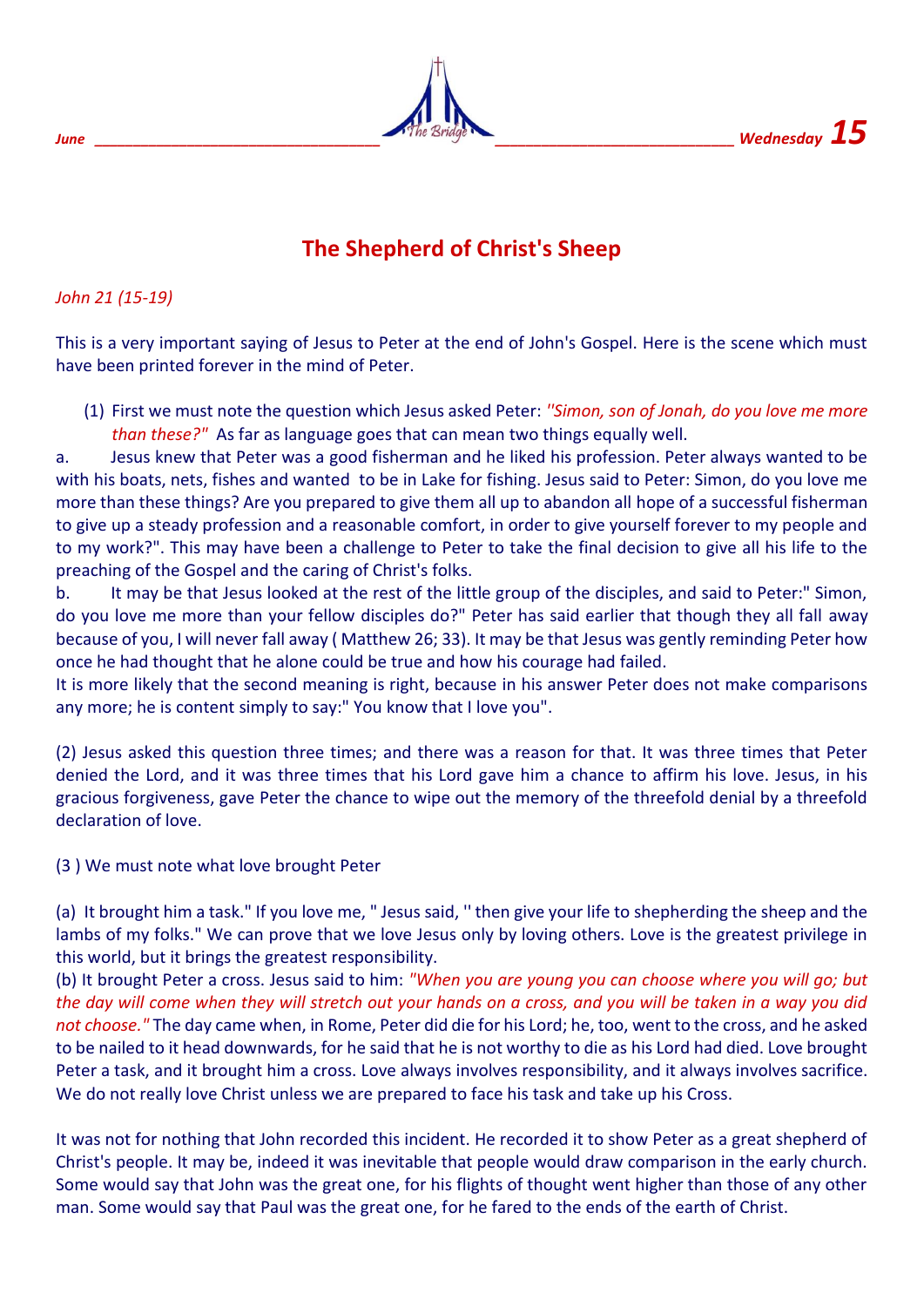But this chapter says that Peter, too, had his place. He might not write and think like John; he might not travel and adventure like Paul; but he had the great honor, and the lovely task, of being Shepherd of the sheep of Christ. And here is where we can follow in the steps of Peter.

We may not be able to think like John; we may not be able to go out to the ends of the earth like Paul; but each of us can guard someone else from going astray, and each of us can feed the lambs of Christ with the food of the word of God.

**Pradeep & Sarah Failbus** Worked for 39 years and 29 years with TLM( most at Anandaban, Nepal) Now retired and settled at: Kathgodam, District NainitalUttarakhand, India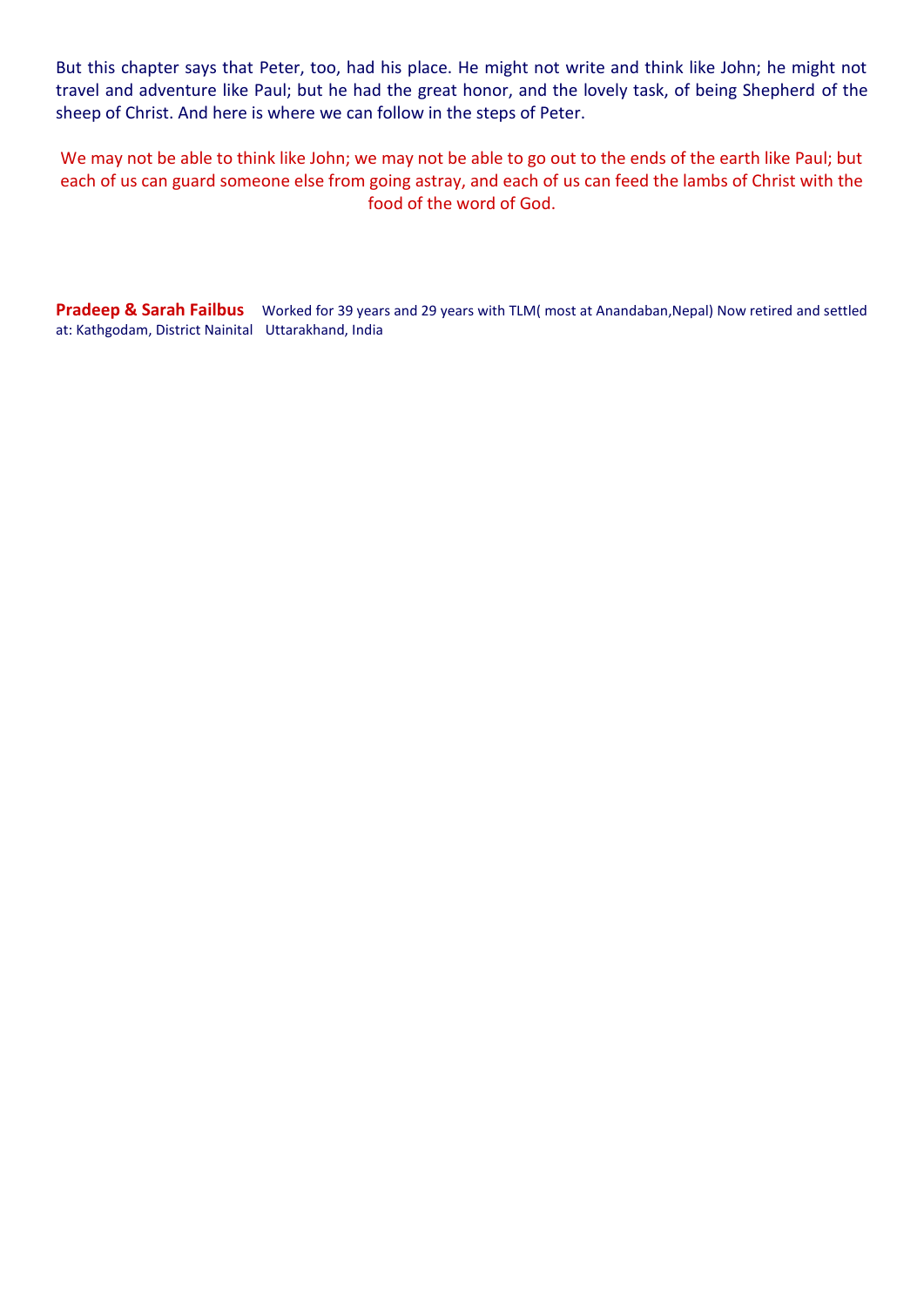

## **Christ's Ambassadors**

*….and he has committed to us the message of reconciliation. <sup>20</sup> We are therefore Christ's ambassadors, as though God were making his appeal through us. We implore you on Christ's behalf: Be reconciled to God. 2 Corinthians 5: 19-20*

Sometimes when there has been political unrest abroad the BBC will interview a former UK ambassador to that country to hear their views on the situation. I usually listen with interest because he or she seems to speak with such knowledge about the country they served in. They understand the culture, the people, and the impact of any political, economic or social upheaval which is taking place.

It has made me wonder what qualifications are needed to be a foreign ambassador and I found a few which might apply:

- 1. they have studied the culture and history of their own country and the country they are being sent to, and are always curious to know more
- 2. they are diplomatic in their use of language both oral and written so that they do not cause offence to the people they serve
- 3. they are people of integrity, honesty and truthfulness. To be otherwise would mean losing the trust of the Government they serve and the repercussions could be serious for their own career and the relationship between both countries.

It isn't difficult to see how these qualifications can be applied to us as Christians. We are ambassadors sent from another country – our citizenship is in heaven - but we live out our lives in a place where we are aliens and strangers, bringing the message of reconciliation between our God and the people we meet in our daily lives. What kind of people are we to be as we tell others the good news about Jesus Christ? We should understand the culture of the people we are sent to witness to, have a thorough knowledge of scripture and long to know more; we are to be of gracious speech, bringing a message of good news in a winsome way; and we are to be people of good character, reflecting the person of Jesus Christ.

May we be the best ambassadors for Jesus Christ in this world that we can possibly be depending always on the help of His Spirit.

**Anne Muirden** – chair TLM Scotland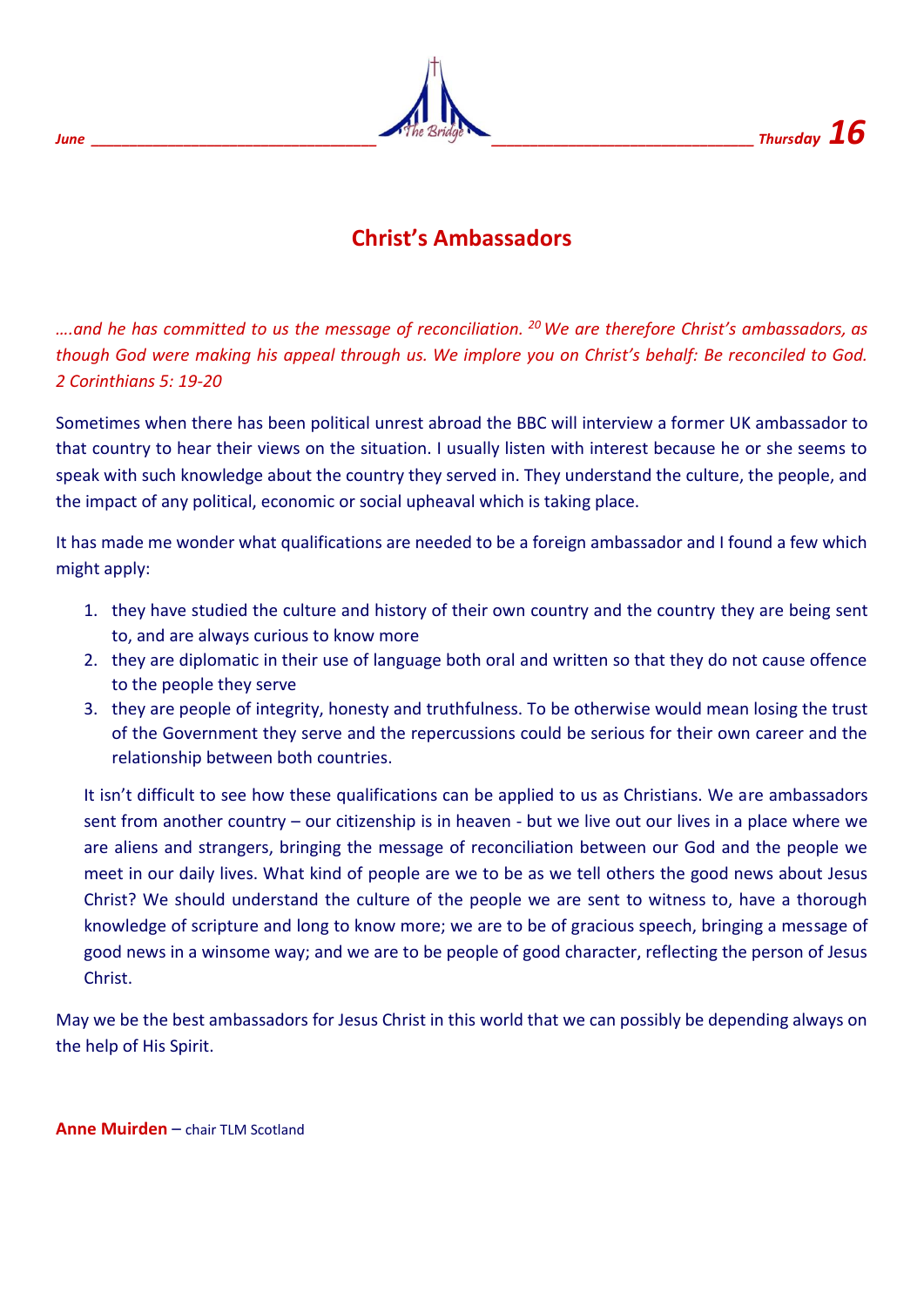

## **Learning from people affected by leprosy.**

*"and while they were going, it happened that they were purified" Luke 17.14*

The Bible says: "Ten lepers came to meet him […] and said: Jesus, Master, have mercy on us! Seeing them, he said to them: Go and show yourselves to the priests. And as they went, it came to pass that they were cleansed. One of them, seeing himself healed, retraced his steps and glorified God aloud. […] He was a Samaritan. Jesus spoke and said: Have not the ten been purified? But the other nine, where are they? […] Then he said to him: get up, go; your faith has saved you" (v.12-19). This episode teaches us three things.

1) Sometimes the answer is quick, sometimes it comes slowly, step by step. These men are purified during their journey. As we never know on which step the answer comes, we must continue to walk by faith. According to the Law, a leprosy patient had to be declared pure by a priest before returning to society. But Jesus was able to anticipate the change in this man because he had the power to bring about this healing!

2) Never give up, even if others reject you. These outcasts expected Jesus to treat them accordingly. But if we draw near to God, he will draw near to us (see Jon 4:8). Do you suffer from rejection from others? Jesus will not. He said, "Whoever comes to me I will not cast out" (Jn 6:37).

3) Never forget to give thanks to God. Only one out of ten thought of it. Would you have done it? When we know how sensitive God is to our gratitude, we never let a day go by without praising and worshiping him.

> *Prayer of the day Thank you, God, for all you do for me.*

## **Apprendre des personnes affectées par la lèpre.**

*« et, pendant qu'ils y allaient, il arriva qu'ils furent purifiés » Luc 17.14*

La Bible raconte : *« Dix lépreux vinrent à sa rencontre […] et dirent : Jésus, Maître, aie pitié de nous ! En les voyant, il leur dit : allez-vous montrer aux sacrificateurs. Et, pendant qu'ils y allaient, il arriva qu'ils furent purifiés. L'un d'eux, se voyant guéri, revint sur ses pas et glorifia Dieu à haute voix. […] C'était un Samaritain. Jésus prit la parole et dit : les dix n'ont-ils pas été purifiés ? Mais les neuf autres, où sont-ils ? […] Puis il lui dit : lève-toi, va ; ta foi t'a sauvé » (v.12-19).* Cet épisode nous apprend trois choses.

*1) Parfois la réponse est rapide, parfois elle vient lentement, pas à pas.* Ces hommes sont purifiés pendant leur trajet. Comme on ne sait jamais sur quel pas vient la réponse, il faut continuer de marcher par la foi. Selon la Loi, un malade de la lèpre devait être déclaré pur par un prêtre avant de réintégrer la société. Mais Jésus a pu anticiper le changement dans cet homme parce qu'il avait la puissance de provoquer cette guérison !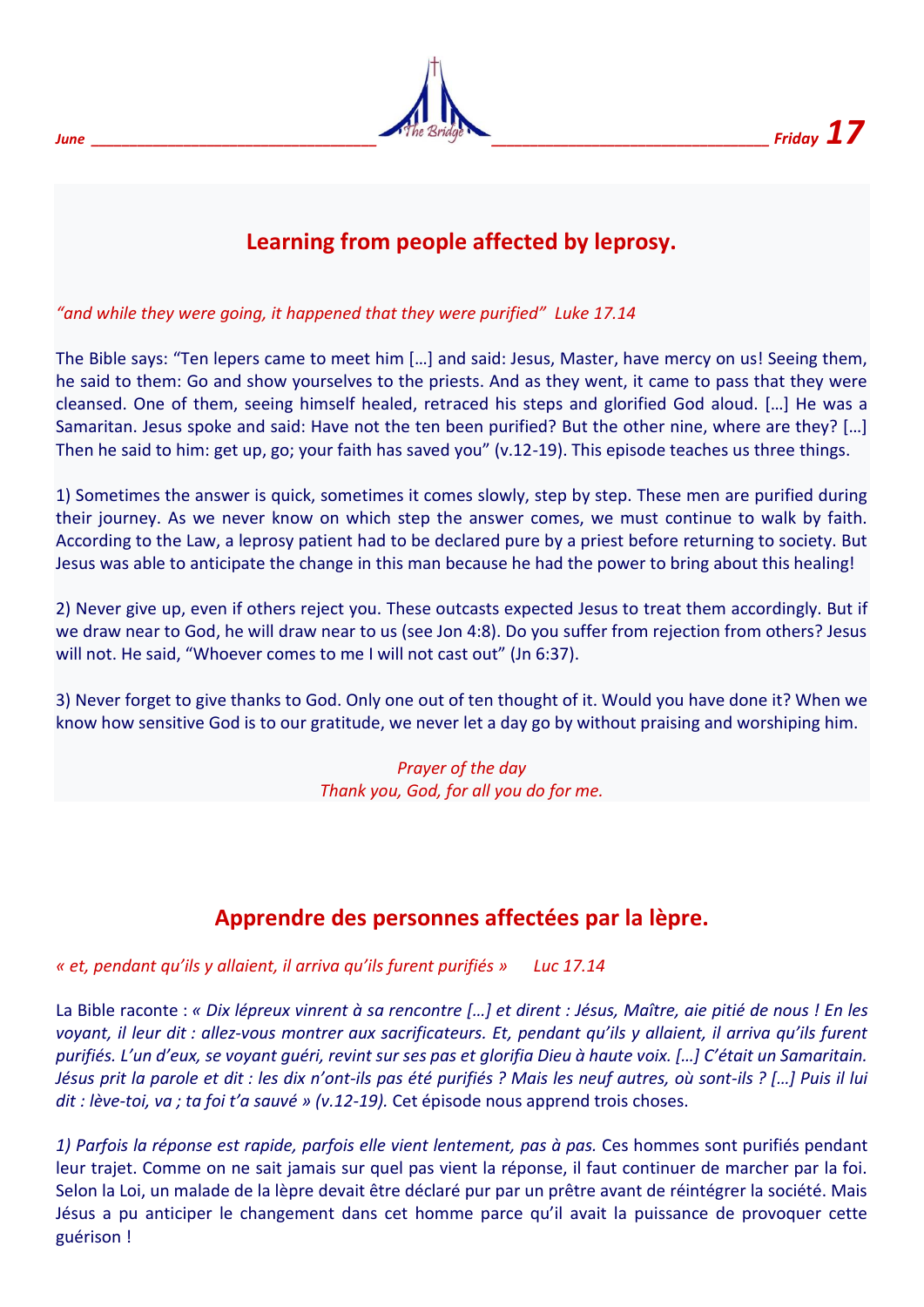*2) Ne jamais abandonner, même si les autres nous rejettent.* Ces parias s'attendaient à ce que Jésus les traite en conséquence. *Mais si on s'approche de Dieu, il s'approchera de nous (voir Jon 4.8).* Souffrez-vous du rejet des autres ? Jésus ne le fera pas. Il a dit : *« Je ne jetterai point dehors celui qui vient à moi » (Jn 6.37).*

*3) Ne jamais oublier de rendre grâce à Dieu.* Un seul sur les dix y a pensé. L'auriez-vous fait ? Lorsqu'on sait à quel point Dieu est sensible à notre reconnaissance, on ne laisse plus jamais passer un jour sans le louer et l'adorer.

#### *Prière du jour*

#### *Merci mon Dieu pour tout ce que tu fais pour moi.*

**Reverend Elie FOFOLO -** Born on August 5, 1964, son of a Baptist Pastor, both parents died. I am a pastor of vocation and formation, in 2001 I had my degree in Theology at the Protestant University in Congo (U.P.C). After working as a Pastor in the local Church of Kingabwa 1 from 2004 to 2011, I had a meeting with Angelika Piefer who headed the Coordination of the Mission against Leprosy in the Democratic Republic of Congo, from where I had this passion for people affected by Leprosy and I invited Angelika to come to World Leprosy Day in our church on Sunday 29/01/2012, in Kingabwa. This work led us to discover two girls from the same family with signs of leprosy, and their brother ended up being infected, but all three were treated and in good health. This sparked this passion to work as a volunteer in raising awareness, mobilization and the relationship with the local churches of the platform "Church of Christ in Congo" (E.C.C in acronym). **-** In July 2019, I obtained the Master in Psychotrauma, at the University of Kinshasa, at the Faculty of Medicine. Training that allows me to better listen to and accompany people who suffer trauma and stress for biopsychosocial care. **-** I am married to only one woman, Madame Espérance since 16/10/1988. From this union God gave us five children including two girls and three boys. Just like Abraham and Sarah, my wife and I, are willing to give up everything and go where the need for the Mission is felt. - Elie Fofolo is currently pastor at the local church of Masina 3, the 15th Congo Baptist Community in Kinshasa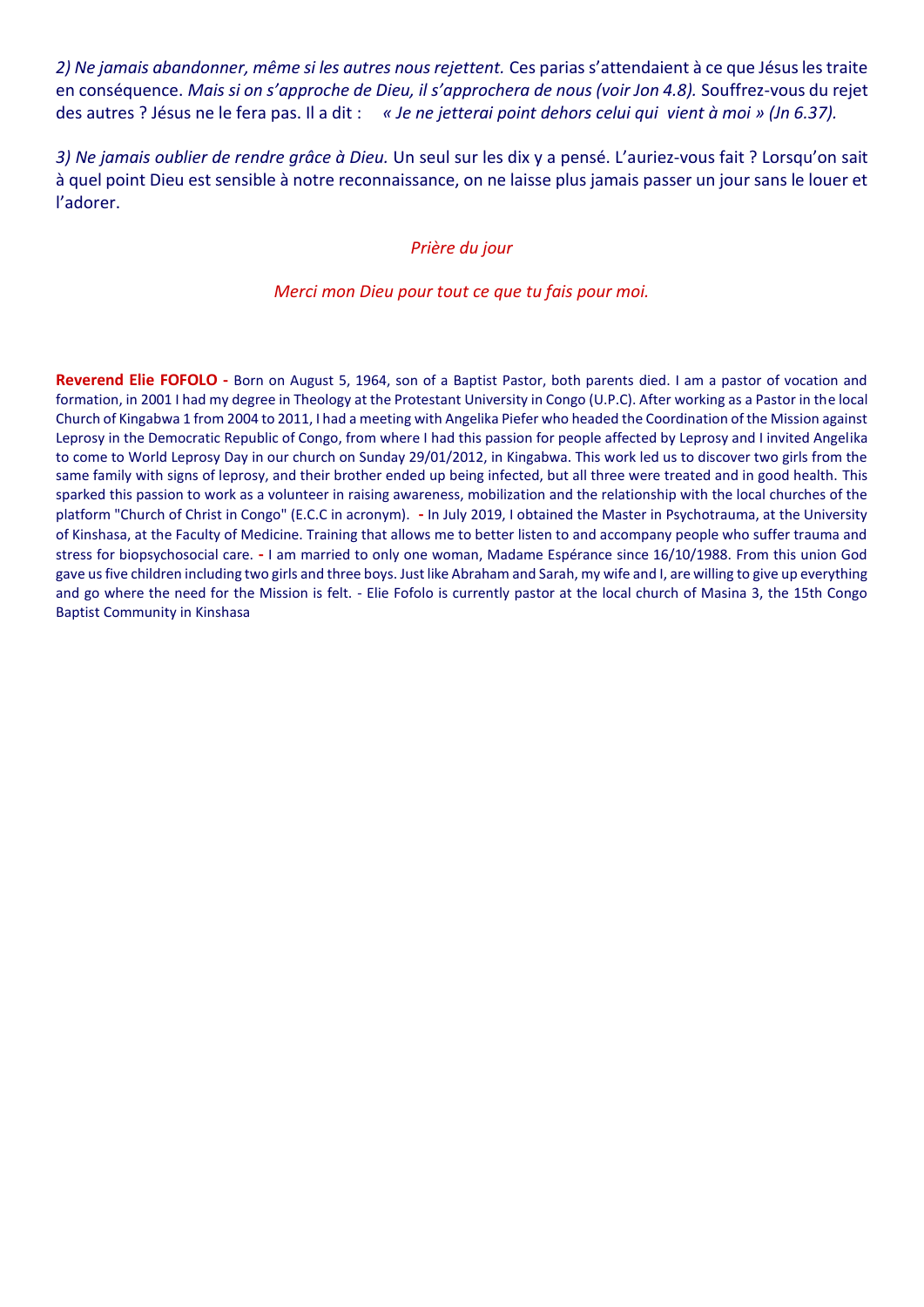

## **Psalm 77**

*For the director of music. For Jeduthun. Of Asaph. A psalm.*

**1** I cried out to God for help; I cried out to God to hear me. **<sup>2</sup>** When I was in distress, I sought the Lord; at night I stretched out untiring hands, and I would not be comforted. **3** I remembered you, God, and I groaned; I meditated, and my spirit grew faint. $\mathbb{D}$ **<sup>4</sup>** You kept my eyes from closing; I was too troubled to speak. **5** I thought about the former days, the years of long ago; **6** I remembered my songs in the night. My heart meditated and my spirit asked: **7** "Will the Lord reject forever? Will he never show his favor again? **<sup>8</sup>**Has his unfailing love vanished forever? Has his promise failed for all time? **<sup>9</sup>**Has God forgotten to be merciful? Has he in anger withheld his compassion?" **<sup>10</sup>** Then I thought, "To this I will appeal: the years when the Most High stretched out his right hand. **<sup>11</sup>** I will remember the deeds of the LORD; yes, I will remember your miracles of long ago. **<sup>12</sup>** I will consider all your works and meditate on all your mighty deeds." **<sup>13</sup>** Your ways, God, are holy. What god is as great as our God? **<sup>14</sup>** You are the God who performs miracles; you display your power among the peoples. **<sup>15</sup>** With your mighty arm you redeemed your people, the descendants of Jacob and Joseph. **<sup>16</sup>** The waters saw you, God, the waters saw you and writhed; the very depths were convulsed. **<sup>17</sup>** The clouds poured down water, the heavens resounded with thunder; your arrows flashed back and forth.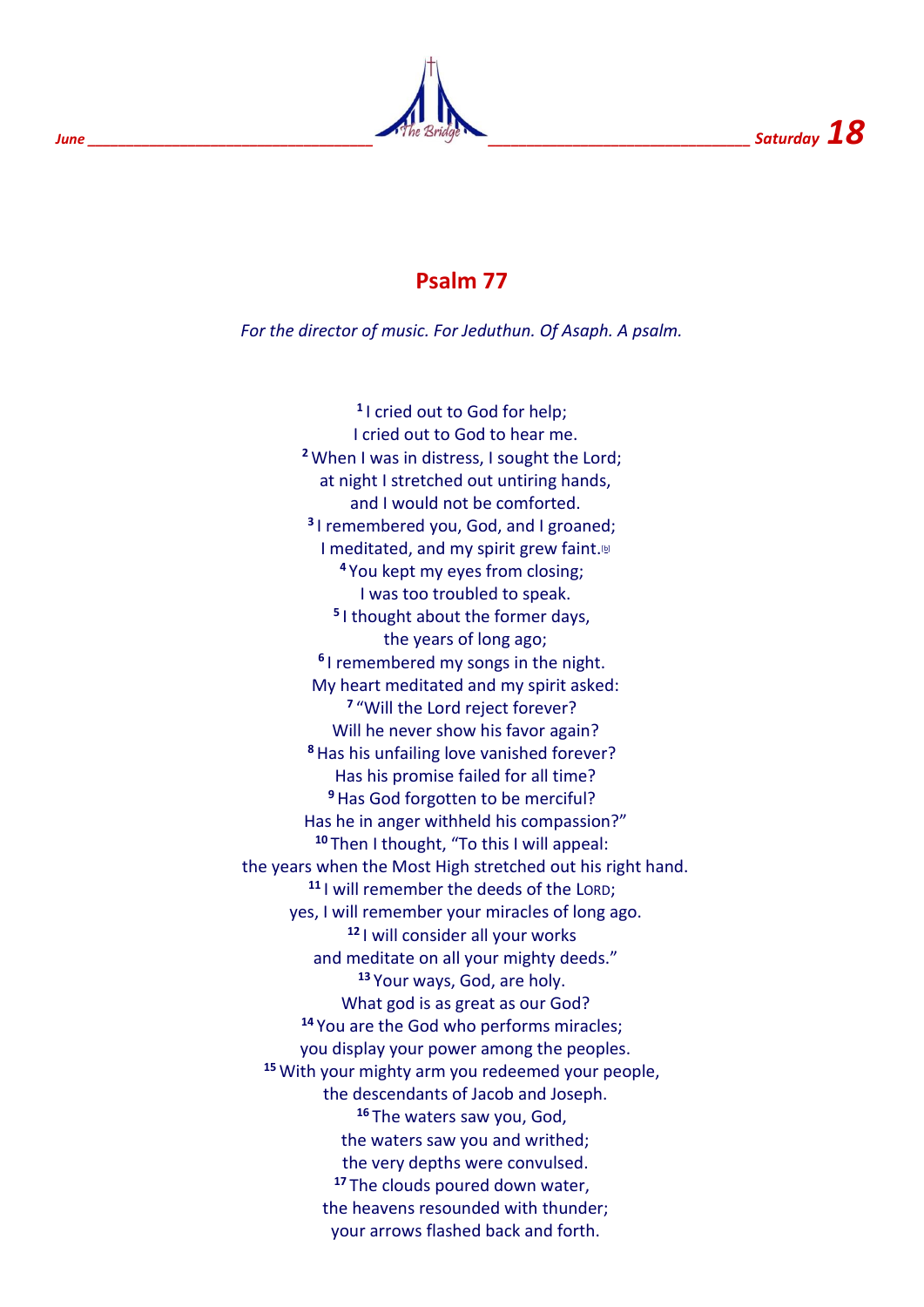**<sup>18</sup>** Your thunder was heard in the whirlwind, your lightning lit up the world; the earth trembled and quaked. **<sup>19</sup>** Your path led through the sea, your way through the mighty waters, though your footprints were not seen. **<sup>20</sup>** You led your people like a flock by the hand of Moses and Aaron.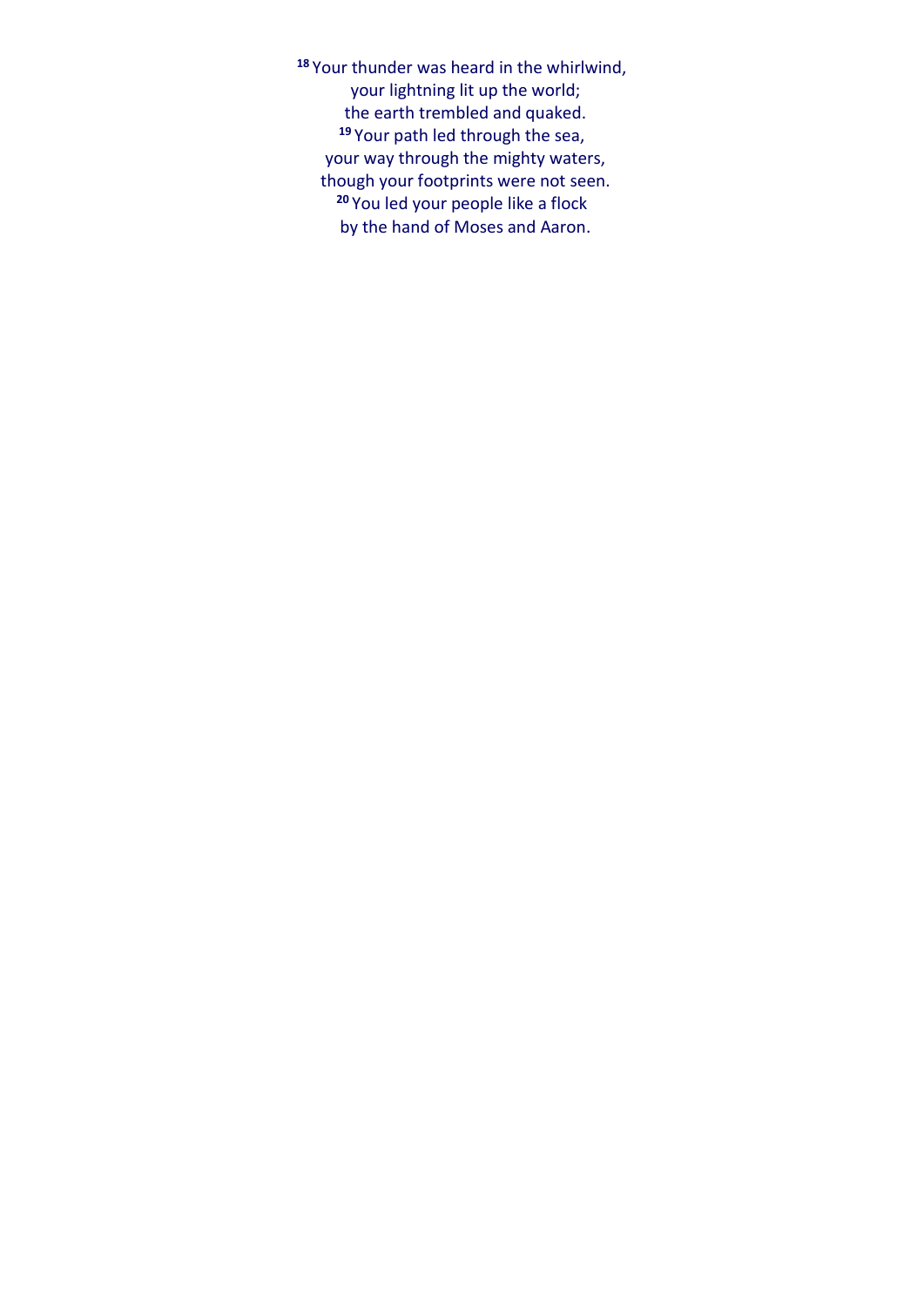

## **Psalm 78**

#### *A maskil of Asaph.*

**<sup>1</sup>** My people, hear my teaching; listen to the words of my mouth. **2** I will open my mouth with a parable; I will utter hidden things, things from of old— **3** things we have heard and known, things our ancestors have told us. **<sup>4</sup>** We will not hide them from their descendants; we will tell the next generation the praiseworthy deeds of the LORD, his power, and the wonders he has done. **<sup>5</sup>**He decreed statutes for Jacob and established the law in Israel, which he commanded our ancestors to teach their children, **6** so the next generation would know them, even the children yet to be born, and they in turn would tell their children. **<sup>7</sup>** Then they would put their trust in God and would not forget his deeds but would keep his commands. **<sup>8</sup>** They would not be like their ancestors a stubborn and rebellious generation, whose hearts were not loyal to God, whose spirits were not faithful to him. **<sup>9</sup>** The men of Ephraim, though armed with bows, turned back on the day of battle; **<sup>10</sup>** they did not keep God's covenant and refused to live by his law. **<sup>11</sup>** They forgot what he had done, the wonders he had shown them. **<sup>12</sup>**He did miracles in the sight of their ancestors in the land of Egypt, in the region of Zoan. **<sup>13</sup>**He divided the sea and led them through; he made the water stand up like a wall. **<sup>14</sup>**He guided them with the cloud by day and with light from the fire all night. **<sup>15</sup>**He split the rocks in the wilderness and gave them water as abundant as the seas; **<sup>16</sup>** he brought streams out of a rocky crag and made water flow down like rivers.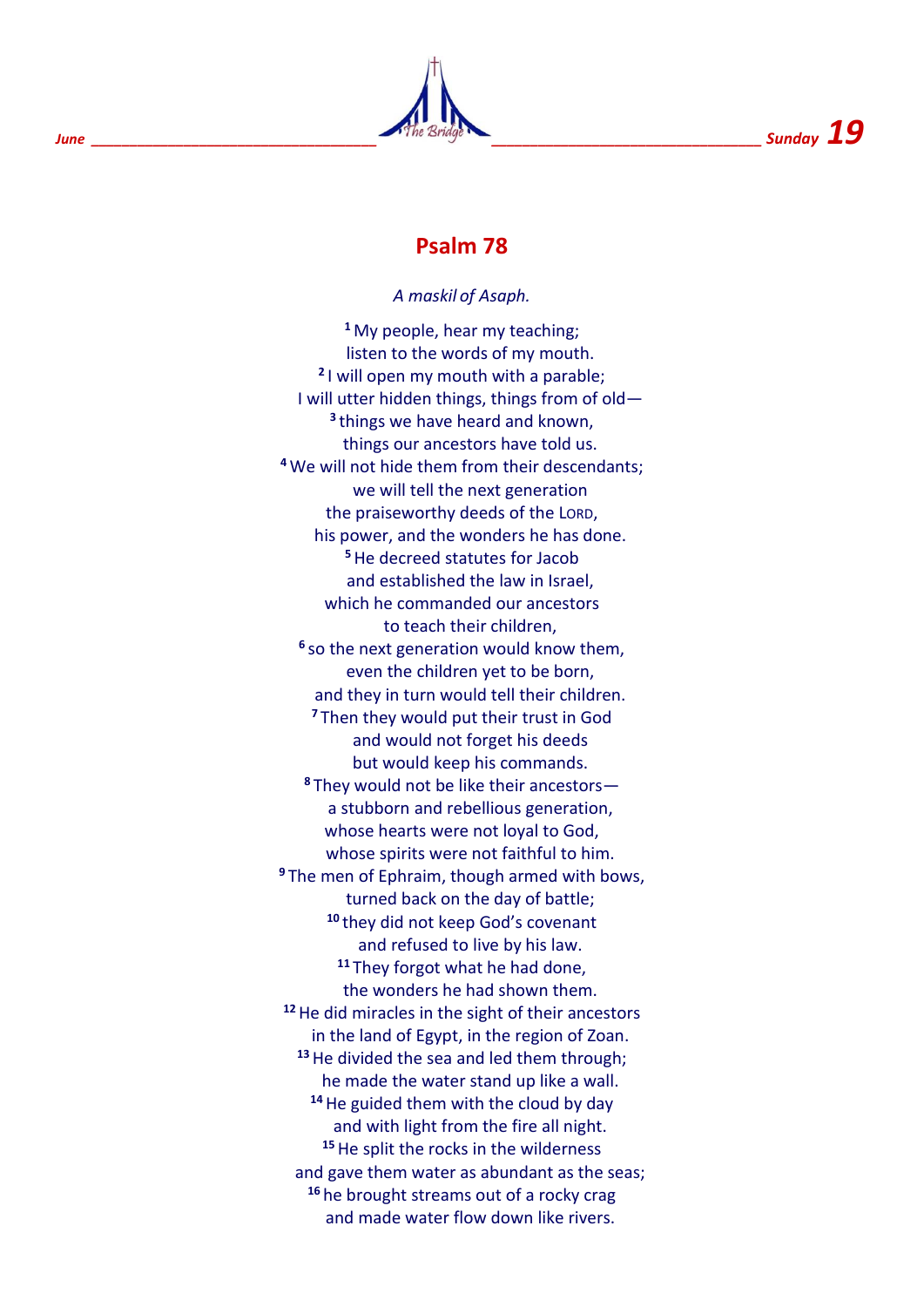**<sup>17</sup>** But they continued to sin against him, rebelling in the wilderness against the Most High. **<sup>18</sup>** They willfully put God to the test by demanding the food they craved. **<sup>19</sup>** They spoke against God; they said, "Can God really spread a table in the wilderness? **<sup>20</sup>** True, he struck the rock, and water gushed out, streams flowed abundantly, but can he also give us bread? Can he supply meat for his people?" **<sup>21</sup>** When the LORD heard them, he was furious; his fire broke out against Jacob, and his wrath rose against Israel, **<sup>22</sup>** for they did not believe in God or trust in his deliverance. **<sup>23</sup>** Yet he gave a command to the skies above and opened the doors of the heavens; **<sup>24</sup>** he rained down manna for the people to eat, he gave them the grain of heaven. **<sup>25</sup>**Human beings ate the bread of angels; he sent them all the food they could eat. **<sup>26</sup>**He let loose the east wind from the heavens and by his power made the south wind blow. **<sup>27</sup>**He rained meat down on them like dust, birds like sand on the seashore. **<sup>28</sup>**He made them come down inside their camp, all around their tents. **<sup>29</sup>** They ate till they were gorged he had given them what they craved. **<sup>30</sup>** But before they turned from what they craved, even while the food was still in their mouths, **<sup>31</sup>**God's anger rose against them; he put to death the sturdiest among them, cutting down the young men of Israel. **<sup>32</sup>** In spite of all this, they kept on sinning; in spite of his wonders, they did not believe. **<sup>33</sup>** So he ended their days in futility and their years in terror. **<sup>34</sup>** Whenever God slew them, they would seek him; they eagerly turned to him again. **<sup>35</sup>** They remembered that God was their Rock, that God Most High was their Redeemer. **<sup>36</sup>** But then they would flatter him with their mouths, lying to him with their tongues; **<sup>37</sup>** their hearts were not loyal to him, they were not faithful to his covenant. **<sup>38</sup>** Yet he was merciful; he forgave their iniquities and did not destroy them. Time after time he restrained his anger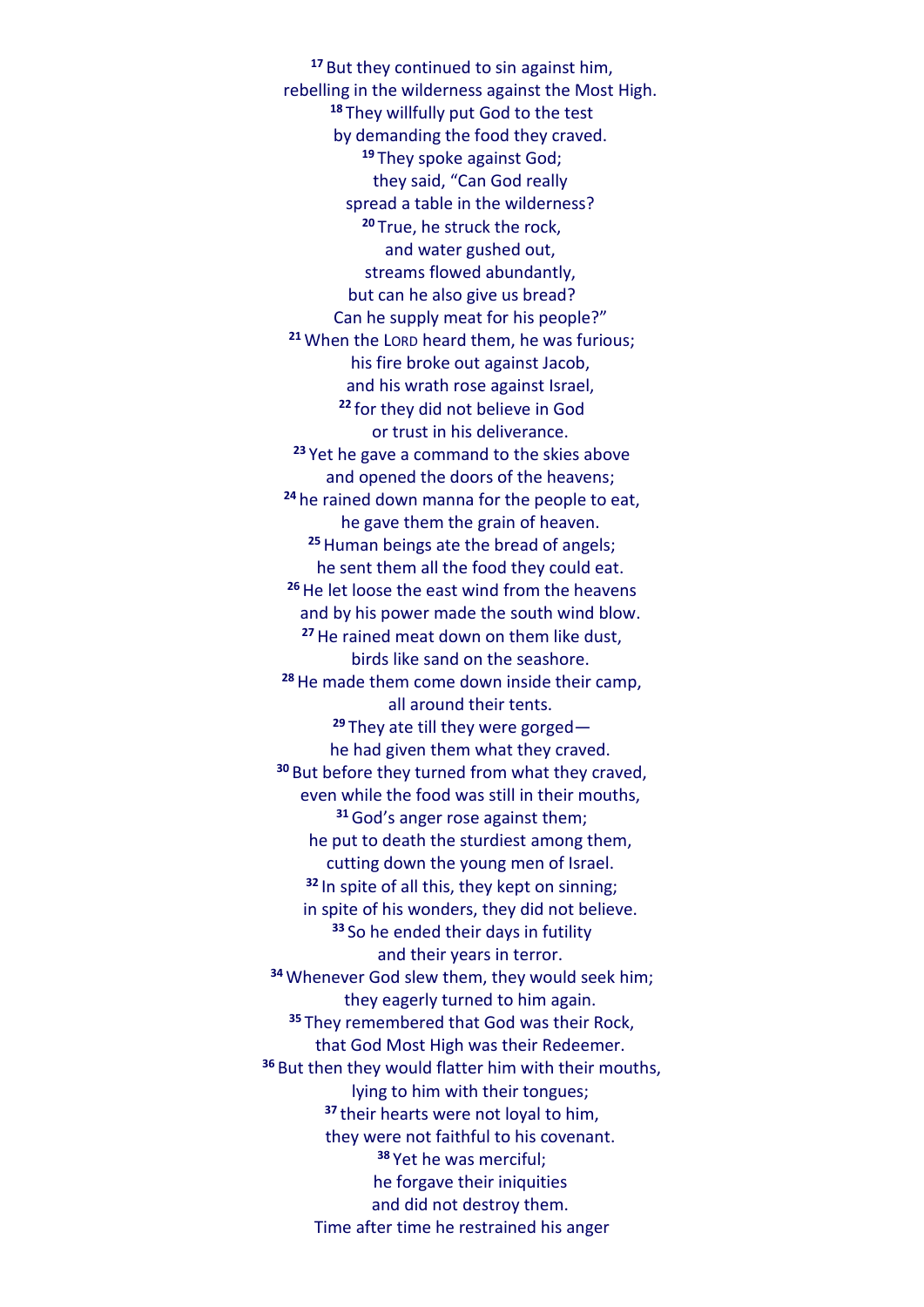and did not stir up his full wrath. **<sup>39</sup>**He remembered that they were but flesh, a passing breeze that does not return. **<sup>40</sup>**How often they rebelled against him in the wilderness and grieved him in the wasteland! **<sup>41</sup>** Again and again they put God to the test; they vexed the Holy One of Israel. **<sup>42</sup>** They did not remember his power the day he redeemed them from the oppressor, **<sup>43</sup>** the day he displayed his signs in Egypt, his wonders in the region of Zoan. **<sup>44</sup>**He turned their river into blood; they could not drink from their streams. **<sup>45</sup>**He sent swarms of flies that devoured them, and frogs that devastated them. **<sup>46</sup>**He gave their crops to the grasshopper, their produce to the locust. **<sup>47</sup>**He destroyed their vines with hail and their sycamore-figs with sleet. **<sup>48</sup>**He gave over their cattle to the hail, their livestock to bolts of lightning. **<sup>49</sup>**He unleashed against them his hot anger, his wrath, indignation and hostility a band of destroying angels. **<sup>50</sup>**He prepared a path for his anger; he did not spare them from death but gave them over to the plague. **<sup>51</sup>**He struck down all the firstborn of Egypt, the firstfruits of manhood in the tents of Ham. **<sup>52</sup>** But he brought his people out like a flock; he led them like sheep through the wilderness. **<sup>53</sup>**He guided them safely, so they were unafraid; but the sea engulfed their enemies. **<sup>54</sup>** And so he brought them to the border of his holy land, to the hill country his right hand had taken. **<sup>55</sup>**He drove out nations before them and allotted their lands to them as an inheritance; he settled the tribes of Israel in their homes. **<sup>56</sup>** But they put God to the test and rebelled against the Most High; they did not keep his statutes. **<sup>57</sup>** Like their ancestors they were disloyal and faithless, as unreliable as a faulty bow. **<sup>58</sup>** They angered him with their high places; they aroused his jealousy with their idols. **<sup>59</sup>** When God heard them, he was furious; he rejected Israel completely. **<sup>60</sup>**He abandoned the tabernacle of Shiloh, the tent he had set up among humans. **<sup>61</sup>**He sent the ark of his might into captivity, his splendor into the hands of the enemy. **62**He gave his people over to the sword;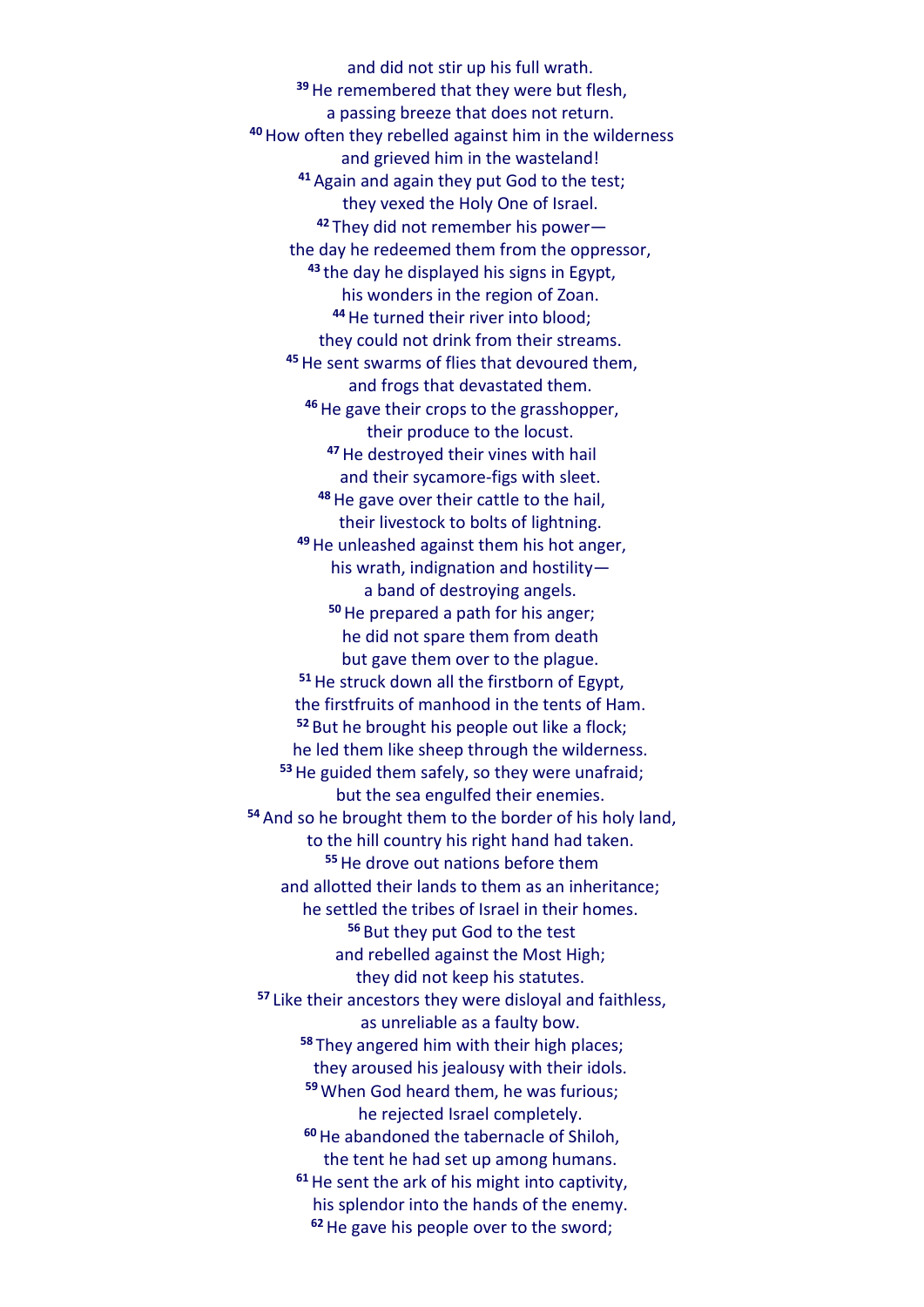he was furious with his inheritance. **<sup>63</sup>** Fire consumed their young men, and their young women had no wedding songs; **<sup>64</sup>** their priests were put to the sword, and their widows could not weep. **<sup>65</sup>** Then the Lord awoke as from sleep, as a warrior wakes from the stupor of wine. **<sup>66</sup>**He beat back his enemies; he put them to everlasting shame. **<sup>67</sup>** Then he rejected the tents of Joseph, he did not choose the tribe of Ephraim; **<sup>68</sup>** but he chose the tribe of Judah, Mount Zion, which he loved. **<sup>69</sup>**He built his sanctuary like the heights, like the earth that he established forever. **<sup>70</sup>**He chose David his servant and took him from the sheep pens; **<sup>71</sup>** from tending the sheep he brought him to be the shepherd of his people Jacob, of Israel his inheritance. **<sup>72</sup>** And David shepherded them with integrity of heart; with skillful hands he led them.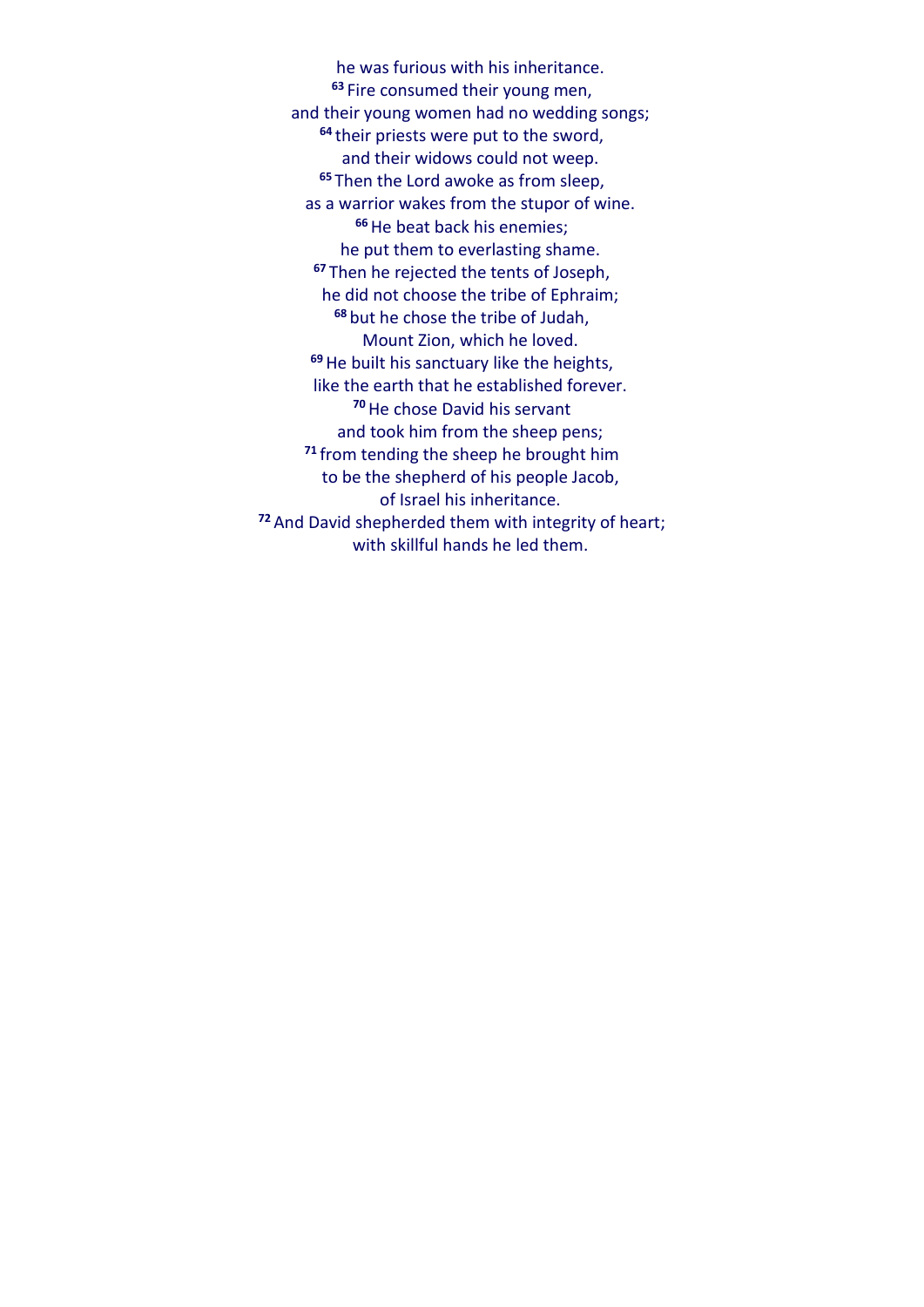

## **"I confess - he did it"**

#### *"If we confess our sins, He is faithful and just and will forgive us ..." I John 1:9*

The glass door separated the sitting-room from the long corridor leading to the bedrooms. Knowing that when a glass pane and a football come into violent contact with one another, the glass tends to suffer, the children had been strictly forbidden to play ball in the corridor.

One evening, I returned home to find a beautiful round hole in the glass panel. Although I had a pretty good idea of who was responsible, I hoped to get a confession, so I lined up the three children and asked "Who did it?" Total, long, embarrassed silence.

The question was repeated a couple of times but remained without answer. Finally I stated "If the one who did it does not have the courage to own up, I will have to punish all 3 of you and that would not be fair on the innocent ones, so, for the last time - who did it? Please own up"

Another lengthy quiet moment ensued. Finally, the middle child pointed at his younger brother and declared "Daddy, I confess, he did it." The fear of punishment did not elicit a confession but rather an accusation.

It is so easy in life to hide behind the sins of others, point a finger at them, justify our behaviour through circumstances. A guilty silence, a cover-up or an accusation may appear to deal with the problem but definitively does not bring peace of mind or a lasting solution.

In human relationships, confession may not guarantee forgiveness or restored relationships but will normally ensure the peace of mind of the one who admits to his shortcoming, error or omission.

In our relationship to God, confession always brings forgiveness and restored relationship. We serve a forgiving God.

*Thought. Are there undealt-with issues in my life that create a barrier with God or with others?*

*Prayer. "Lord, give me the courage to confess my sins and experience your forgiveness."*

**Silvano Perotti .** Secretary for Europe then Deputy International Director and Director for Support and Development TLMI Born in Italy - retired in Switzerland. Worked with TLMI until 1990.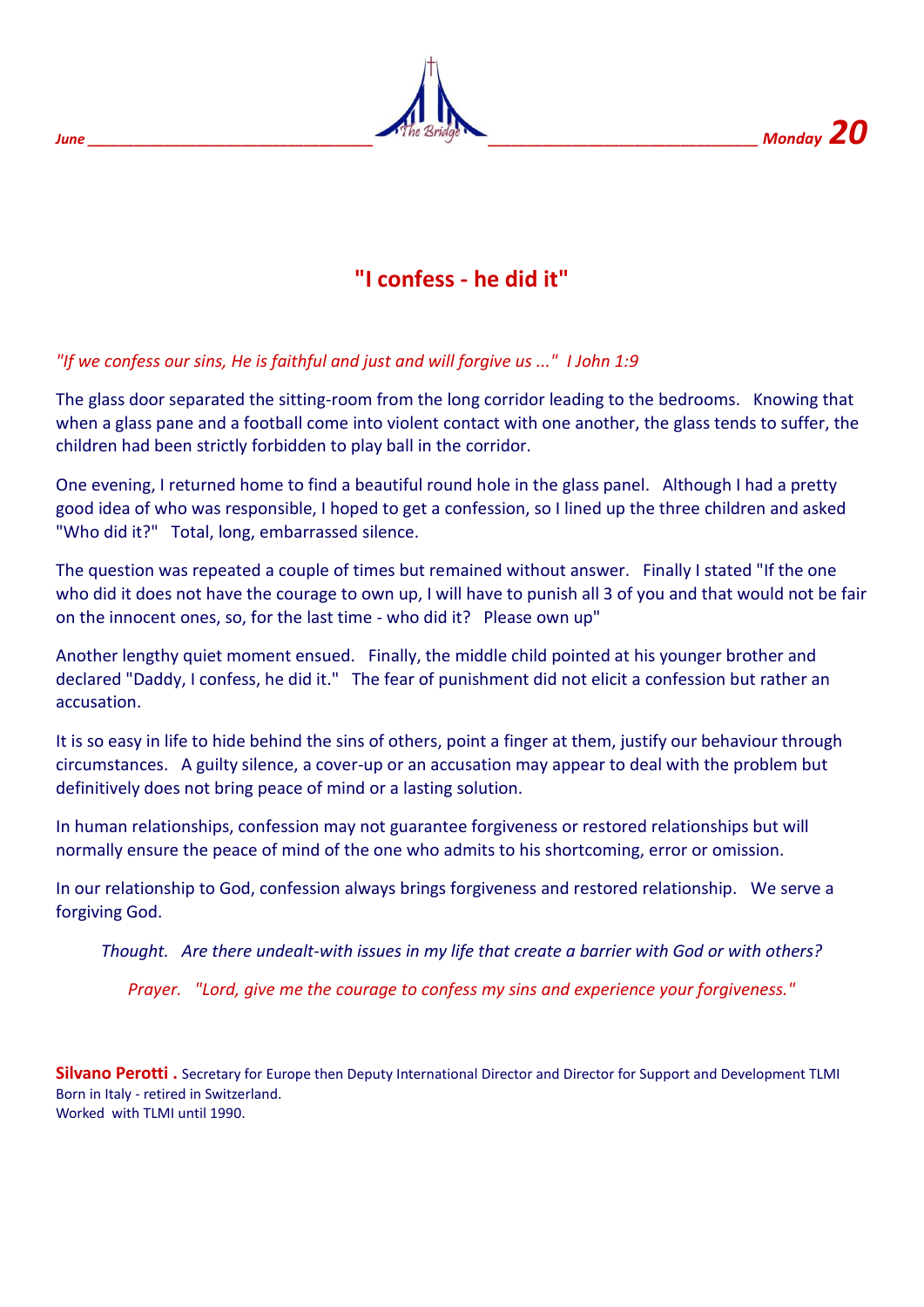

## **A Gentle Whisper**

*1Kings 19:9b-15a* 

I have been listening to a series of reflections on the different ways and opportunities to listen to God. This passage in 1Kings is one that I have turned to many times during my life to remind myself that we should not be looking for God's voice in the clamour, in the upheavals, and in the dramas of our lives (wind, earthquake, fire) – yes those are the times when we need to hear God speaking to us but we need to turn aside and find the quiet places where God can talk to us and touch our souls.

The prophet Elijah was disappointed, angry, burned out, and really had come to the end of tether. He had taken the many opportunities God provided to confront King Ahab and his wife Jezebel and the prophets of Baal. He had spoken God's words to Ahab. Now his life was in danger and he ran away. He was ready to give up. But God was not giving up on Elijah, He provided food when Elijah was in real need allowing him to journey for another 40 days and nights when he finally collapsed in a cave on Mount Horeb [the same mountain where Moses met with God and received the 10 commandments].

Some of us will have been in not dissimilar situations. We have faced times when we just want to give up, when we just want life to get easier, when facing opposition to our Christian life and principles. In these situations, God wants us to hear His voice speaking to us. He tells Elijah to get up and wait for His presence to come to us. Elijah has an amazing experience outside that mountain cave when he faces the wind, then the earthquake, and then fire – in none of those dramatic events does he find God speaking to him – and finally there comes that *gentle whisper* of God speaking to him.

But what does God say to Elijah in his situation? He doesn't tell him he has done well and it is time to give up and retire gracefully. No, God sends him back – there is still work for Elijah to do. God has some very specific tasks for Elijah to complete before he is allowed to "retire".

I know that in the times in my life when I have been struggling – sometimes with health, sometimes with work pressures, sometimes not sure what my service to God (the actions resulting from my faith) should be – it is in these times that I have had to find a place of solitude, a quiet place where I can just spend time with God, to rest and find peace in His presence, a quiet place where I can listen for his "quiet whisper" whether that is in a verse from Scripture or a whisper in my soul. For each of us that place of quiet will be different, maybe even different places at different times in our lives. For Elijah it was a cave on a mountain. I have had to find that quiet place in my bed when I was ill; a walk and a seat on a quiet section of a beach; a visit and short stay a retreat centre.

When I was a child, the church my family worshipped with did not sing hymns, so I grew up with a real dependence on the Psalms – both sung and spoken. I still frequently spend times reflecting through the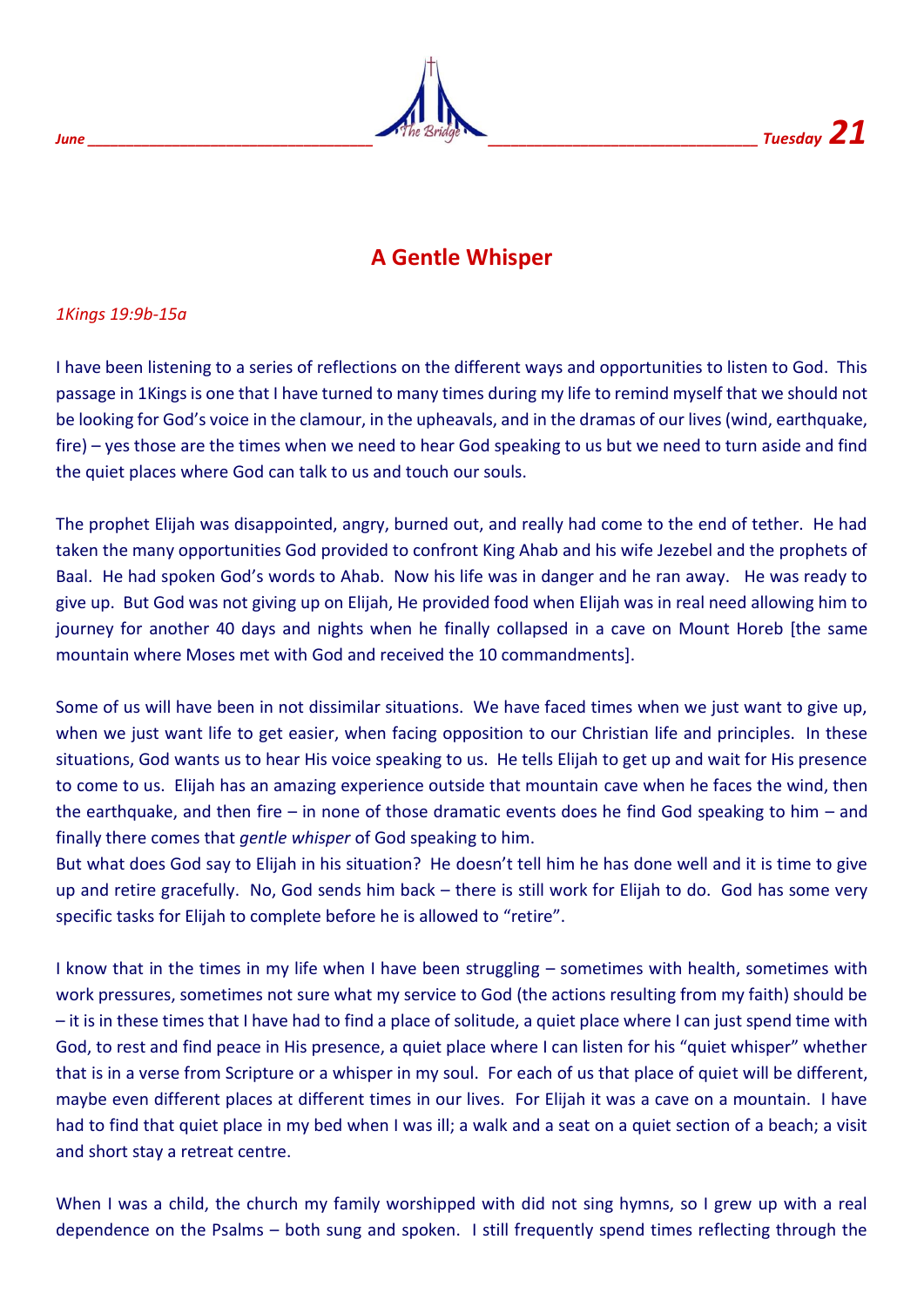psalms and I want to end this reflection with some words from Psalm 66 – read the opening verses of worship and then reflect on the words of verse 5 in the context of your own life and situation:

*"Come and see what God has done, what awesome miracles He performs for people!"*

Lord, today come and speak in that gentle whisper to those of your servants who really need to hear your encouragement, your leading, your healing. Lord, today help us to say "Speak Lord, for your servant is listening" (1Samuel 3:10b)

**Christine Osman –** Scotland - formerly Treasurer of The Leprosy Mission International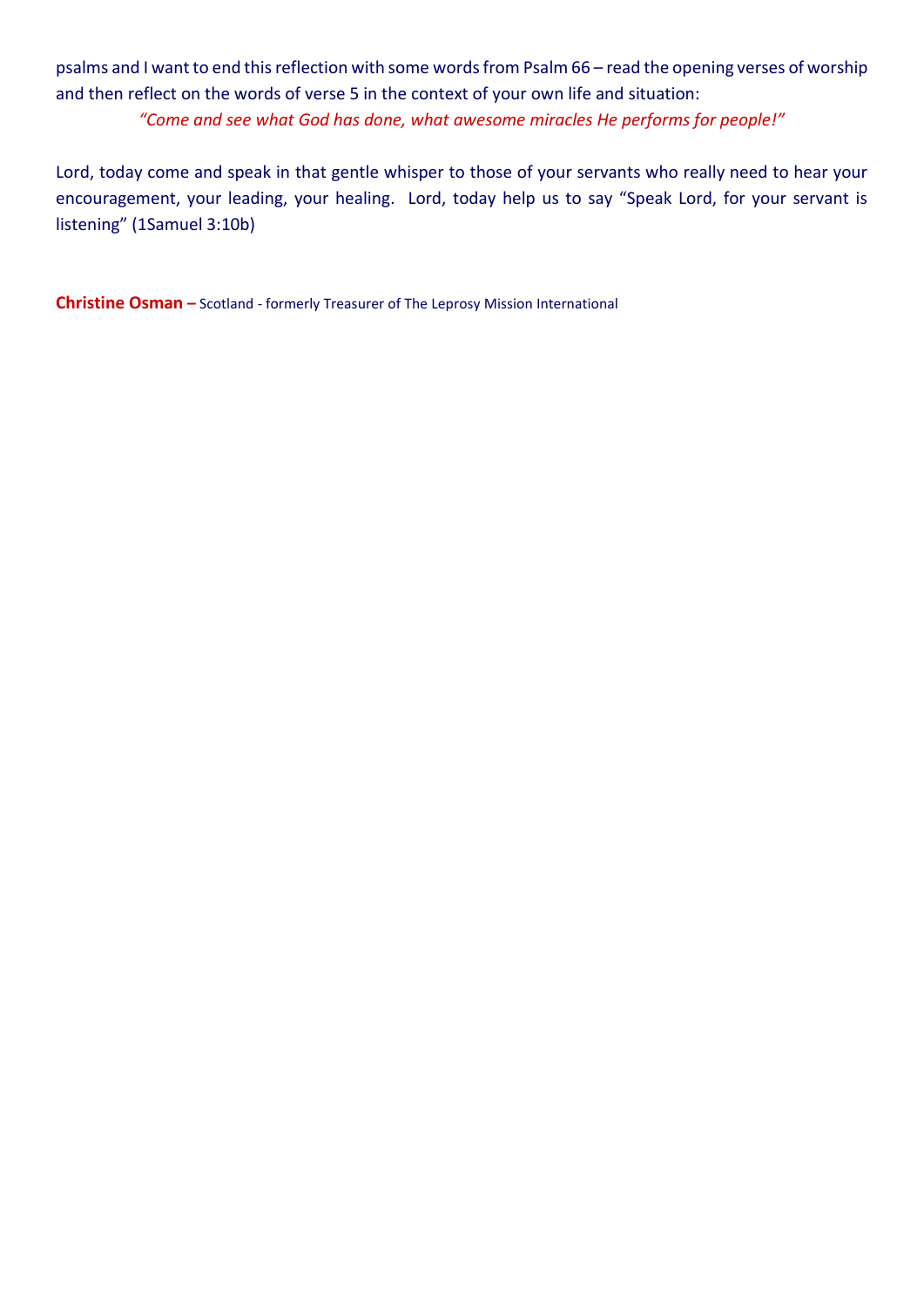

## **The Magnificence of the Cross of Calvary - Part 2**

## **The Cross of Confrontation**

*Luke 23:35 "The people stood watching, and the rulers even sneered at him. They said, "He saved others; let him save himself if he is God's Messiah, the Chosen One."*

Luke 23:39 "One of the criminals who hung there hurled insults at him: "Aren't you the Messiah? Save yourself *and us!"*

There were two criminals on their own crosses on either side of Jesus Christ at Calvary. There was a crowd of people and religious leaders near the cross. They were not satisfied even after they succeeded in having Jesus Christ crucified. They sneered at their common enemy. They screamed that if He really were the Messiah, surely, He could save Himself just as He had saved others. Jesus, the Messiah had challenged their customs, practices, power and understanding of the Law. He was a threat to their authority/power. They were displeased with Jesus.

Then there was a rebellious criminal who spoke first. The word criminal denotes a doer of evil things. Since he was crucified by Roman authorities, he could not have been a common criminal. He could have rebelled against the Roman rule. He must have committed heinous crimes against his fellow human beings. Harming others was his habitual way of life. There was an attitude of defiance in him. Most significantly he rebelled against God's goodness by mocking at Jesus.

The words "hurling insults" literally mean "blaspheming". This criminal had railed on, taunted, hurled insults, and began to blaspheme against Jesus. He was echoing all that he had heard from the shouting of the priests and the mob. For all that we know he had never seen Jesus before. He simply joined the hysterical cacophony of the crowd baying for the blood of Jesus.

The rebellious criminal kept on taunting Jesus, "Aren't you the Messiah? Save yourself and us!" 'Come down from the cross and take us with you. If you can't get me off the cross, you are a bogus messiah'. It was a continuous rage of sarcastic, mocking, bitter insult. He only wanted relief from his punishment and pain. His utterance was not a sincere request for help. It was an impious arrogant demand. He only mimicked the scornful sneers of the religious leaders.

He made a foolish demand that Christ should come off the cross to save him! At the apex of Jesus' expression of love and sacrifice for the sinners (sacrifice on the cross) this impenitent fool said to the Saviour, "Get off your cross and save us." This rebel despised his cross. Rebellion has been man's nature from the time of his disobedience in the Garden of Eden. I don't mind being a sinner, but not wish to suffer for my crimes! I will continue to be and do what I desire, whether God likes it or not.

We may not be a robber, or a murder, or an insurrectionist, but deep down in our heart of hearts many of us say 'no' to Jesus. We all tend to rebel against God because of our self-created image of piety, importance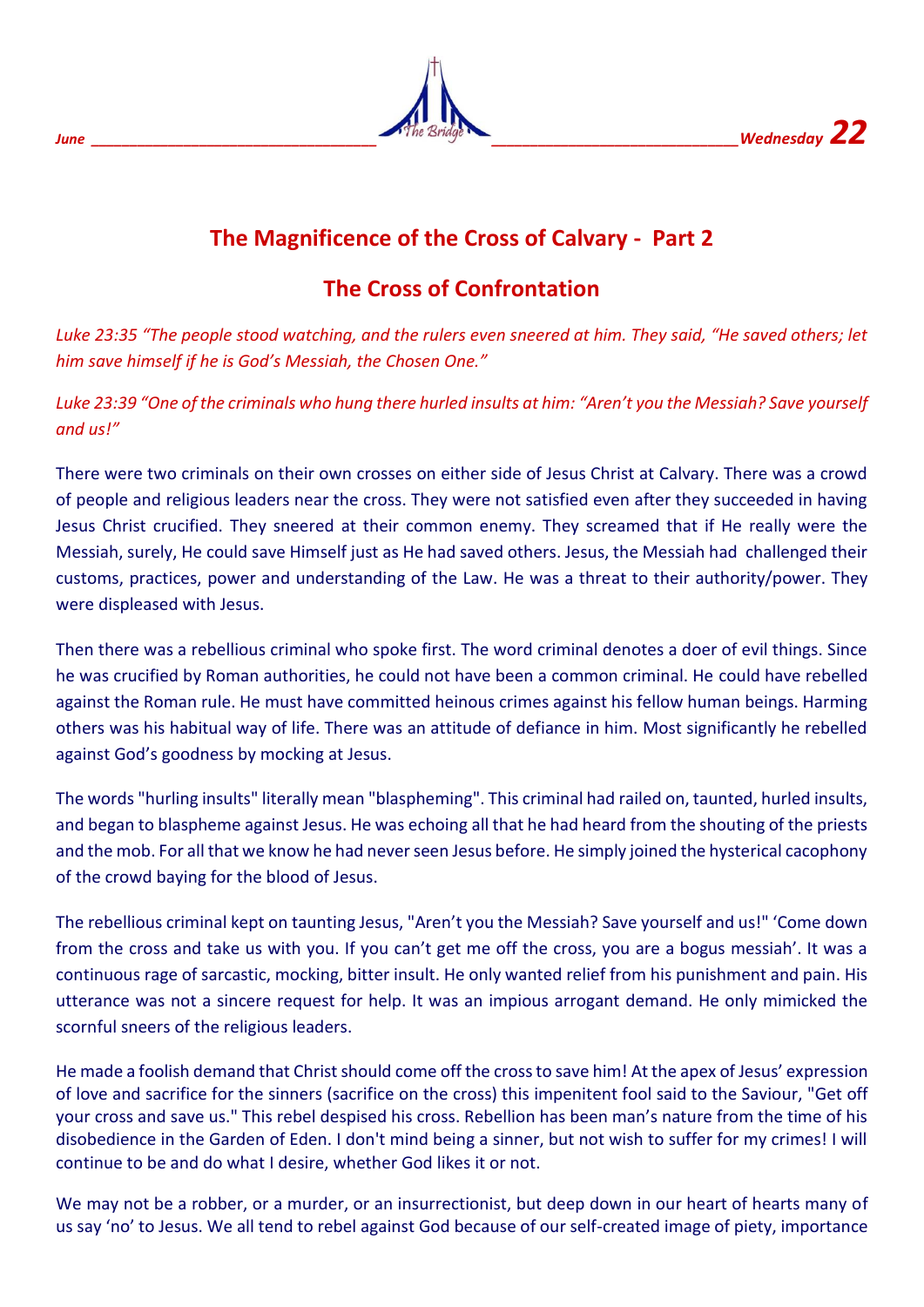and arrogance. Many in our world still find fault with the Lord for not dealing kindly with them even when they rebel against Him. In times of a personal crisis many would say, 'If there is a God, why didn't He save us? Why did He let this happen to us?' The only proof of God's existence for them is that their personal needs are met, whether justified or not. Personal gain in all situations.

The cross of the criminal represents a rebellious confrontation with God. The cross of Jesus had confronted the criminal and he reviled against it in vengeance. Tragically he rebelled against Lord's love. This criminal actually had one hope, to ask the Lord to change his heart to say, 'Lord, I am living a life of enmity with you. Conquer me with your love!'. He had lost that opportunity.

*Confronting the Cross undermines God's love.*

**Dr PLN Raju -** Former Director (Resource Mobilization)The Leprosy Mission Trust IndiaNew Delhi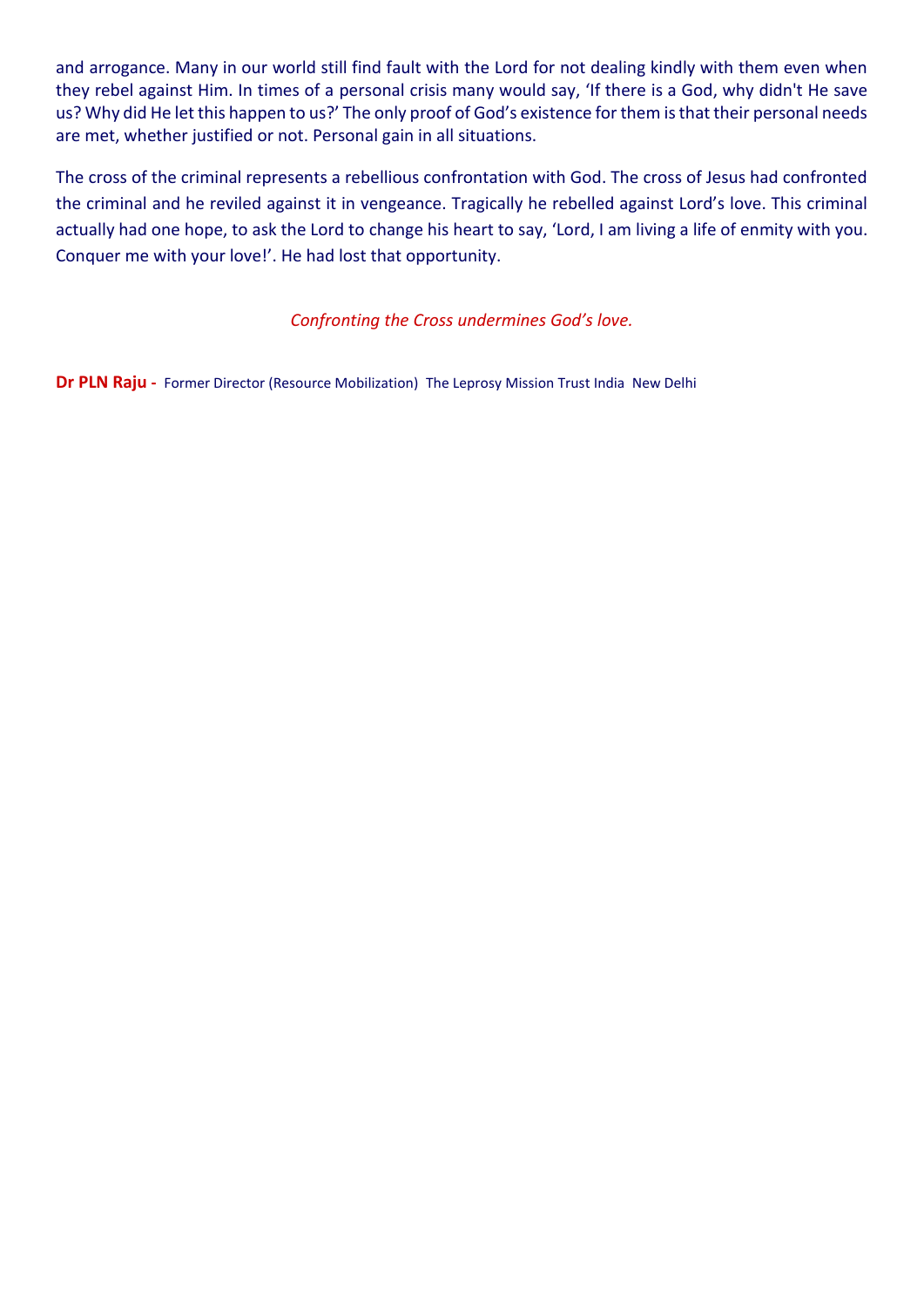

## **The Book of Galatians**

The little book of Galatians is short—only six brief chapters. You can easily read it in half an hour. But do not be deceived by its size. A tiny stick of dynamite can blow up a big building. That's more than a figure of speech; it's a metaphor for the book itself. Galatians is spiritual dynamite. This is a dangerous book! Read it at your own risk. Martin Luther read it and an explosion went off in his heart that led to the Protestant Reformation. John Wesley heard a sermon based on Luther's commentary on Galatians and was profoundly converted. From Luther to Calvin to Wesley to the Puritans to Spurgeon to Billy Graham, there is a direct line from this ancient epistle to who we are and what we believe today.

More than anything else, Galatians is a book about freedom. It answers the question, "How can I be truly free?" Free from guilt, free from fear, free from doubt, free from sin, free from always trying and never quite making it. When the world looks at that question, it offers two contradictory answers. Some people think freedom comes from keeping the rules. Do good, try harder, go to church, be baptised, give your money, follow the Ten Commandments. The list is endless because the human mind is endlessly creative in the ways it devises to please a God it cannot see or understand. But rule keeping always fails in the end because you can never be sure you've done enough.

On the other extreme are those who say that freedom comes by throwing all the rules aside. "Do what you want. Have a blast. You only go around once. There are no rules. If it feels good, do it." But in the end, hedonism cannot satisfy either. You end up exchanging one form of slavery for another. You drink and end up with a hangover, you gamble and lose your money, you chase after wealth and never have enough. You end up like Solomon who had it all and tried it all and concluded with a cry of desperation, "I hated life" (Ecclesiastes 2:17-18). Rules can't save you but you won't be happy if you ignore the rules either.

But if legalism (trying to find happiness by keeping the rules) doesn't work, and if hedonism (the pure pursuit of pleasure regardless of the rules) doesn't work, where can we find true freedom in life?

Galatians offers us a simple and compelling answer: Freedom comes not from rules or the lack of rules, but in a personal relationship with the Lord Jesus Christ. The only true freedom is the freedom that comes from knowing him as Saviour and Lord. Those whom Christ sets free are free indeed.

*We are saved by grace alone, through faith alone, in Christ alone - that is the core message*

*of this little book.*

#### **Gordon Brown**

Scotland - 2008-2011 Vice Chair of TLM Scotland, 2011-2015 Honorary Treasurer of TLM International. Kindly sending his good wishes to the TLM family!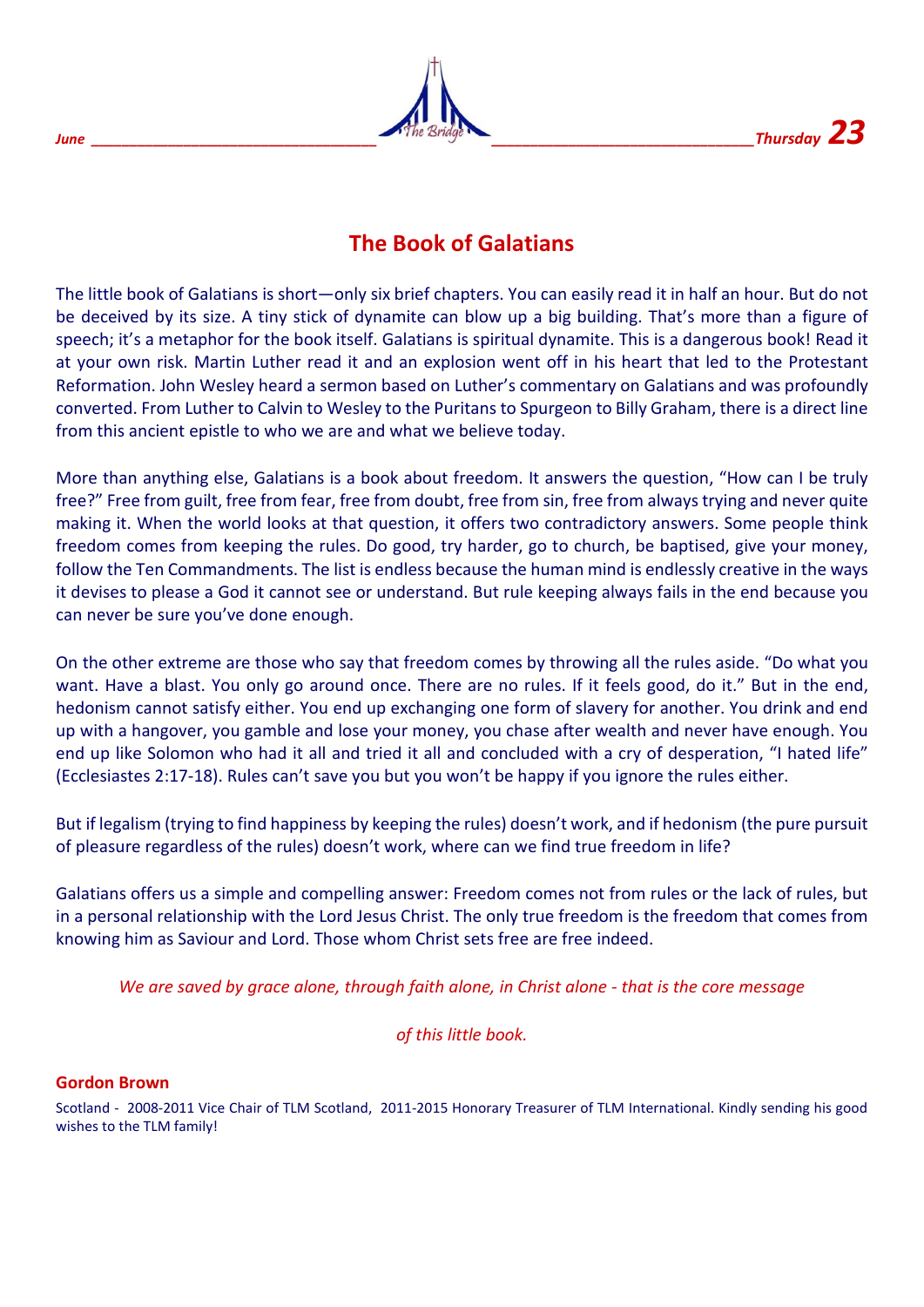



## **I thirst**

#### *John 19,28*

Mother Teresa recalled that it was on a train journey to Darjeeling, on September 10, 1946, that she received a second vocation within religious life, "a vocation to give up even Loreto where I was very happy and to go out in the streets to serve the poorest of the poor." In 1928 she had left her home in Albania to join the Sisters of Loreto in Ireland who, at her request, assigned her to teach in India. She felt an overwhelming desire not just to teach the poor in school and then send them home but also to go live among them and experience herself the poverty in which they lived. September 10 is observed as "Inspiration Day," the true beginning of the Missionaries of Charity Mother Teresa was eventually allowed to found.

The mystical experience on the train placed her on Calvary with Jesus at the very moment he cried out, "I thirst." She explained it this way to the Missionaries of Charity:

*"I thirst". Jesus said on the cross when Jesus was deprived of every consolation, dying in absolute poverty, left alone, despised and broken in body and soul. He spoke of thirst – not for water- but for love, for sacrifice.* 

*Jesus is God. Therefore his love, his thirst is infinite. Our aim is to quench this infinite thirst of a God made man. Just like the adoring angels in Heaven, ceaselessly sing the praises of God, so the Sisters, using the four vows of absolute poverty, charity, obedience, and charity towards the poor, ceaselessly quench the thirsting God by their love and of the love of the souls they bring to him."*

Mother Teresa once summarized her life this way: "By blood, I am an Albanian. By citizenship, an Indian. By faith I am a Roman Catholic nun. I belong entirely to the heart of Jesus."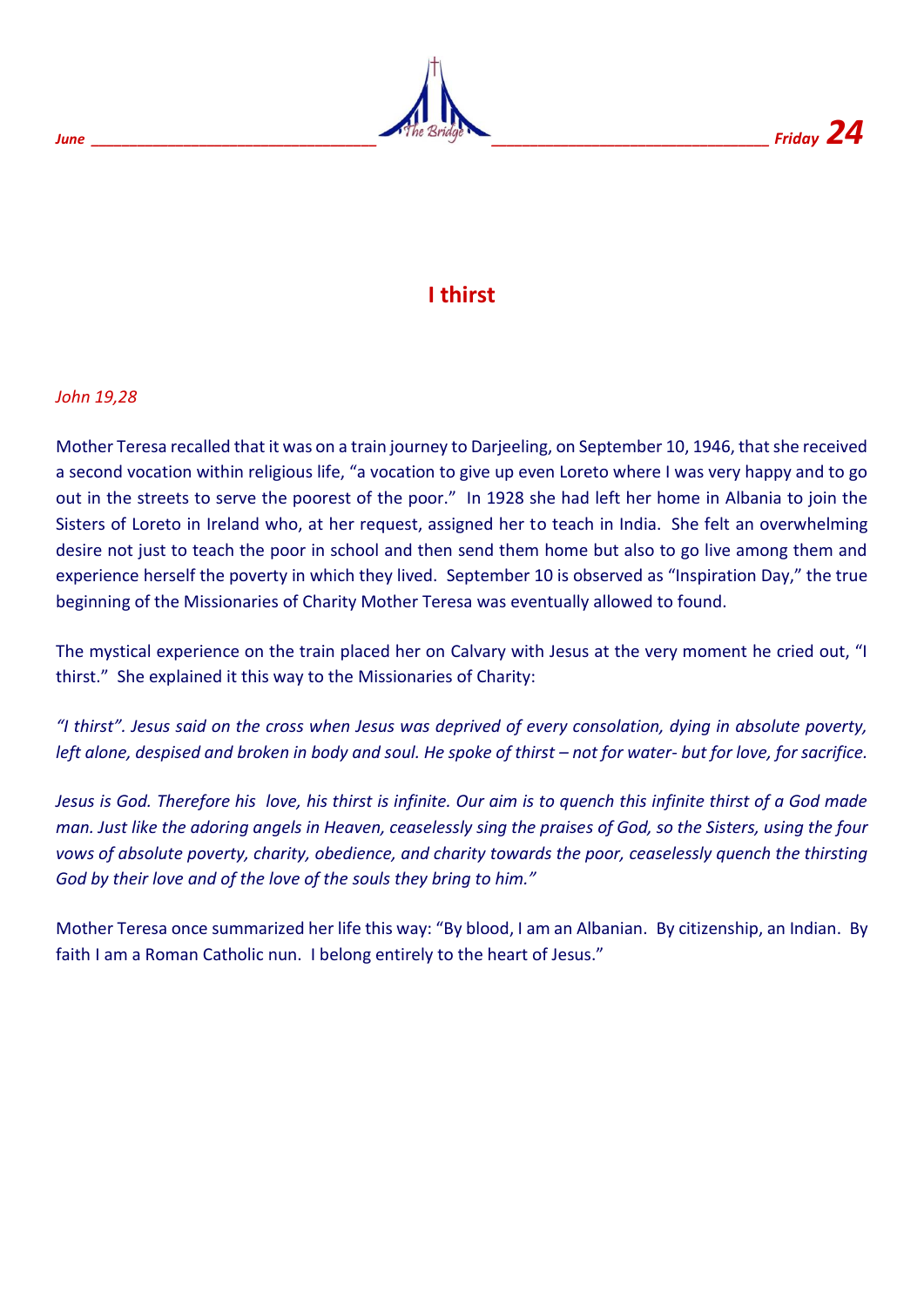

## **Psalm 79**

#### *A psalm of Asaph.*

**<sup>1</sup>**O God, the nations have invaded your inheritance; they have defiled your holy temple, they have reduced Jerusalem to rubble. **<sup>2</sup>** They have left the dead bodies of your servants as food for the birds of the sky, the flesh of your own people for the animals of the wild. **<sup>3</sup>** They have poured out blood like water all around Jerusalem, and there is no one to bury the dead. **<sup>4</sup>** We are objects of contempt to our neighbors, of scorn and derision to those around us. **<sup>5</sup>**How long, LORD? Will you be angry forever? How long will your jealousy burn like fire? **<sup>6</sup>** Pour out your wrath on the nations that do not acknowledge you, on the kingdoms that do not call on your name; **7** for they have devoured Jacob and devastated his homeland. **<sup>8</sup>**Do not hold against us the sins of past generations; may your mercy come quickly to meet us, for we are in desperate need. **<sup>9</sup>**Help us, God our Savior, for the glory of your name; deliver us and forgive our sins for your name's sake. **<sup>10</sup>** Why should the nations say, "Where is their God?" Before our eyes, make known among the nations that you avenge the outpoured blood of your servants. **<sup>11</sup>** May the groans of the prisoners come before you; with your strong arm preserve those condemned to die. **<sup>12</sup>** Pay back into the laps of our neighbors seven times the contempt they have hurled at you, Lord. **<sup>13</sup>** Then we your people, the sheep of your pasture, will praise you forever; from generation to generation we will proclaim your praise.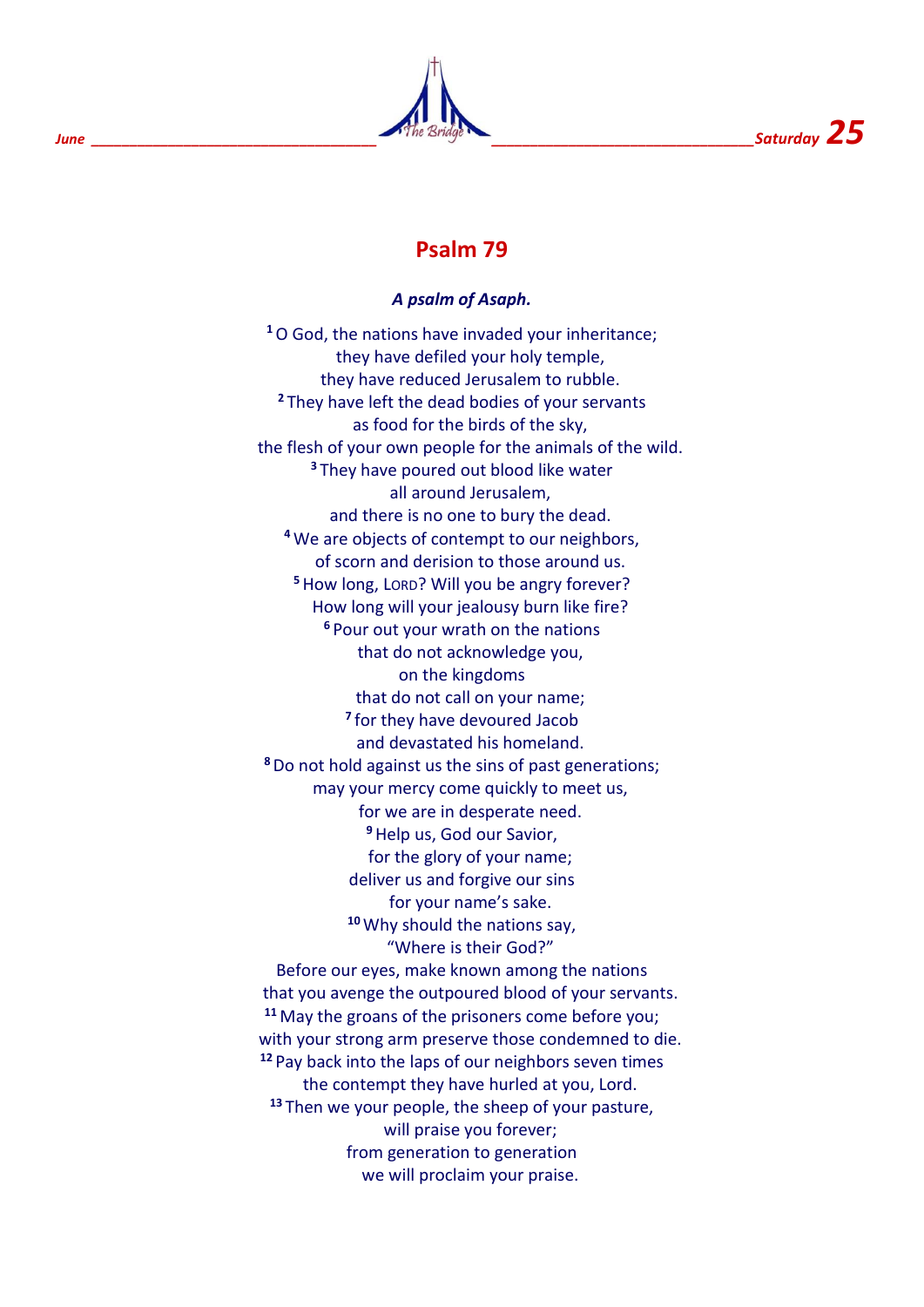

## **Psalm 80**

*For the director of music. To the tune of "The Lilies of the Covenant." Of Asaph. A psalm.*

**<sup>1</sup>**Hear us, Shepherd of Israel, you who lead Joseph like a flock. You who sit enthroned between the cherubim, shine forth **<sup>2</sup>** before Ephraim, Benjamin and Manasseh. Awaken your might; come and save us. **<sup>3</sup>** Restore us, O God; make your face shine on us, that we may be saved. **<sup>4</sup>**How long, LORD God Almighty, will your anger smolder against the prayers of your people? **<sup>5</sup>** You have fed them with the bread of tears; you have made them drink tears by the bowlful. **<sup>6</sup>** You have made us an object of derision to our neighbors, and our enemies mock us. **<sup>7</sup>** Restore us, God Almighty; make your face shine on us, that we may be saved. **<sup>8</sup>** You transplanted a vine from Egypt; you drove out the nations and planted it. **<sup>9</sup>** You cleared the ground for it, and it took root and filled the land. **<sup>10</sup>** The mountains were covered with its shade, the mighty cedars with its branches. **<sup>11</sup>** Its branches reached as far as the Sea, its shoots as far as the River. **<sup>12</sup>** Why have you broken down its walls so that all who pass by pick its grapes? **<sup>13</sup>** Boars from the forest ravage it, and insects from the fields feed on it. **<sup>14</sup>** Return to us, God Almighty! Look down from heaven and see! Watch over this vine, **15** the root your right hand has planted, the son<sup>e</sup> you have raised up for yourself. **<sup>16</sup>** Your vine is cut down, it is burned with fire; at your rebuke your people perish.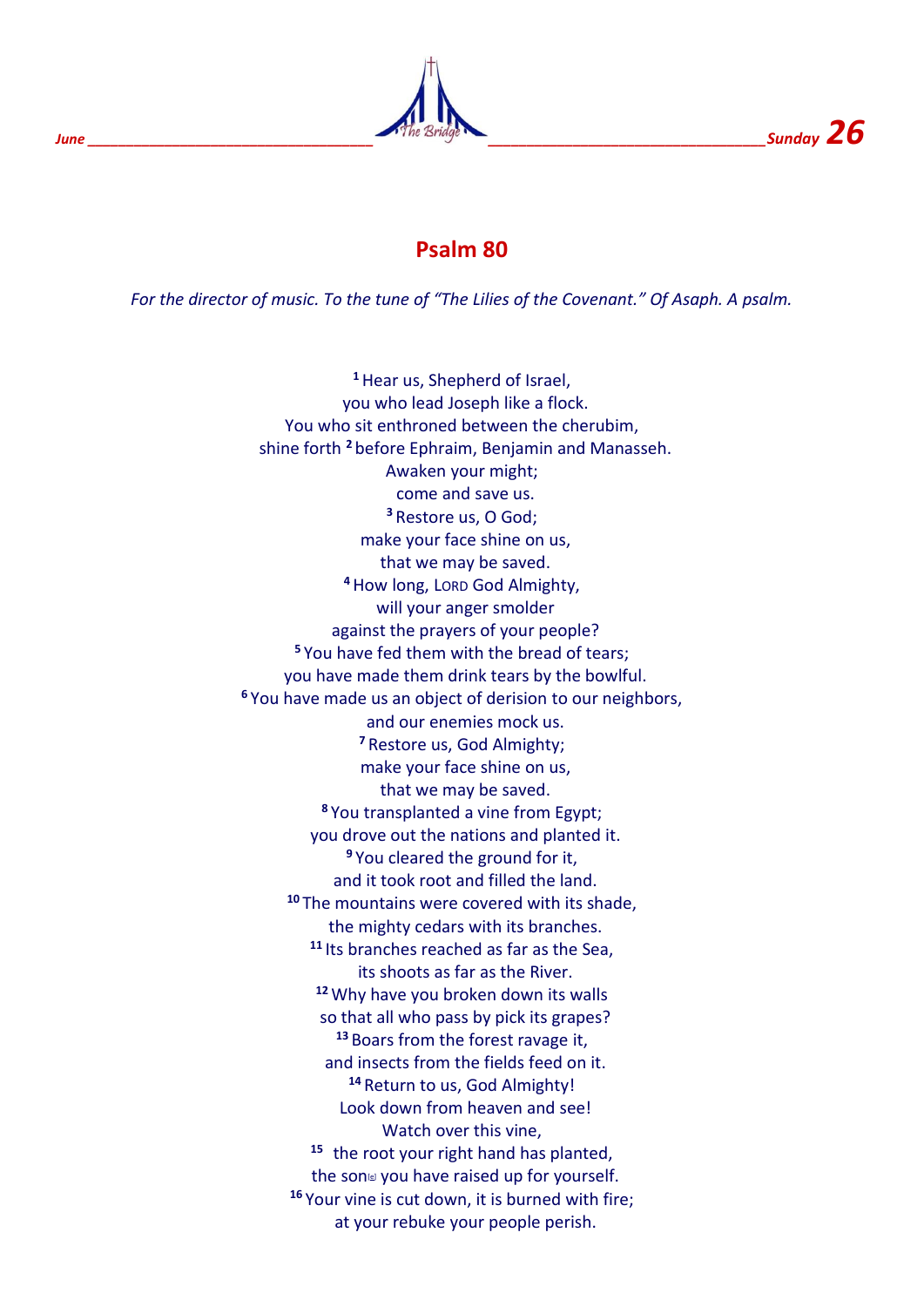**<sup>17</sup>** Let your hand rest on the man at your right hand, the son of man you have raised up for yourself. **<sup>18</sup>** Then we will not turn away from you; revive us, and we will call on your name. **<sup>19</sup>** Restore us, LORD God Almighty; make your face shine on us, that we may be saved.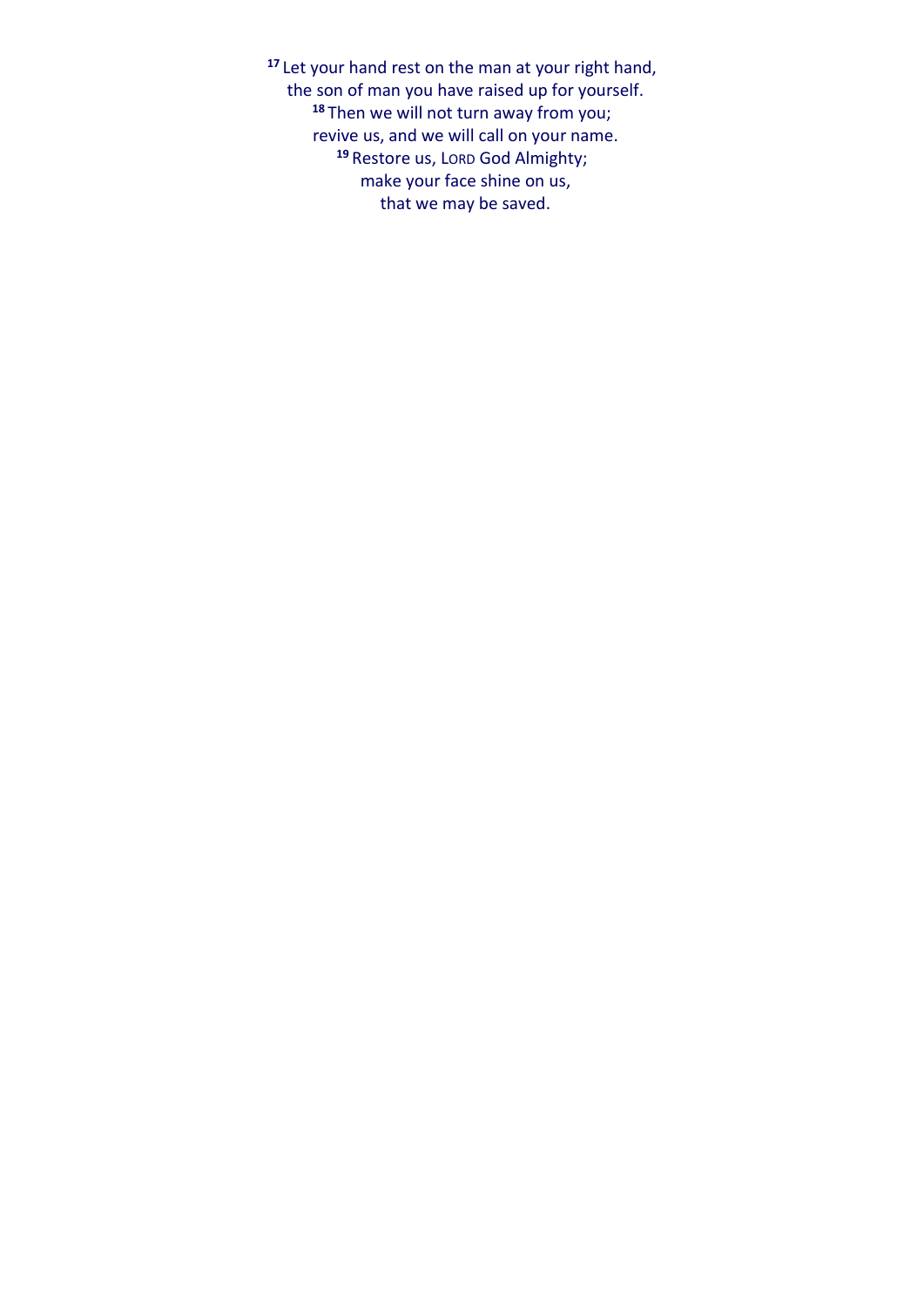

## **3D Protection**

## *"You hem me in – behind and before-, you have laid your hand upon me." Psalm 139,5*

Ongoing question: on our journey of life what should we learn of the past, for being wiser in the future?

I remember the frenetic experience in the early 1980s, when in the Futuroscope in Poitiers, France I first saw a film in 3D. The cinema became filled with thousands of butterflies from the Amazonian rainforests, and the audience was trying to protect their heads from the "invasion." Nothing else happened. It was just that we had been given special eyewear at the entrance to provide the illusion of depth when viewing the film. The miracle had not been around the screen, but around the eyewear, adding one dimension to the otherwise flat presentation. We felt depth, space and wholeness, and saw the butterflies as God created them in reality.

This special eyewear is exactly what we need! To see all as seen by God! In His dimensions! Unless we have this, all we see is 'flat': just what we want, or might not have. Or what we missed, or dreamed about. The special eyewear with its dimensions can help us to realise its depth: what plainly looks "tough" is, in reality, God's 3D protection! Behind, before and upon us, hemming us in!

God sees all as complex. Our whole life from beginning to end, and our final benefit. His purposes we are not able to see ahead. All things are working together for our sake - for the good. Often His time has not come yet. Maybe we are still kept in a waiting phase when nothing happens! But He is in control all the time! Sometimes He hurries us, or slows us down, stops us for a while or puts us "aside" as He knows what 'tempo' suits us the best. We do not always understand or like it. Who likes pain, bitterness, disappointments and "tough times"? Nobody. But it is all for our benefit, and is a question of faith. The past is God's promise for the future. We should have no fear of hazardous and hectic events. God is faithful. He demonstrated His protection – and this experience anticipates He will do the same. In Him there is no change at all!

But His ultimate sign about His perfect protection is our salvation on the Cross. Therefore *"I am convinced that neither death, nor life, neither angels, nor demons, neither the present, nor the future, nor any powers, neither height, nor depth, nor anything else in all creation will be able to separate us from the love of God that is in Christ Jesus our Lord."* (Rom 8:38-39) Behind, before and upon: in all dimensions, in 2015 and in 2016 and onwards let us go on, believing in His perfect protection anew with the hymn:

> *Precious Lord, take my hand, lead me on, let me stand. I am tired, I am weak, I am worn. Through the storm, through the night lead me on to the light! Take my hand, precious Lord, lead me home! - Amen.*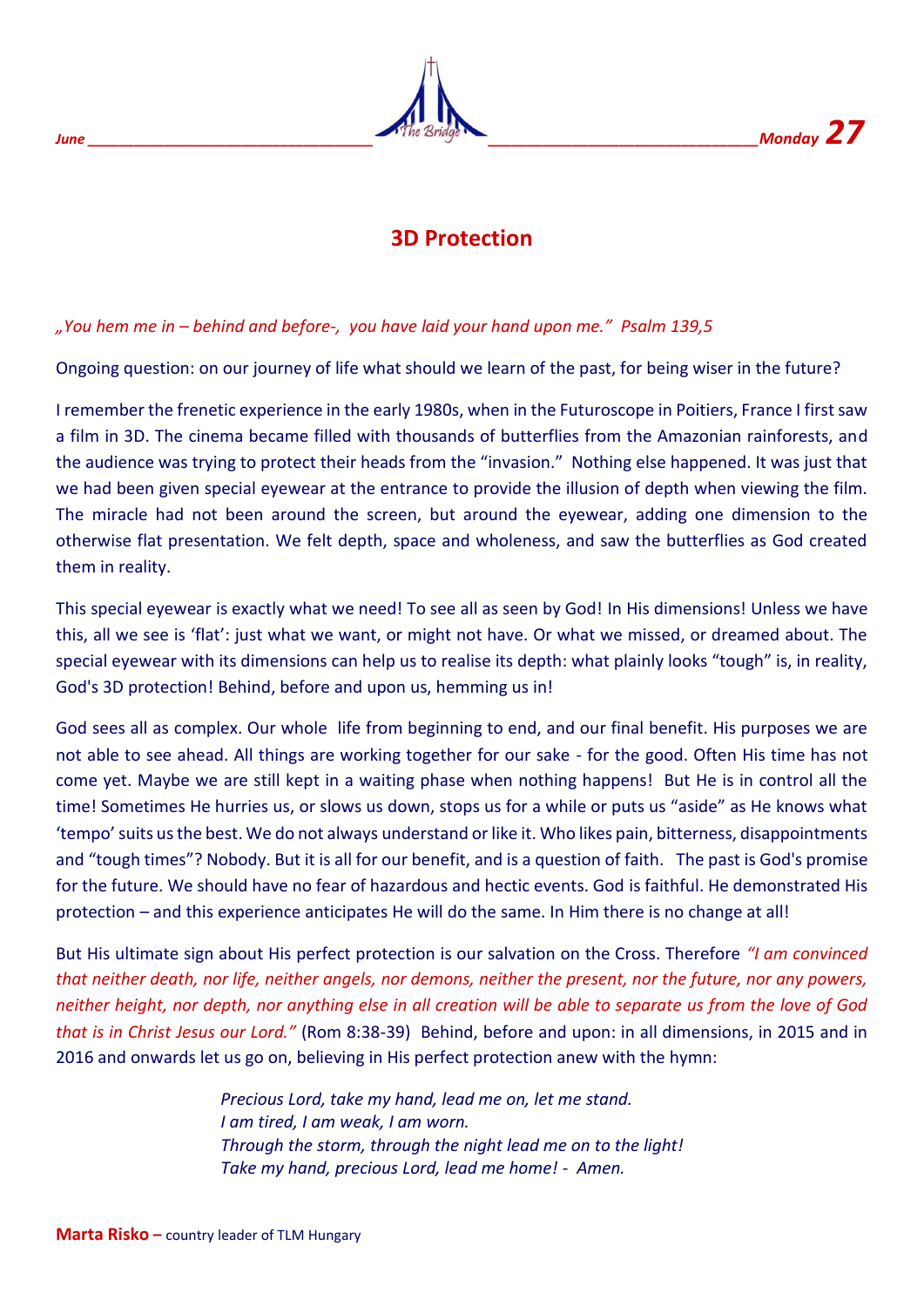

## **To Remember!**

## *Psalm 105:4 "Look to the Lord and his strength; seek his face always. Remember the wonders he has done…"*

To remember is to keep the memory of a thing, or of a fact in order to recognize it. The very meaning of our whole life is linked to memory. It starts with school where we learn to read and count. Our brain stores a lot of data that will be useful to us for the rest of our lives.

My mother, aged 93, said to me one day when I brought her back to the retirement home in which she was: "You mustn't ask me questions. It confuses me because I don't remember. Losing your memory is painful! I don't remember recent things. What is clear is the past and the future."

I understood her suffering, moreover her last remark challenged me. "I remember the distant past and the future." Her distant past brings her back to her childhood, where she was bathed in the Word of God, and that is what makes her say that the future is clear because all her faith is based on this hope of being one day with the Lord.

The writer Paulo Coelho, in his book "The Found Manuscript" says this: "We will not fear what will happen tomorrow, because yesterday we had someone who took care of us. And the same Presence will remain by our side. This Presence will protect us from suffering. Or will give us the strength to face it with dignity."

I am encouraged by this promise of God from the prophet Isaiah 46:4 *"Even to your old age and grey hairs I am He, I am He who will sustain you. I have made you and I will carry you; I will sustain you and I will rescue you."*

## **Se souvenir !**

#### *Ps 105 :4 « Ayez recours à l'Eternel et à son appui, cherchez continuellement sa face ! Souvenez-vous des prodiges qu'il a faits. »*

Se souvenir, c'est garder la mémoire d'une chose, d'un fait pour le reconnaître.

Le sens même de toute notre vie est lié à la mémoire. Cela commence par l'école où nous apprenons à lire et à compter. Notre cerveau enregistre quantité de données qui nous seront utiles pour la suite de notre vie. Ma maman, âgée de 93 ans, me disait un jour que je la ramenai à la maison de retraite dans laquelle elle se trouvait : « Il ne faut pas me poser de question. Ca me met dans l'embarras, car je ne me souviens pas. C'est pénible de perdre la mémoire ! Je ne me souviens pas des choses récentes. Ce qui est clair, c'est le passé et le futur. » J'ai bien compris sa souffrance, par ailleurs sa dernière remarque m'a interpellé. « Je me souviens du passé lointain et du futur. « Son passé lointain la ramène à son enfance, où elle a été baignée par la Parole de Dieu, et c'est ce qui lui fait dire que le futur est clair car toute sa foi repose sur cette espérance d'être un jour avec le Seigneur.

L'écrivain Paulo Coelho, dans son livre « le manuscrit retrouvé » dit ceci : » Nous ne craindrons pas ce qui arrivera demain, parce que nous avions hier quelqu'un qui prenait soin de nous. Et la même Présence restera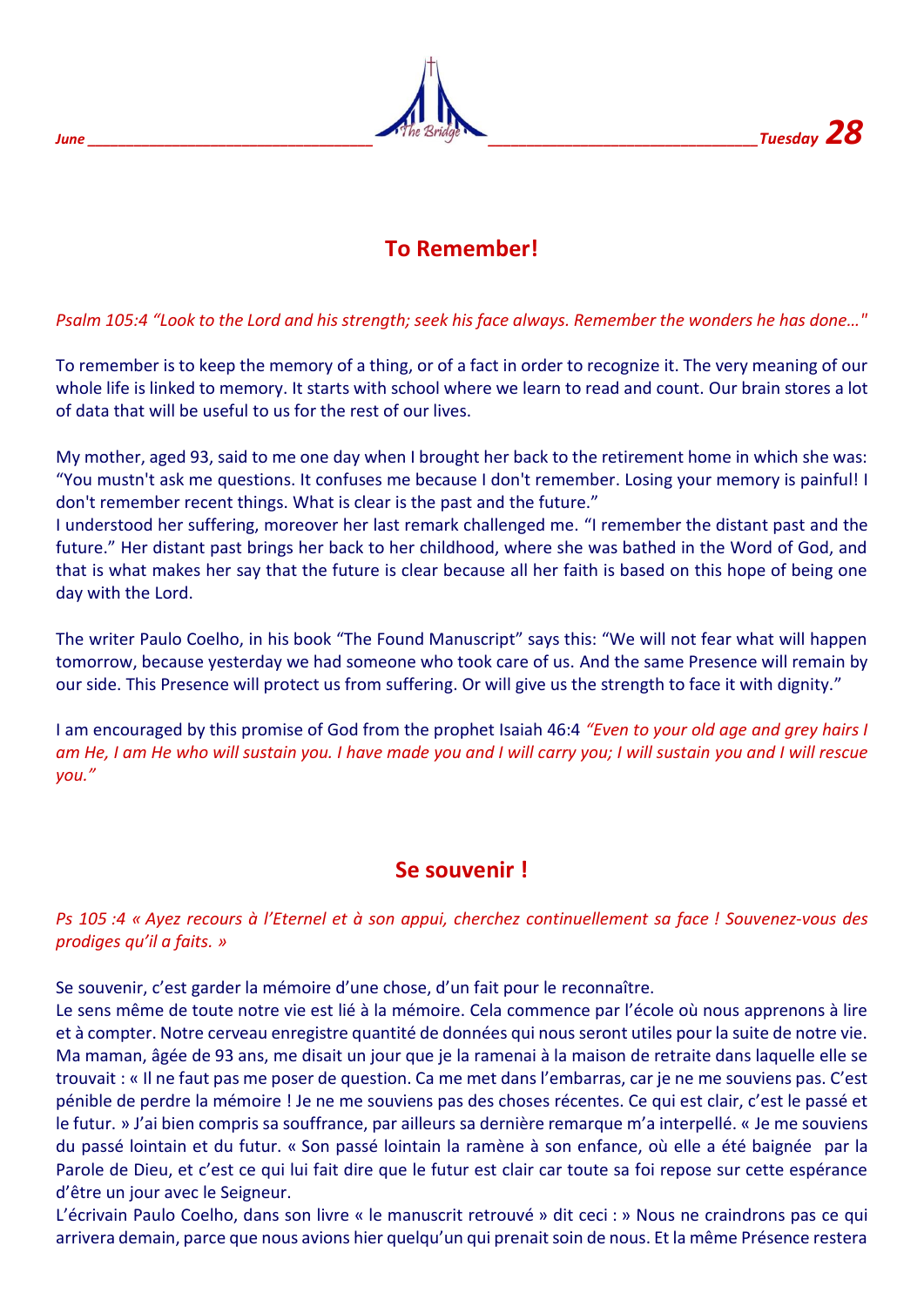à nos côtés. Cette Présence nous mettra à l'abri de la souffrance. Ou nous donnera la force de l'affronter avec dignité. »

Je suis réconforté par cette promesse de Dieu tirée du prophète Esaïe 46 :4 *« Jusqu'à votre vieillesse je serai le même, jusqu'à votre vieillesse je vous soutiendrai ; je l'ai fait, et je veux encore vous porter, vous soutenir et vous sauver. »*

**Eric Chollet** - I'm retired since years. I used to work with TLM Switzerland for 32 years. During that time, I have had the privilege to stand in different committees (e.g. executive committee - directorate) with TLMI, which has been very rewarding. All along these years of service, I have met a lot of wonderful and dedicated people. May God continue to bless the mission for His glory.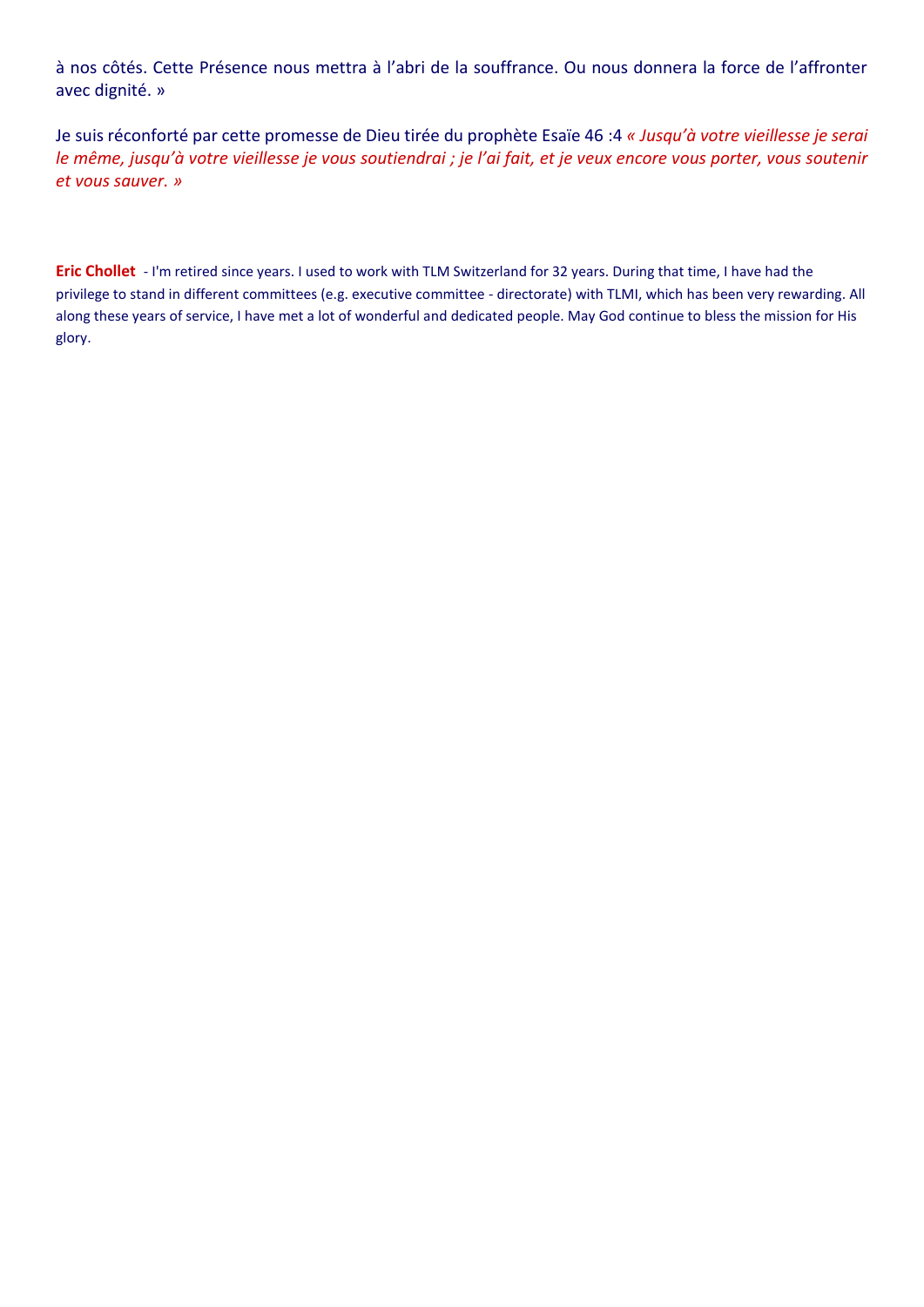

## **Living by the Word of God**

*Jesus answered, "It is written: 'Man shall not live on bread alone, but on every word that comes from the mouth of God. Matthew 4:4 (NIV)*

When God made Adam (the first man), He did not first fed him with food, but God breathe into his nostril the breath of life and man become a living being (Genesis 2:7). God's original intention for human being is to live, operate and functions by every word that proceed from God. Every Word of God contain the breath of God 2 Timothy 3:16.

Why do we need to live by the Word of God? Because the world of God is 'LIFE'

In John chapter 6 when Jesus fed the thousands of people that came to him with bread and fish, he noticed the eagerness of the people to press on following him; he therefore warned them not to seek him because of food but for the word of God. The people find it hard to accept His word, even His disciples were also not getting it. He now told them 'the Spirit gives life; the flesh counts for nothing. The words I have spoken to you—they are full of the Spirit and life' (John 6:63).

Every human being on earth today are seeking for food, cloth, pleasure, security and safety, many are displace and some became refugee in other land all because of this. Rarely do you see people spending time or making effort to seek God and His word.

In the means of the chaos in our world today, God want us (all His children) to come to the realisation that we cannot live or survive by any other means but by His word alone.

His word below, spoken in the wilderness to Israelite is still relevant today:

*<sup>2</sup> Remember how the LORD your God led you all the way in the wilderness these forty years, to humble and test you in order to know what was in your heart, whether or not you would keep his commands. <sup>3</sup>He humbled you, causing you to hunger and then feeding you with manna, which neither you nor your ancestors had known, to teach you that man does not live on bread alone but on every word that comes from the mouth of the LORD. <sup>10</sup> When you have eaten and are satisfied, praise the LORD your God for the good land he has given you. <sup>11</sup> Be careful that you do not forget the LORD your God, failing to observe his commands, his laws and his decrees that I am giving you this day. <sup>12</sup>Otherwise, when you eat and are satisfied, when you build fine houses and settle down, <sup>13</sup> and when your herds and flocks grow large and your silver and gold increase and all you have is multiplied, <sup>14</sup> then your heart will become proud and you will forget the LORD your God, who brought you out of Egypt, out of the land of slavery. <sup>15</sup>He led you through the vast and dreadful wilderness, that thirsty and waterless land, with its venomous snakes and scorpions. He brought you water out of hard rock. <sup>16</sup>He gave you manna to eat in the wilderness, something your ancestors had never known, to humble and test you so that in the end it might go well with you. <sup>17</sup> You may say to yourself, "My power and the strength of my hands have produced this wealth for me." <sup>18</sup> But remember the LORD your God, for it is he who gives you*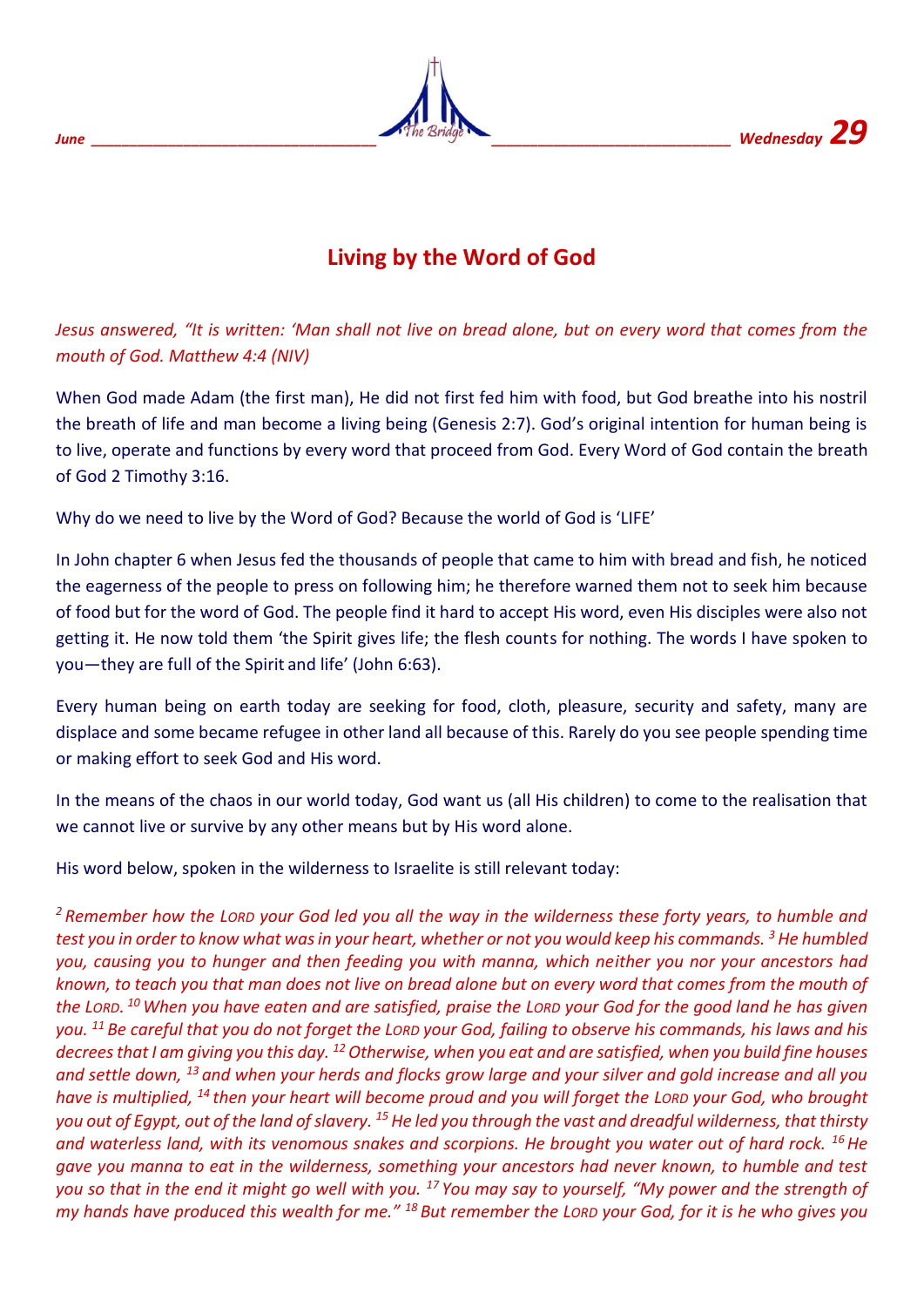*the ability to produce wealth, and so confirms his covenant, which he swore to your ancestors, as it is today. (Deuteronomy 8: 1-3, 10-18 NIV).* 

*May God open our ears and heart to receive and accept His word so that we can live and fulfil the plan and purpose of Him for keeping us alive in this world.*

**Bunmi Oluloto** - a Brother and Servant of Christ planted in Niger Republic as TLM Country Leader for Niger and Chad.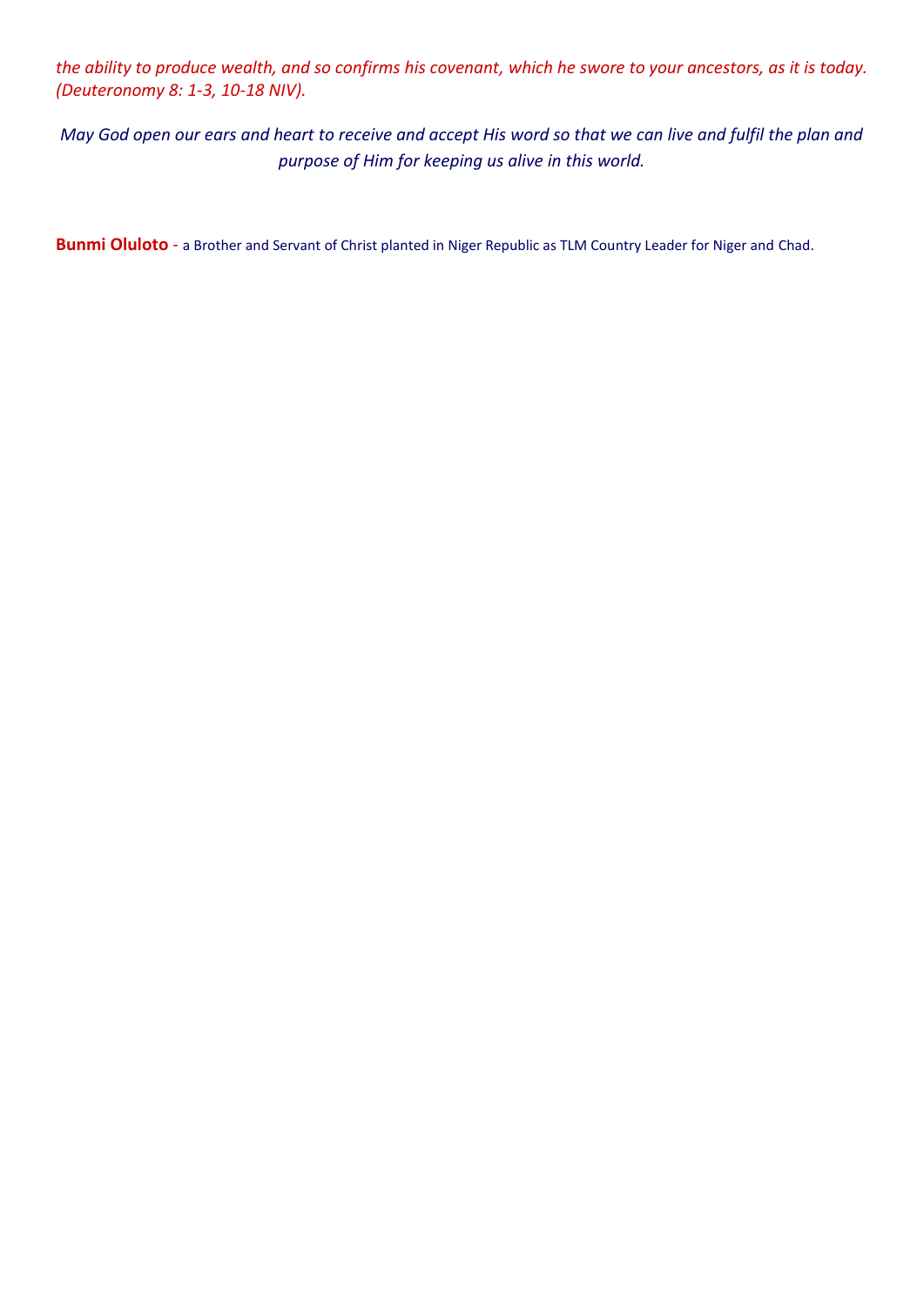

## **Touch**

Sometimes I am asked: "Why do you need a leprosy mission? You don't have a mission for chicken pox or a mission for various infectious diseases.

Why does the Christian church need to get into this business of treating leprosy in such a special way? Why single out this one disease? *Matthew 10,7-8*

The answer is: because more than any other person in the world the person with leprosy needs to be treated by somebody who will reach out his hand in the name of the Lord Jesus and touch him becuse, in that personal touch backed by love and affection and devotion and compassion, we are mediating the love of Jesus Christ that this man, isolated by the world, should be welcomed into the fellowship of the Lord Jesus Christ.

I believe that if we are to exist with any worthwhile purpose in our lives, it is to follow in the steps of our Master and to seek to do in some way what He did, and what He still wants to do through us. And I would like to base my thoughts on an action of our Lord Jesus Christ, which was repeated over and over again, probably every day of His public ministry:

Jesus reached out His hand and touched the man who was sick, the woman who was faint, the people who needed Him.

**Dr. Paul Wilson Brand**, CBE- (17 July 1914 India – 8 July 2003 US) was a pioneer in developing [tendon](https://en.wikipedia.org/wiki/Tendon) transfer techniques for use in the hands of those with [leprosy.](https://en.wikipedia.org/wiki/Leprosy) He was the first physician to appreciate that leprosy is not a disease of the tissue but of the nerves: it is the loss of the sensation of pain which makes sufferers susceptible to injury and leads to tissue rotting away, especially in the extremities. Brand contributed extensively to the fields of hand surgery and hand therapy through his publications and lectures, and wrote popular autobiographical books about his childhood, his parents' missionary work, and his philosophy about the valuable properties of [pain.](https://en.wikipedia.org/wiki/Pain) One of his best-known books, co-written with [Philip Yancey,](https://en.wikipedia.org/wiki/Philip_Yancey) is *Pain: The Gift Nobody Wants* (1993), republished in 1997 as *The Gift of Pain*